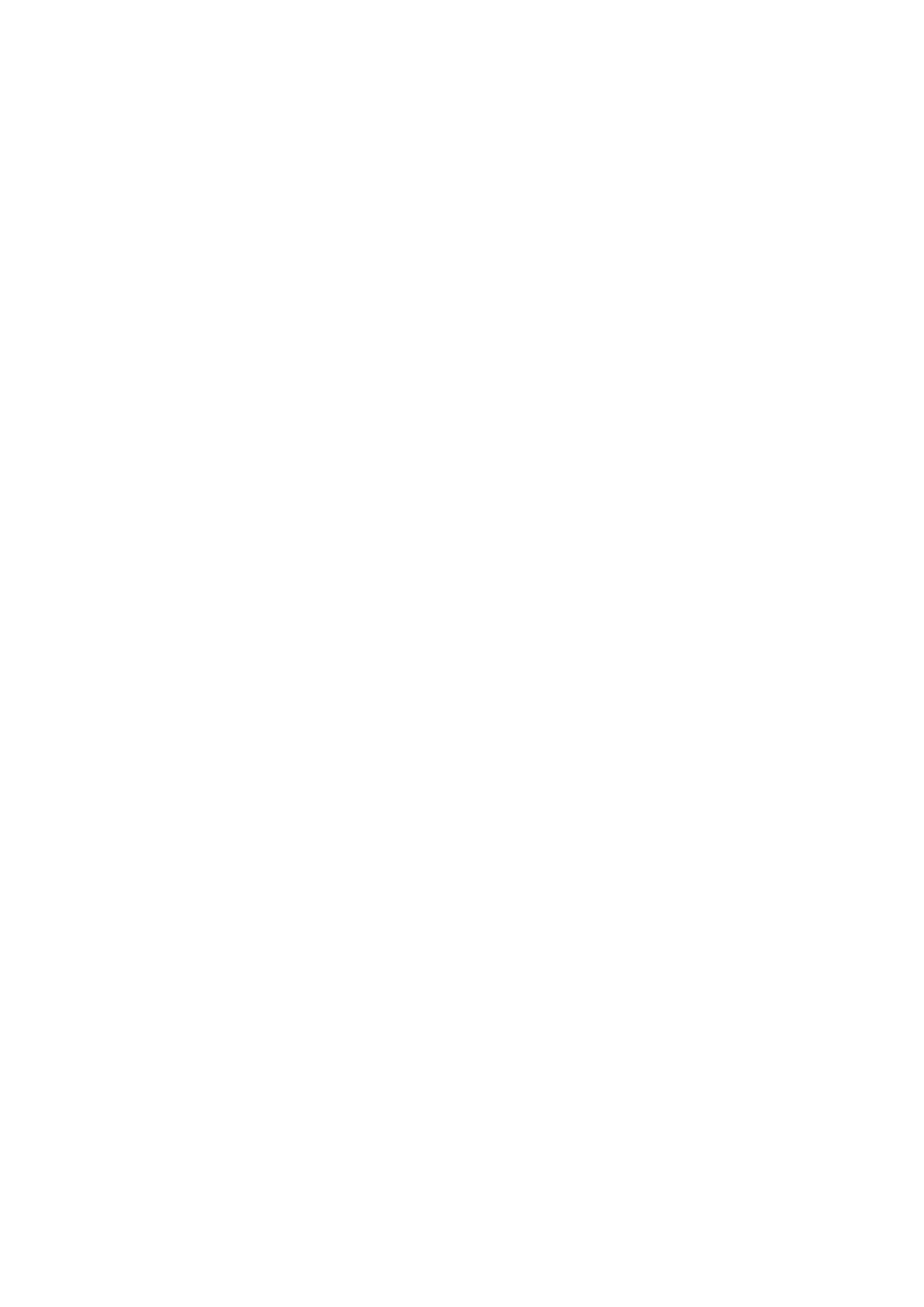

#### **Reliance Notice**

This document is intended for the Vopak B4A Expansion Project for use by employees of Vopak. Reliance by any other party on the contents of the document shall be at its own risk.

Vopak makes no warranty or representation, expressed or implied, to any other party with respect to the accuracy, completeness, or usefulness of the information contained in this document and assumes no liabilities with respect to any other party's use of or damages resulting from such use of any information, conclusions or recommendations disclosed in this document.

| <b>Version</b><br><b>Control</b> | <b>Date</b> | <b>Version</b> | <b>Nature of Change</b>                                       | <b>Approved By</b>   |
|----------------------------------|-------------|----------------|---------------------------------------------------------------|----------------------|
| Issue for<br>Review              | 10/1/20     | 0a             | CEMP updated to reflect the change in construction contractor | <b>Mark Millevoy</b> |
| Issue for<br>Use                 | 25/10/19    | $\Omega$       | Issue for Use                                                 | A.Garza (CB&I)       |
| Issue for<br>Review              | 9/10/19     | C              | Issued for Client Approval / Regulatory Approval              | A.Garza (CB&I)       |
| Issue for<br>Review              | 27/9/19     | В              | <b>Issued for Client Approval</b>                             | A.Garza (CB&I)       |
| Draft                            | 2/7/19      | A              | <b>Issued for Client Review</b>                               | D.Whigham<br>(CB&I)  |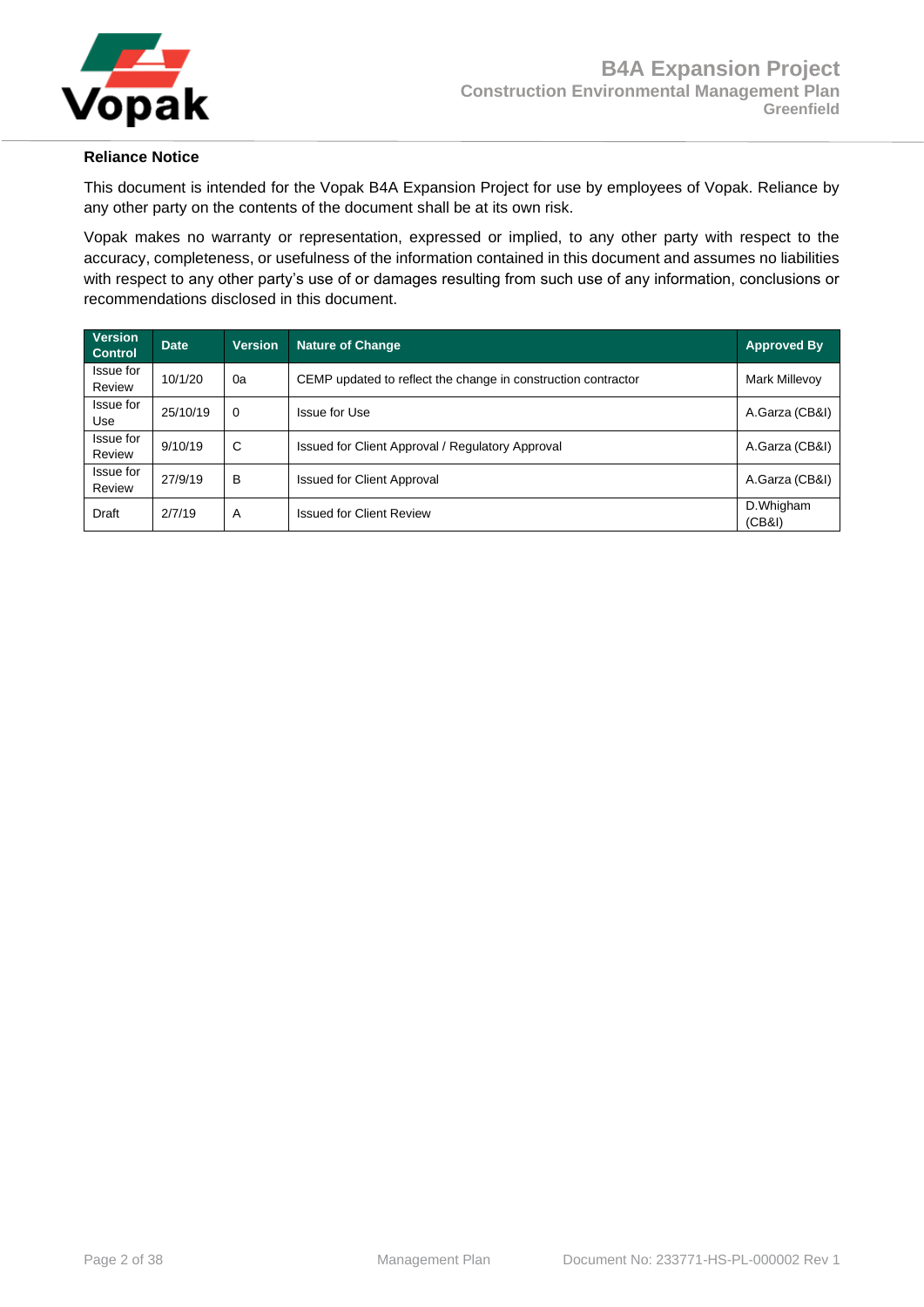

# **Table of Contents**

| 1              |        |  |  |  |  |
|----------------|--------|--|--|--|--|
|                | 1.1    |  |  |  |  |
|                | 1.2    |  |  |  |  |
|                | 1.3    |  |  |  |  |
|                | 1.4    |  |  |  |  |
| $\overline{2}$ |        |  |  |  |  |
|                | 2.1    |  |  |  |  |
| 3              |        |  |  |  |  |
| 4              |        |  |  |  |  |
| 5              |        |  |  |  |  |
|                | 5.1    |  |  |  |  |
|                | 5.2    |  |  |  |  |
|                | 5.2.1  |  |  |  |  |
|                | 5.2.2  |  |  |  |  |
| 6              |        |  |  |  |  |
|                | 6.1    |  |  |  |  |
|                | 6.2    |  |  |  |  |
|                | 6.3    |  |  |  |  |
|                | 6.4    |  |  |  |  |
|                | 6.4.1  |  |  |  |  |
| $\overline{7}$ |        |  |  |  |  |
|                | 7.1    |  |  |  |  |
| 8              |        |  |  |  |  |
|                | 8.1    |  |  |  |  |
|                | 8.2    |  |  |  |  |
|                | 8.3    |  |  |  |  |
|                | 8.4    |  |  |  |  |
|                | 8.5    |  |  |  |  |
| 9              |        |  |  |  |  |
| 10             |        |  |  |  |  |
|                | 10.1   |  |  |  |  |
|                | 10.1.1 |  |  |  |  |
|                | 10.1.2 |  |  |  |  |
|                | 10.1.3 |  |  |  |  |
|                | 10.2   |  |  |  |  |
|                | 10.2.1 |  |  |  |  |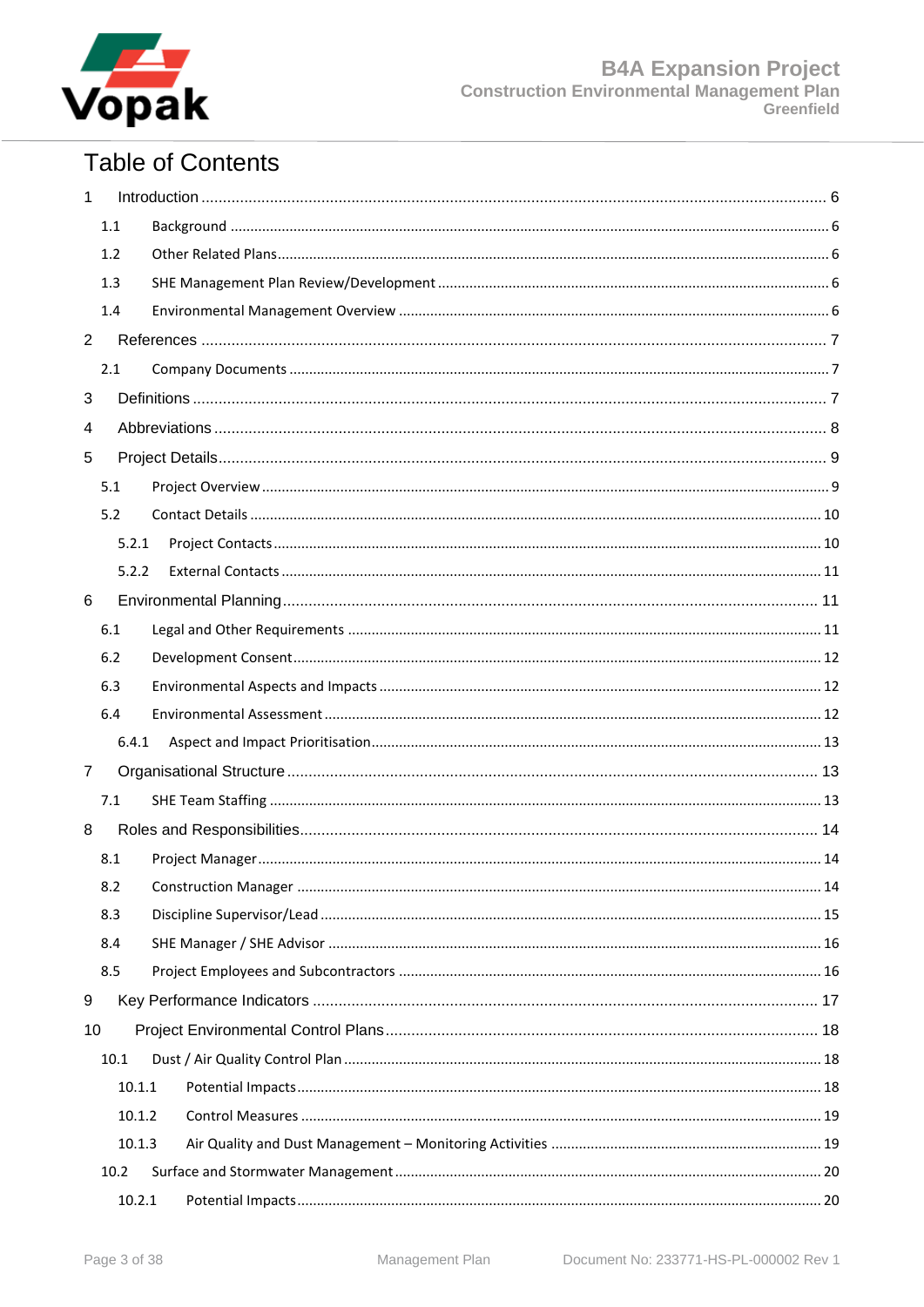

|    | 10.2.2  |  |
|----|---------|--|
|    | 10.2.3  |  |
|    | 10.3    |  |
|    | 10.3.1  |  |
|    | 10.3.2  |  |
|    | 10.3.3  |  |
|    | 10.4    |  |
|    | 10.4.1  |  |
|    | 10.4.2  |  |
|    | 10.4.3  |  |
|    | 10.5    |  |
|    | 10.5.1  |  |
|    | 10.5.2  |  |
|    | 10.5.3  |  |
|    | 10.6    |  |
|    | 10.6.1  |  |
|    | 10.6.2  |  |
|    | 10.6.3  |  |
|    | 10.7    |  |
|    | 10.7.1  |  |
|    | 10.7.2  |  |
|    | 10.7.3  |  |
|    | 10.8    |  |
|    | 10.8.1  |  |
|    | 10.8.2  |  |
|    | 10.8.3  |  |
|    | 10.9    |  |
|    | 10.9.1  |  |
|    | 10.9.2  |  |
|    | 10.9.3  |  |
|    | 10.10   |  |
|    | 10.10.1 |  |
|    | 10.10.2 |  |
|    | 10.10.3 |  |
| 11 |         |  |
|    | 11.1.1  |  |
|    | 11.2    |  |
| 12 |         |  |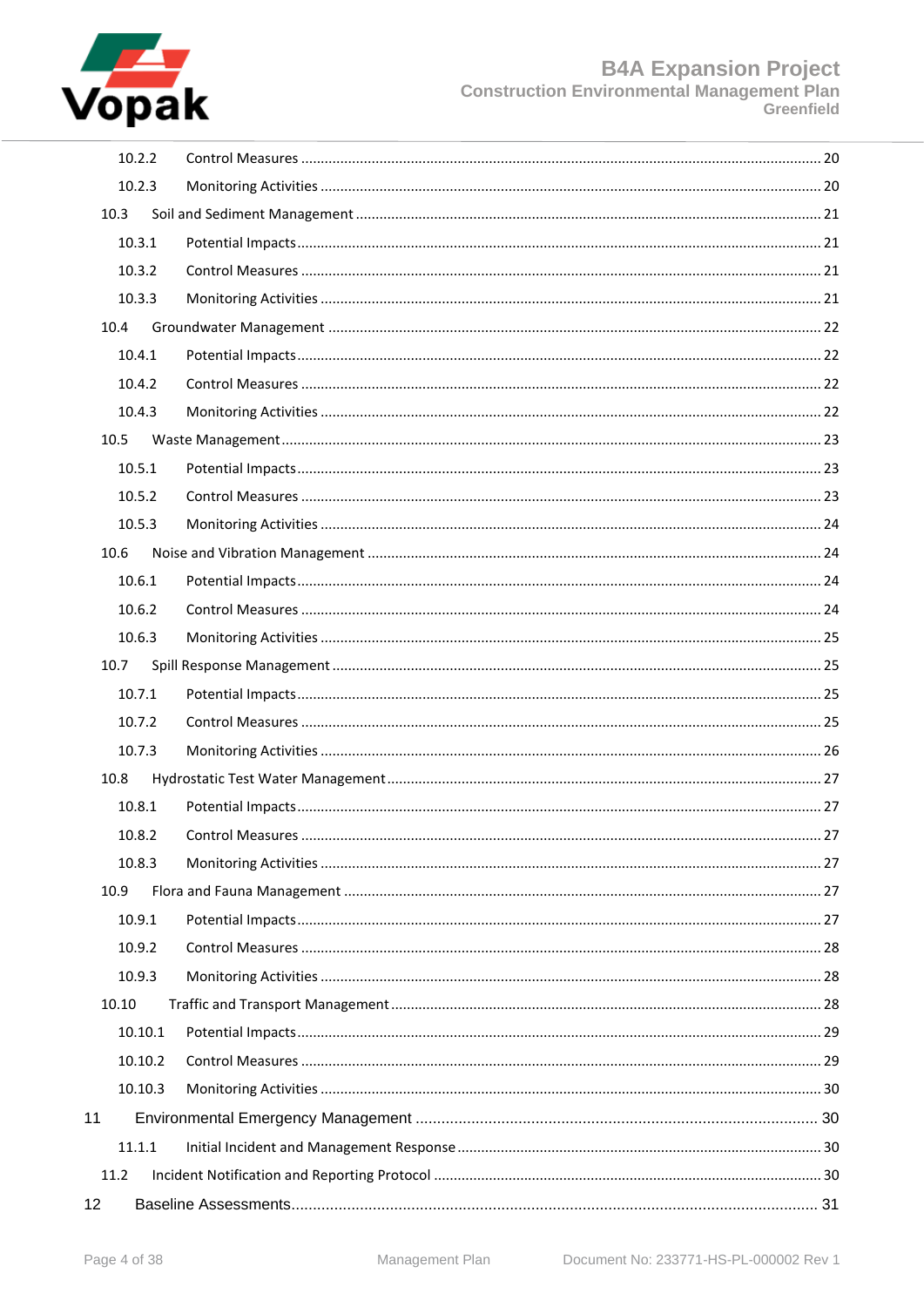

| 12.1   |  |
|--------|--|
| 12.1.1 |  |
| 12.2   |  |
| 12.3   |  |
| 12.3.1 |  |
| 13     |  |
| 13.1   |  |
| 13.2   |  |
| 13.3   |  |
| 13.4   |  |
| 13.5   |  |
| 14     |  |
| 14.1   |  |
| 14.2   |  |
| 14.3   |  |
| 15     |  |
| 15.1   |  |
| 15.2   |  |
| 16     |  |
| 17     |  |
| 17.1   |  |
| 17.2   |  |
|        |  |
|        |  |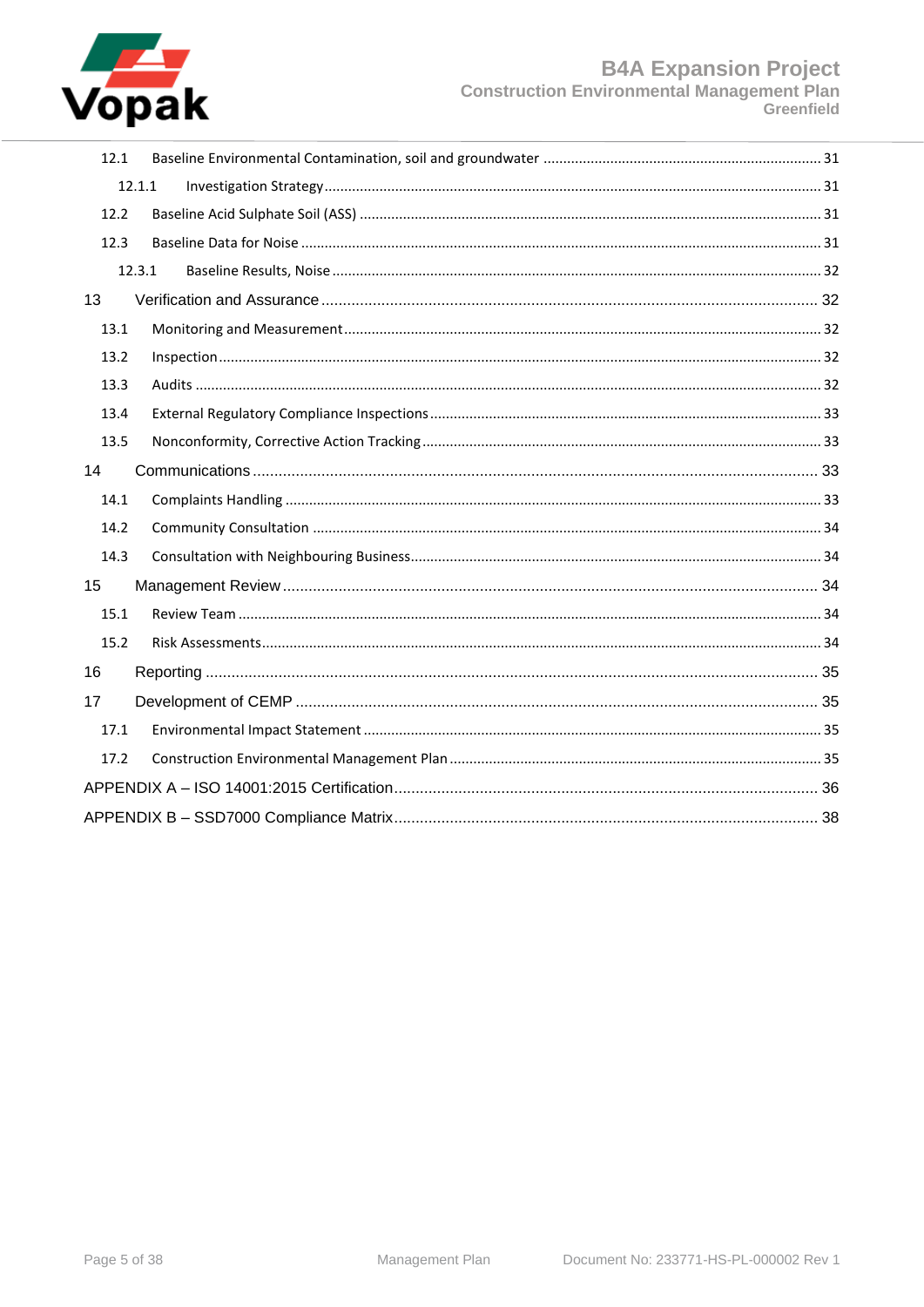

# <span id="page-5-0"></span>**1 Introduction**

## <span id="page-5-1"></span>**1.1 Background**

This Construction Environmental Management Plan (CEMP) is written specifically for the execution of the civils, tank, structural, mechanical, piping, and electrical and instrumentation works of Vopak Port Botany B4A Expansion Project. It is a primary document and has been written in conjunction with and in compliance with other existing plans and Company documents.

This CEMP details the environmental protection, management measures and controls necessary to avoid, reduce and mitigate environmental impacts and risks during the construction and pre-commissioning scope of work. It describes the systems and tools that will be implemented by contractors and subcontractors to manage environmental responsibilities.

The CEMP has been written in compliance with Vopak's Environmental Policy and Vopak Australia's Environmental Management System (EMS) which is certified to International Standard ISO 14001:2015 'Environmental Management Systems'.

## <span id="page-5-2"></span>**1.2 Other Related Plans**

As part of the continual development of this Plan, a number of separate and more detailed sub plans will be produced and maintained by the Project team. These will be an integral part of the overall SHE Management for the project. These will include:

- 233771-HS-PL-00001 Construction Health and Safety Management Plan
- 233771-HS-PL-00003 Construction Emergency Preparedness Plan (EPP)
- 233771-HS-PL-00004 Construction Traffic Management Plan
- 233771-HS-PL-00005 Construction Noise Management Plan
- 233771-HS-PL-00006 Construction Water Management Plan
- 233771-HS-PL-00007 Construction HSE Training Plan

## <span id="page-5-3"></span>**1.3 SHE Management Plan Review/Development**

The Principal Contractor will have the required systems, policy, and procedures to execute the B4A Expansion Project scope of work, and procedures to ensure subcontractors are suitably qualified (i.e. pre-qualification evaluations).

This Plan will be supported by the Principal Contractors parent company Safety, Health and Environment Management System and procedures.

All Management Plans developed and implemented on the B4A Project are considered "live" documents and as such, will be updated as necessary to reflect the on-going development of the Project.

## <span id="page-5-4"></span>**1.4 Environmental Management Overview**

Vopak's Environmental Management System is designed and implemented around the fundamental principle of how Vopak conducts business and operates. Vopak's Environmental Management System has an emphasis on the necessary requirements to enable us to develop and implement our environmental policies and objectives, which take into account legal requirements and other requirements to which we subscribe. The Principal Contractor shall implement an Environmental Management System to cover the aspects and impacts of the B4A Project scope of works. The Vopak Environmental System will be used as a baseline to audit the effectiveness of the Principal Contractors system.

This Plan applies to the environmental activity aspects and impacts of the B4A Project and provides information relating to environmental legislation, environmental policy, organisational chart, roles and responsibilities, project contacts, environmental planning, environmental procedures, site inspections, auditing, monitoring, reporting requirements, corrective actions, complaints management, communication, environmental training and awareness, document control requirements and management review.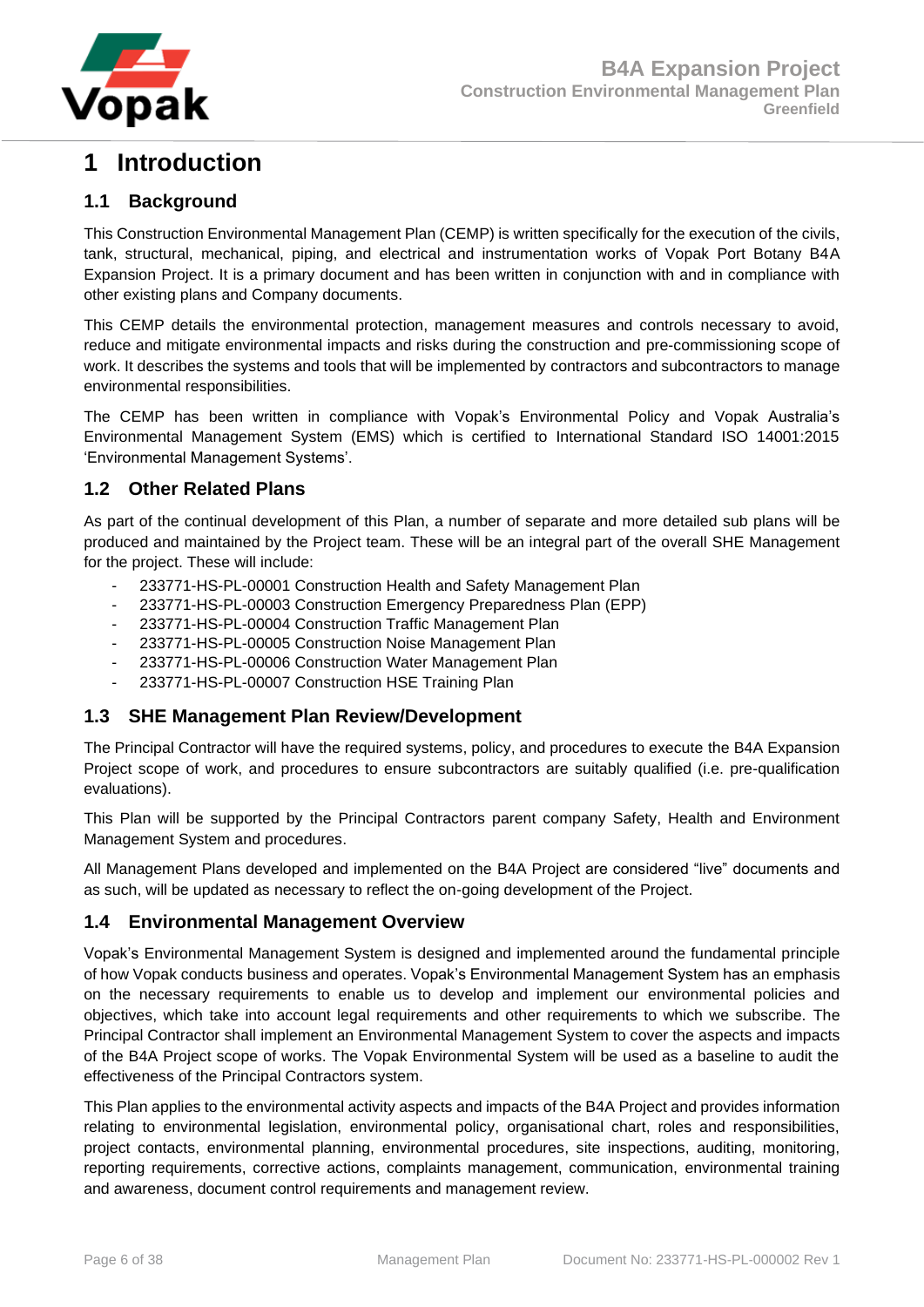

## <span id="page-6-0"></span>**2 References**

## <span id="page-6-1"></span>**2.1 Company Documents**

| Plan, Policy, Procedure Name                                                                              | <b>Company Document Number</b> |
|-----------------------------------------------------------------------------------------------------------|--------------------------------|
| Vopak SHE Plan                                                                                            | Annexure Part J                |
| Vopak Stage B4 - State Significant Development<br>$\blacksquare$<br><b>Environmental Impact Statement</b> | 60344169                       |
| Vopak Stage B4 - Construction Traffic Impact Assessment                                                   | N/A                            |
| Vopak Stage B4 – Noise and Vibration Impact Assessment                                                    | N/A                            |
|                                                                                                           |                                |

# <span id="page-6-2"></span>**3 Definitions**

| Term                                           | Definition                                                                                                                                                                                                                                                                                                                                     |  |  |  |
|------------------------------------------------|------------------------------------------------------------------------------------------------------------------------------------------------------------------------------------------------------------------------------------------------------------------------------------------------------------------------------------------------|--|--|--|
| Company                                        | Vopak Terminals Australia                                                                                                                                                                                                                                                                                                                      |  |  |  |
| Continual improvement                          | Recurring process of enhancing the environmental management system<br>in order to achieve improvements in overall environmental performance<br>consistent with Vopak and the Principal Contractor's environmental policy.                                                                                                                      |  |  |  |
| <b>Environmental Policy</b>                    | Overall intentions and direction of an organisation related to its<br>environmental performance as formally expressed by top management.                                                                                                                                                                                                       |  |  |  |
| Environmental<br>Management System             | Part of an organisation's management system used to develop and<br>implement its environmental policy and manage its environmental aspects                                                                                                                                                                                                     |  |  |  |
| Environment                                    | The surroundings and conditions in which the Project operates, including<br>air, water, land, natural resources, flora, fauna, humans and their<br>interrelations. As the environmental aspects of the Project may reach all<br>parts of the world, the environment in this context extends from within the<br>workplace to the global system. |  |  |  |
| <b>Environmental Aspect</b>                    | Any direct or indirect interaction of the activities, products and services of<br>the project upon the environment, whether adverse or beneficial.                                                                                                                                                                                             |  |  |  |
| <b>Environmental Aspects</b><br>Evaluation     | A documented assessment of the environmental significance of the<br>aspects associated with the project activities, products and services<br>(existing and planned). Significance is based on the application of an<br>Environmental Risk assessment.                                                                                          |  |  |  |
| <b>Environmental Impact</b>                    | Any change to the environment, whether adverse or beneficial, (resulting<br>from and Environmental Aspect) wholly or partially and directly or indirectly<br>resulting from the project's activities, products or services.                                                                                                                    |  |  |  |
| Environmental<br><b>Regulatory Requirement</b> | Any document, whether legislation or code of practice, representing a legal<br>obligation, an official guideline or an industry standard, which seeks to<br>control environmental issues.                                                                                                                                                      |  |  |  |
| <b>Environmental Risk</b>                      | The likelihood that a specified environmental impact will occur.                                                                                                                                                                                                                                                                               |  |  |  |
| <b>Environmental Risk</b><br>Assessment        | A method of evaluating the environmental significance of an identified<br>aspect.                                                                                                                                                                                                                                                              |  |  |  |
| <b>Environmental Targets</b>                   | Detailed performance requirements, which arise from the environmental<br>objectives and which need to be met in order to achieve those objectives.                                                                                                                                                                                             |  |  |  |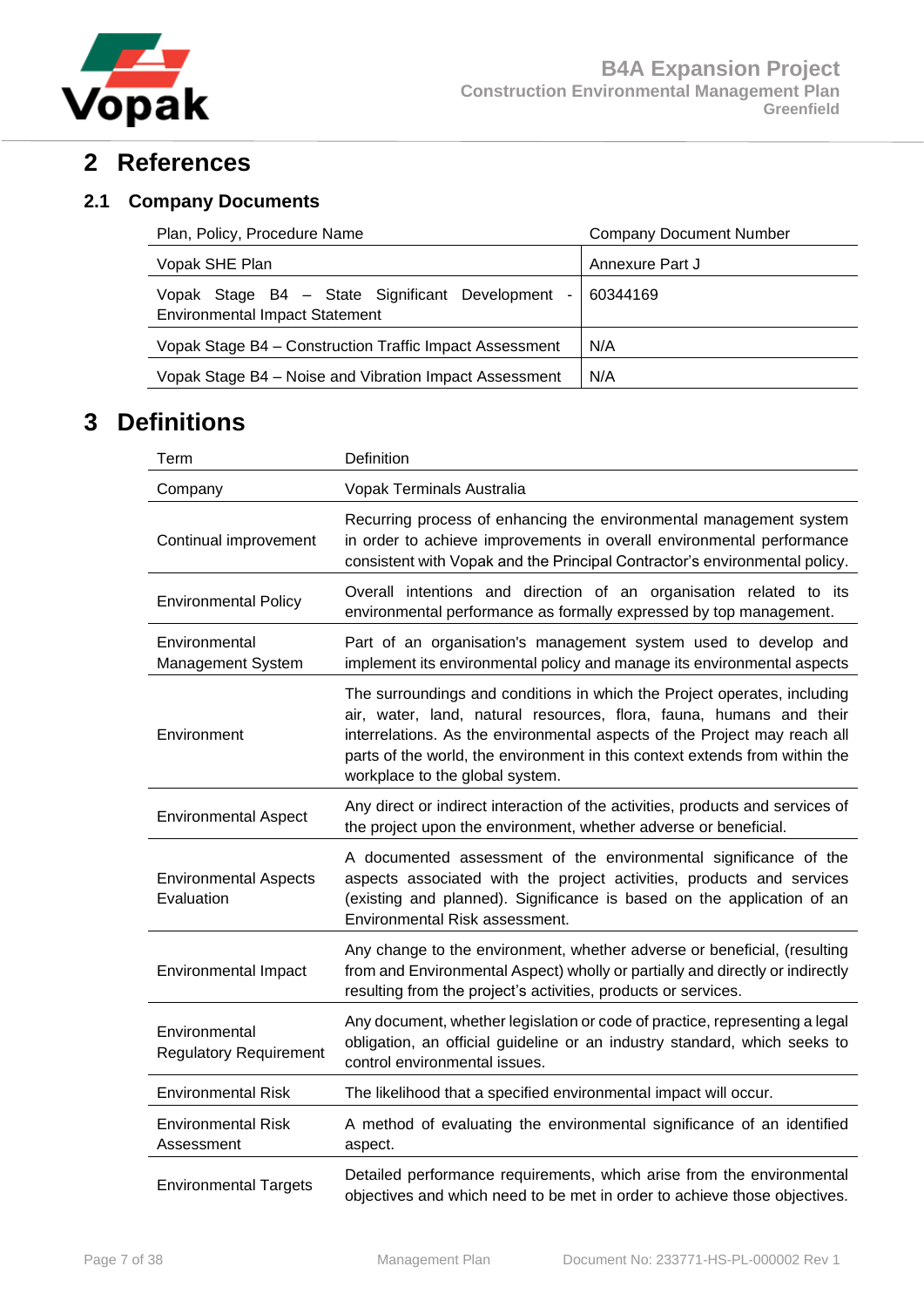

|                             | Environmental targets will be measurable where practicable, and will be<br>linked to specified time scales, and nominated responsible persons.                                                    |
|-----------------------------|---------------------------------------------------------------------------------------------------------------------------------------------------------------------------------------------------|
| <b>Principal Contractor</b> | Dialog, or their entities, i.e. Dialog Fitzroy                                                                                                                                                    |
| Pollution /Contamination    | The release into an ecosystem or environmental medium of any<br>pollutant/contaminant which is not naturally found there, or which generally<br>increases the naturally occurring concentrations. |
| Subcontractor               | Any approved Subcontractor engaged by Vopak, or Vopak's Principal<br>Contractor, to complete works under the contract.                                                                            |

# <span id="page-7-0"></span>**4 Abbreviations**

| <b>ALARP</b> | As Low as is Reasonably Practicable              |  |  |
|--------------|--------------------------------------------------|--|--|
| <b>CEMP</b>  | Construction Environmental Management Plan       |  |  |
| <b>EIS</b>   | <b>Environmental Impact Statement</b>            |  |  |
| DA           | Development Approval                             |  |  |
| DC           | <b>Development Consent</b>                       |  |  |
| <b>DWA</b>   | Designated Work Area                             |  |  |
| <b>DPIE</b>  | Department of Planning, Industry and Environment |  |  |
| <b>EIA</b>   | <b>Environmental Impact Assessment</b>           |  |  |
| <b>EPA</b>   | <b>Environmental Protection Authority</b>        |  |  |
| <b>EPP</b>   | Emergency Preparedness Plan                      |  |  |
| <b>HAZID</b> | <b>Hazard Identification</b>                     |  |  |
| <b>HSE</b>   | Health, Safety and Environment                   |  |  |
| <b>MOC</b>   | Management of Change                             |  |  |
| <b>SDS</b>   | Safety Data Sheet                                |  |  |
| <b>SSD</b>   | <b>Significant State Development</b>             |  |  |
| <b>PPE</b>   | Personal Protective Equipment                    |  |  |
| <b>PTW</b>   | Permit to Work                                   |  |  |
| <b>SHE</b>   | Safety, Health and Environment                   |  |  |
| <b>SSE</b>   | Short Service Employee                           |  |  |
| SSoW         | Safe System of Work                              |  |  |
| <b>SWMS</b>  | Safe Work Method Statement                       |  |  |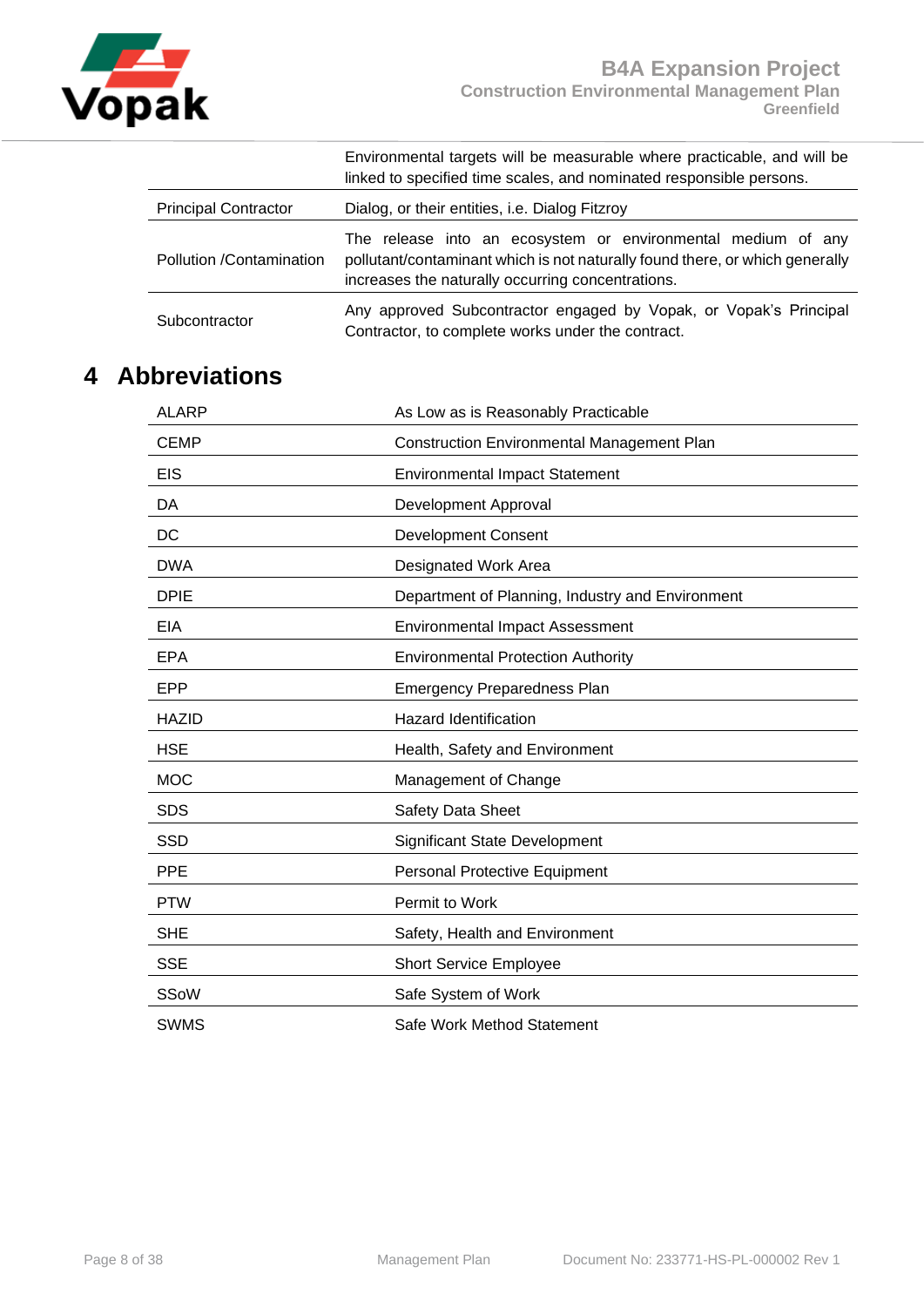

# <span id="page-8-0"></span>**5 Project Details**

## <span id="page-8-1"></span>**5.1 Project Overview**

Vopak's Principal Contractor is responsible for the design, the supply of materials, labour, plant, fabrication, construction equipment, consumables, scaffolding, welding equipment, supervision, quality assurance documentation, and inspection and testing necessary to complete all of the work in accordance with the requirements of this specification.

The Civil Scope of work includes:

- Site preparation (clearing, grubbing, ground improvements);
- Tank foundations;
- Concrete bund walls, sumps and lining;
- Roads and pavements, including kerbs and car parks;
- Stormwater and drainage;
- Potable water; and
- Structural and equipment slabs, plinths, foundations and grouting.

The Mechanical Tanks scope of work includes:

- Design of three (3) x 35,000m<sup>3</sup> (working volume) steel storage tanks;
- Fabrication and Construction of three (3) tanks, including all fittings and peripherals; and
- Inspection, testing, pre-commissioning and commissioning of tanks (including hydro test).

The structural, mechanical and piping scope of work includes:

- Detailed design for the procurement, fabrication and construction of all structural, mechanical and piping components inclusive of;
	- o Transfer lines;
	- o Valve manifold;
	- o Tank Inlet / Outlet Piping;
	- $\circ$  Tank recirculation piping and pump station piping:
	- o Stormwater, oily water system for wastewater sumps to the separator and interceptor pit;
	- o Compressed air reticulation and utility connections;
	- o Potable water supply and distribution including safety showers;
	- o Firewater piping;
	- Painting and insulation; and
- Inspection, testing and commissioning of all piping.

The electrical and instrumentation scope includes:

- All B4A electrical and instrumentation including Switchroom (or packaged distribution centre);
- Management of and procurement of new Ausgrid packaged substation including design and provision of associated civil works and all cabling;
- B4A Automation systems will each involve Vopak-specified suppliers and include: PLC, SAAB Tankmaster, CCTV, Access Controls, Fire Indicator Control Panel systems; and
- Sufficient automation engineering to complete the powering up of automation devices, point-to-point testing and pre-commissioning to achieve Practical Completion.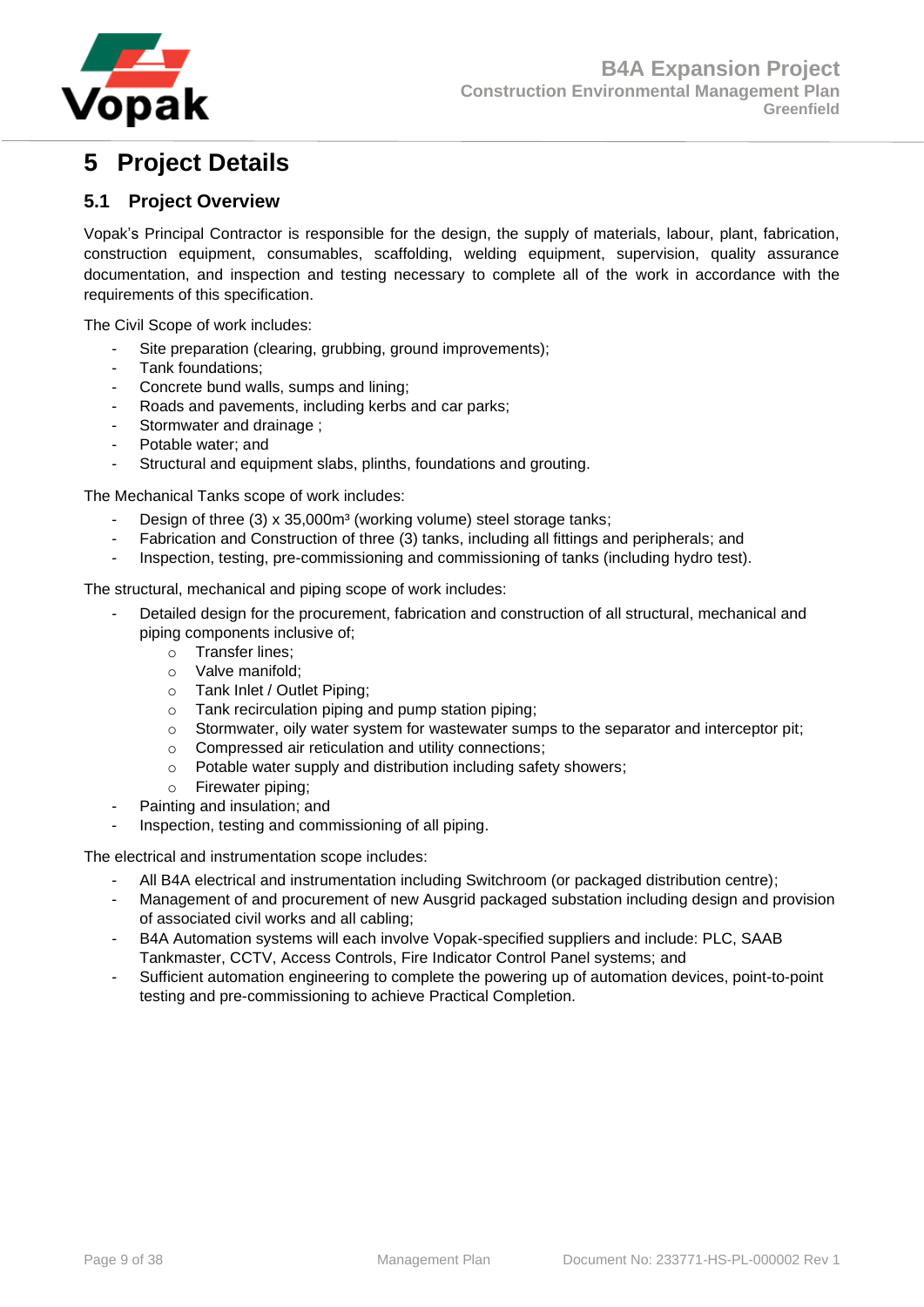



Figure 2: Zone 'A' / Zone 'B' / Zone 'C' Project Areas

Zone 'A' and 'B' is a segregated work area from Zone 'C' within the existing Site 'B' operations. Zone 'A' and 'B' will be controlled by Vopak's Principal Contractor under the NSW Work Health and Safety (WHS) Regulation 2017, and shall meet all the requirements under the WHS Regulations. This shall include the full implementation of Safety, Health and Environment (SHE) Management System and Permit to Work Program for the duration of construction work.

All works within Zone 'B', the road crossing, shall be executed in consultation with NSW Ports who will be responsible for issuance of Permits. Boundary limits between Zone 'B' and Zone 'C' is the Site 'B' bund wall. No daily permit is required from NSW Ports for daily work activities. The Principal Contractor will maintain the control and safe systems of work for all activities in this area.

Work within Zone 'C' shall require the Principal Contractor and their Subcontractors to work under the Vopak Contractor Regulations and Site 'B' Permit to Work System.

## <span id="page-9-0"></span>**5.2 Contact Details**

This section details the Vopak and Principal Contractor nominated personnel who are available to assist with public inquiries and to liaise with government agencies and authorities if required.

## <span id="page-9-1"></span>**5.2.1 Project Contacts**

The Project SHE Manager shall maintain an updated list of all Project contact personnel and have available in the main site office. The below names and positions may not be current at the time of viewing this document.

| Company:                            | <b>Address:</b>                 | <b>Description:</b>                | <b>Contact Name:</b> | <b>Contact Details:</b> |
|-------------------------------------|---------------------------------|------------------------------------|----------------------|-------------------------|
| Dialog<br>(Principal<br>Contractor) | <b>B4A Project Site</b>         | Project Manager                    | Alan Paulsen         | M: 04 0901 3387         |
|                                     | <b>B4A Project Site</b>         | <b>Construction Manager</b>        | <b>Mark Millevoy</b> | M: 0404 483 989         |
| Vopak                               | Site 'B', Gate 47, 20           | <b>SHE Manager</b>                 | Jamil<br>Kharoudeh   | M: 0455 212 438         |
|                                     | Friendship Road,<br>Port Botany | Head of Project and<br>Engineering | Alan Chambers        | M: 0417 896 479         |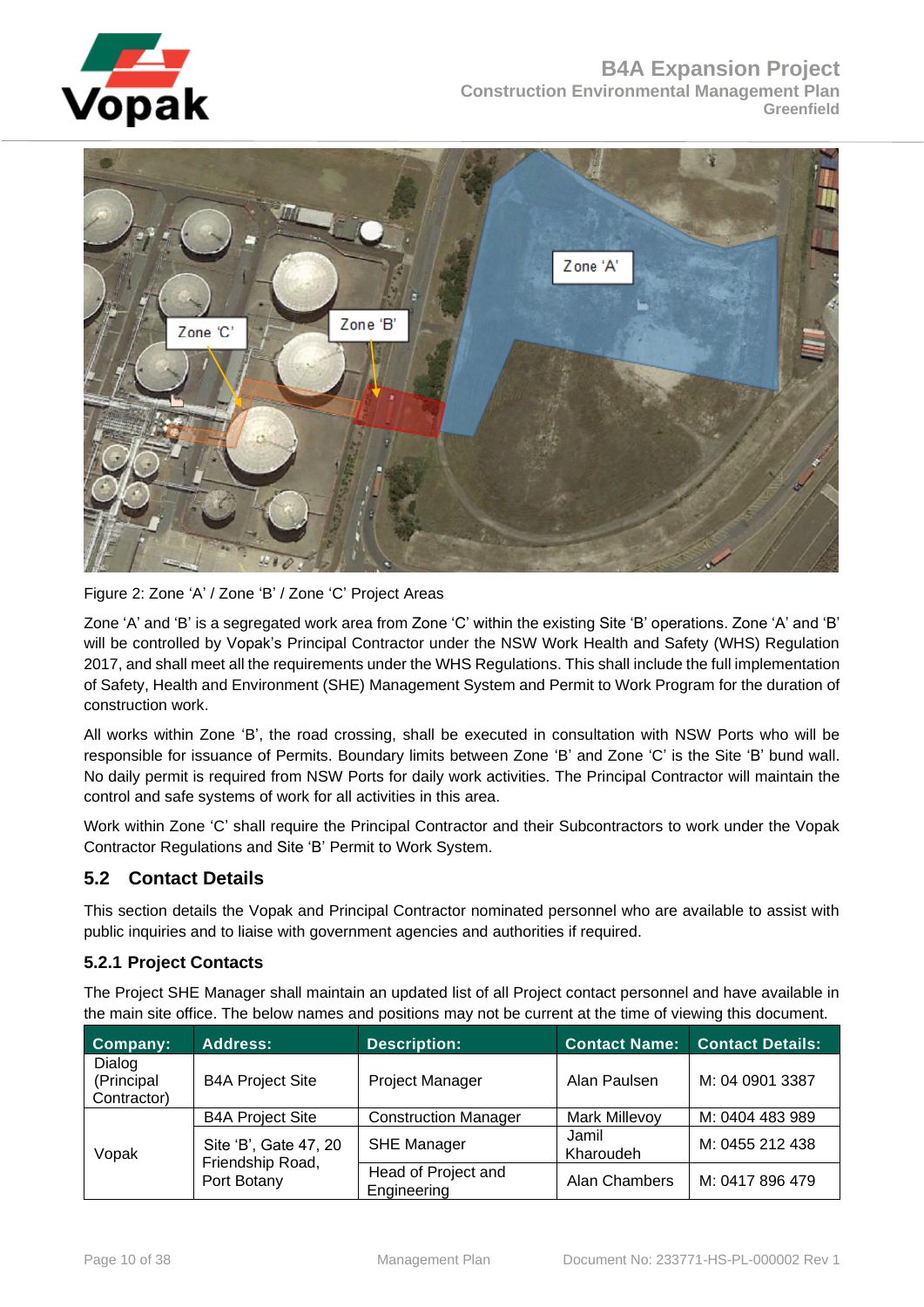

## <span id="page-10-0"></span>**5.2.2 External Contacts**

| Company:                                         | <b>Address:</b>                                                            | <b>Description:</b>                                                                                                                                                              | <b>Contact Details:</b>                                                   |
|--------------------------------------------------|----------------------------------------------------------------------------|----------------------------------------------------------------------------------------------------------------------------------------------------------------------------------|---------------------------------------------------------------------------|
| Emergency Fire/<br>Ambulance/Police              | N/A                                                                        | <b>Emergency Services.</b>                                                                                                                                                       | Tel: 000<br>Mob Tel: 112                                                  |
| <b>NSW Ports</b>                                 | Brotherson House Level 2<br>Gate B103, Penrhyn Rd, Port<br>Botany NSW 2036 | Wayne Ashton, Port Operations<br>Manager<br>M: 0417 217 274<br><b>NSW Ports Operator</b><br>Tel: 1300 922 524<br>Carsten Varming, Port<br>Development Manager<br>M: 0411 067 560 |                                                                           |
| <b>BSMS Security</b>                             | 7/31 Chaplin Dr, Lane Cove<br>West NSW 2066                                | <b>NSW Ports Security</b>                                                                                                                                                        | Tel: 1300 889 059<br>M: 0434 424 642                                      |
| General Hospital:<br>Prince Of Wales<br>Hospital | 320-346 Barker St, Randwick<br><b>NSW 2031</b>                             | Local Public Hospital for<br><b>Emergency Treatment</b><br>(24hr)                                                                                                                | Tel: (02) 9382 2222                                                       |
| Fire and Rescue<br><b>Botany Fire Station</b>    | 3 Banksia Street, Botany,<br>2019                                          | Local Fire Authority                                                                                                                                                             | Tel: (02) 9666 5440                                                       |
| Police                                           | 136 Maroubra Rd, Maroubra<br><b>NSW 2035</b>                               | <b>Local Police Station</b>                                                                                                                                                      | Tel: 131 444 (General enquires)<br>Tel: (02) 9349 9299 (Maroubra<br>Stn.) |
| SafeWork NSW                                     | 92-100 Donnison St<br>Gosford, 2250                                        | <b>Health and Safety</b><br>Regulator                                                                                                                                            | Toll-free: 13 10 50                                                       |
| Environmental<br><b>Protection Authority</b>     | L14, 59-61 Goulburn St,<br>Sydney                                          | Environmental<br>Regulator.                                                                                                                                                      | Tel: 13 15 55                                                             |
| Sydney Water                                     | 1 Smith Street, Parramatta<br><b>NSW 2150</b>                              | Emergency services and<br>repairs                                                                                                                                                | Tel: 13 20 90                                                             |
| Ausgrid                                          | 130 Joynton Ave, Zetland<br><b>NSW 2017</b>                                | <b>Electrical Utility Operator</b>                                                                                                                                               | Tel: 13 13 65<br>(02) 4951 0899                                           |

# <span id="page-10-1"></span>**6 Environmental Planning**

Vopak's Principal Contractor shall be responsible for Work Approvals, Licenses and Permits, contractual requirements and all applicable Governmental environmental legislation, standards and codes of practice required by a company executing these works. Regulatory compliance, approvals and communications with Government entities will be managed by Vopak. The Principal Contractor will be responsible for assisting where required (i.e. providing information or implementation of recommendations).

## <span id="page-10-2"></span>**6.1 Legal and Other Requirements**

This document aims to ensure that all project activities are performed in a manner consistent with applicable Legislation and Regulations, which are listed below, and in addition to the Department of Planning, Industry and Environment's Development Consent.

Vopak's selection of Principal Contractor and sub-contractors will be based on their awareness of legislative environmental obligations applicable to the Project and specific to this Scope of Work, and the importance of complying and exceeding minimum requirements where practicable. These include applicable Environmental Acts and their subsidiary legislation, standards and codes of practice.

Management and supervision associated with the B4A Project will have a working knowledge of legal and other requirements applicable to their work scope and work location.

Numerous Acts, regulations, guidelines and policies will apply throughout the Project. The Project will comply with the applicable regulatory requirements, relevant Australian laws, conventions and regulations include, but are not limited to, the following:

Commonwealth Environmental Legislative Requirements:

- Environmental Protection and Biodiversity Conservation Act 1999 (CWLTH)
- Quarantine Act 1908 (CWLTH)
- National Greenhouse and Energy Reporting Act 2007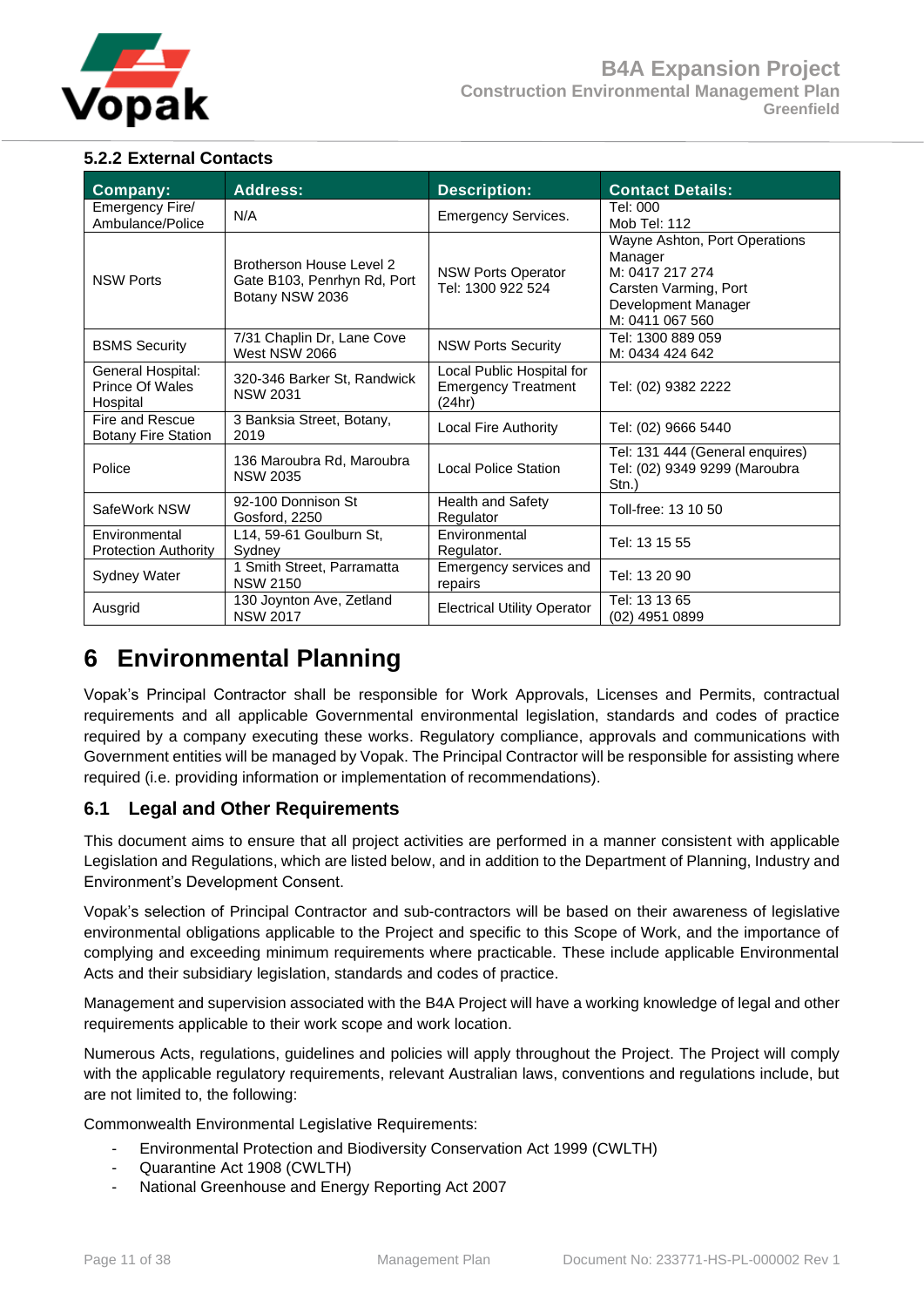

#### NSW State Environmental Legislative Requirements:

- Environmental Planning and Assessment Act 1979
- Environmental Planning and Assessment Regulation 2000
- Contaminated Land Management Act 1997
- Protection of Environmental Operations Act 1997
- Threatened Species Conservation Act 1995
- Water Management Act 2000
- State Environmental Planning Policy (Three Ports) 2013
- State Environmental Planning Policy (State and Regional Development) 2011
- State Environmental Planning Policy (Infrastructure) 2007 (Infrastructure SEPP)
- State Environmental Planning Policy No. 33 Hazardous and Offensive Development

Relevant Approvals / Licences Required prior to Construction:

- Construction Licence Agreement between Sydney Ports Corporation and Vopak
- Approvals under part 5 of the Environmental Planning and Assessment Act 1979
- EPA, Environmental Protection Licence 6007 (Variation)

Statutory Planning, the Project must be developed consistent with the provisions of the following state advisory guidelines:

- State Environmental Planning Policy 33 Hazardous and Offensive Development;
- State Environmental Planning Policy 55 Remediation of Land; and
- State Environmental Planning Policy (Three Ports) 2013.

#### <span id="page-11-0"></span>**6.2 Development Consent**

As a condition of the Development Consent (SSD7000), the Construction Environmental Management Plan (this document) is required to be approved by the DPIE Secretary prior to the commencement of construction. On approval by the Secretary, this document will be published on the DPIE project website and Vopak project website.

#### <span id="page-11-1"></span>**6.3 Environmental Aspects and Impacts**

The Project's SHE Legal and other requirements are identified in the *Project Compliance Procedure* a comprehensive register of legislative obligations as applicable to the project activities under the scope of work.

Systems for accessing Regulatory and supporting Environmental documentation such as Codes of Practice and/or ISO 14001 and AS/NZ Standards guidelines shall be maintained to ensure the timely availability to the site as required.

Electronic copies of the above legislation are available on the Internet at:

- [www.epa.nsw.gov.au](http://www.epa.nsw.gov.au/)
- [www.austlii.edu.au](http://www.austlii.edu.au/)
- [www.saiglobal.com](http://www.saiglobal.com/)

The SHE Manager and SHE Team will track proposed and emerging legislative and regulatory requirements and provide Project Management with a regular review where any changes are likely to affect the project.

Where required any relevant Codes of Practice and/or AS/NZ Standards will be made available for reference for specific tasks or events.

#### <span id="page-11-2"></span>**6.4 Environmental Assessment**

As part of the State Significant Development application, Vopak engaged AECOM Australia Pty Ltd, in 2015, to prepare an Environmental Impact Statement (EIS). The EIS assessed the impact of construction and operations activities associated with the B4 development on the environment.

**Reference:** Vopak Site B4 Project – State Significant Development – Environmental Impact Statement (Rev F).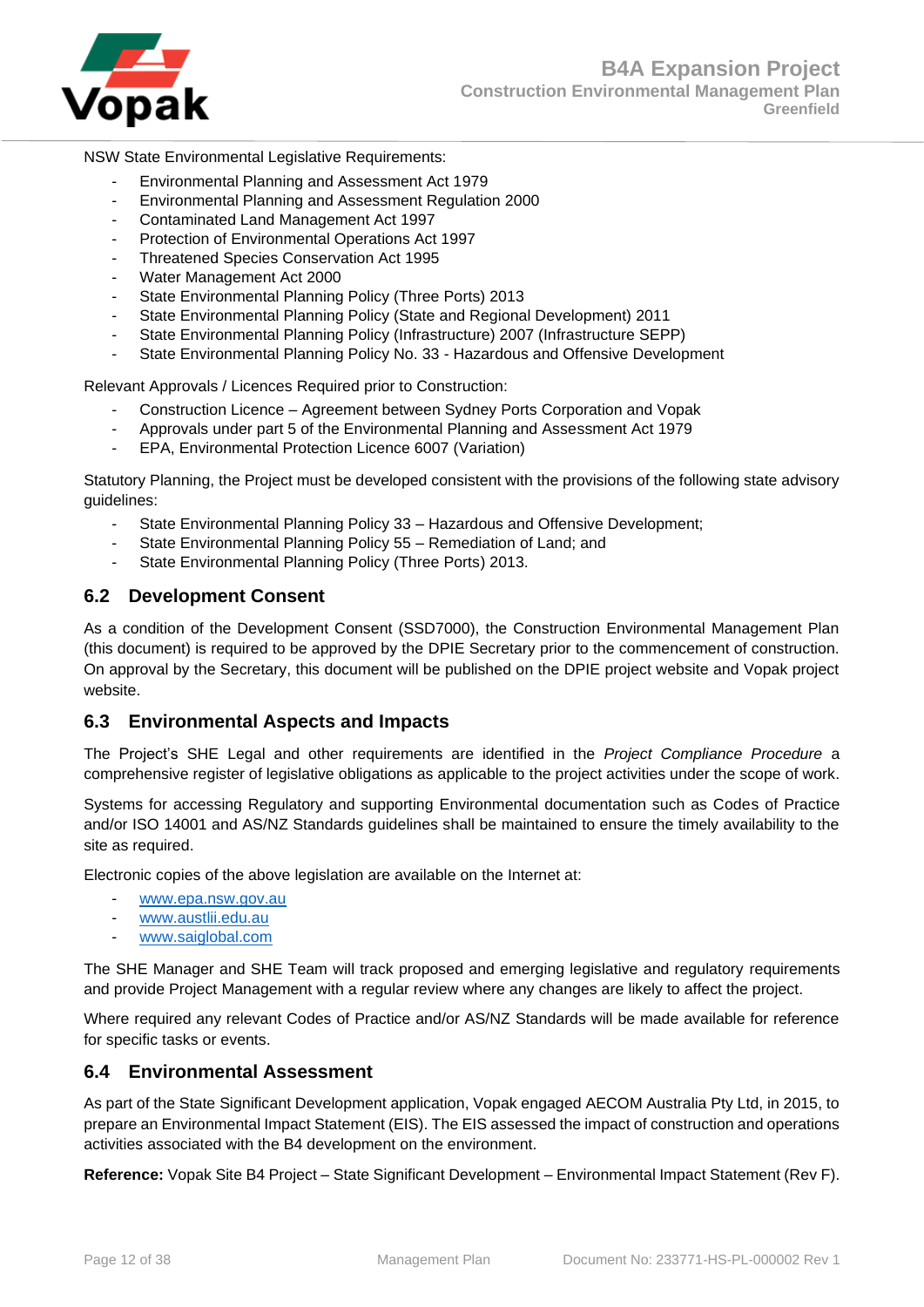

The assessments carried out for the Environmental Impact Statement (EIS), identified a number of mitigation measures for the Project. These mitigation measures, including the project's procedural requirements, have been included within this Plan.

## <span id="page-12-0"></span>**6.4.1 Aspect and Impact Prioritisation**

Vopak, in consultation with various stakeholders and qualified consultancy organisations, identified the following environmental prioritisation as detailed within *Vopak Site B4 Project – State Significant Development – Environmental Impact Statement (Rev F).*

| <b>Issue</b>           | Likelihood | <b>Consequence</b> | <b>Priority</b> |
|------------------------|------------|--------------------|-----------------|
| <b>Hazard and Risk</b> | 2          | 3                  | <b>High</b>     |
| Traffic                | 2          | 2                  | <b>Medium</b>   |
| <b>Air Quality</b>     | 2          | 2                  | <b>Medium</b>   |
| Noise and Vibration    | 2          | 2                  | <b>Medium</b>   |
| Soils and Water        | 1          | 2                  | Low             |
| Waste Management       | 1          | 2                  | Low             |
| Greenhouse Gas         | 1          | 1                  | Low             |
| <b>Visual Amenity</b>  | 1          | 1                  | Low             |
| Social and Economic    | 1          | 2                  | Low             |
| Ecology                |            | 1                  | Low             |
| Heritage               |            |                    | Low             |

# <span id="page-12-1"></span>**7 Organisational Structure**

The Principal Contractor's Project Manager is ultimately responsible for the implementation of this Construction Environmental Management Plan and other environmental requirements. In implementing this plan, the Project Manager will be supported by the Safety Health and Environmental (SHE) Team established for the project.

## <span id="page-12-2"></span>**7.1 SHE Team Staffing**

Safety, Health and Environmental (SHE) staffing on-site will include a minimum of one SHE Advisor to every thirty direct project employees. The SHE Advisors for the project will consist of an integrated team of Vopak and the Principal Contractor's staff.

The SHE Manager for the Project will be a Vopak employee with a direct reporting line to Vopak Australia's Managing Director and the Project Manager.

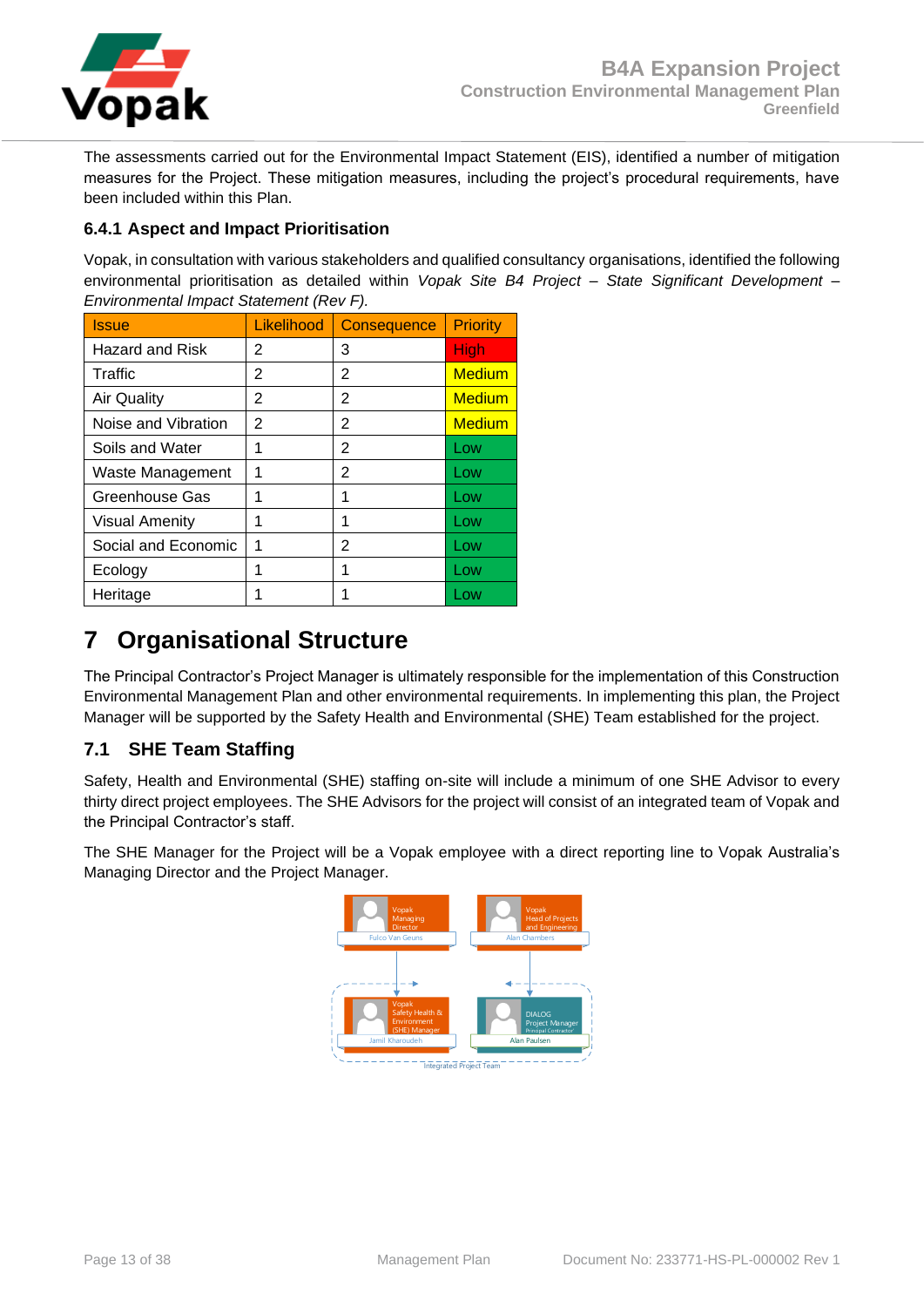

# <span id="page-13-0"></span>**8 Roles and Responsibilities**

Environmental aspects and impacts are communicated to members of the project team, and they are required to take due cognisance of these issues when carrying out their respective duties.

The following personnel have responsibilities under this Plan:

- Employees
- **Subcontractors**
- Site Supervisor/Leads/Superintendent
- Weld Supervisor
- Construction Manager
- SHE Advisor
- Project Manager
- SHE Manager

Responsibilities identified for key roles within the project team are detailed below.

## <span id="page-13-1"></span>**8.1 Project Manager**

The Project Manager is accountable to B4A Project Alliance Board (detailed in the organisational chart) and is responsible for:

- Overall responsibility for the development, implementation, maintenance, and compliance with this Construction Environmental Management Plan;
- Ensure contracts contain relevant environmental provisions;
- Providing vision and leadership for environmental matters;
- Promoting participation in environmental matters;
- Ensuring all aspects of the Project's environmental policies are implemented and meet legislative and Principal Contractor's requirements;
- Reporting environmental incidents in accordance with statutory and Vopak requirements (including verbally notifying Vopak immediately and providing Vopak with a written notification report thereafter);
- Ensure the SHE Manager/Advisor is regularly informed on the commencement of work fronts, chemical use and other aspects of the work;
- Ensure Supervisors/Leads and staff conduct weekly Environmental Inspection and submit completed forms to SHE advisor as part of their KPI's; and
- Participating in investigating all incidents, Unsafe Acts, Unsafe Conditions, Near misses and Injuries to close out.

To meet the above responsibilities, the Project Manager will:

- Review and approve the CEMP;
- In consultation with the B4A Project Management team ensure appropriate resources are allocated to meet Vopak and the Principal Contractor's environmental responsibilities; and
- Ensure all levels of the Project Management Team are aware of and comply with the requirements of the CEMP.

## <span id="page-13-2"></span>**8.2 Construction Manager**

The Construction Manager is accountable to the Project Manager and is responsible for:

- Implementation of Vopak's and the Principal Contractor's environmental, procedures and systems;
- Allocation of resources to meet environmental requirements, including determination and allocation of supervision, equipment and manpower;
- Promoting participation in site environmental activities across all levels of the workforce;
- Review of Vopak's and the Principal Contractor's environmental assessments;
- Ensuring Vopak's and Principal's compliance with the Project environmental requirements;
- Monitoring overall site environmental performance;
- Providing instruction and direction to Supervisors in the discharge of their Environmental responsibilities;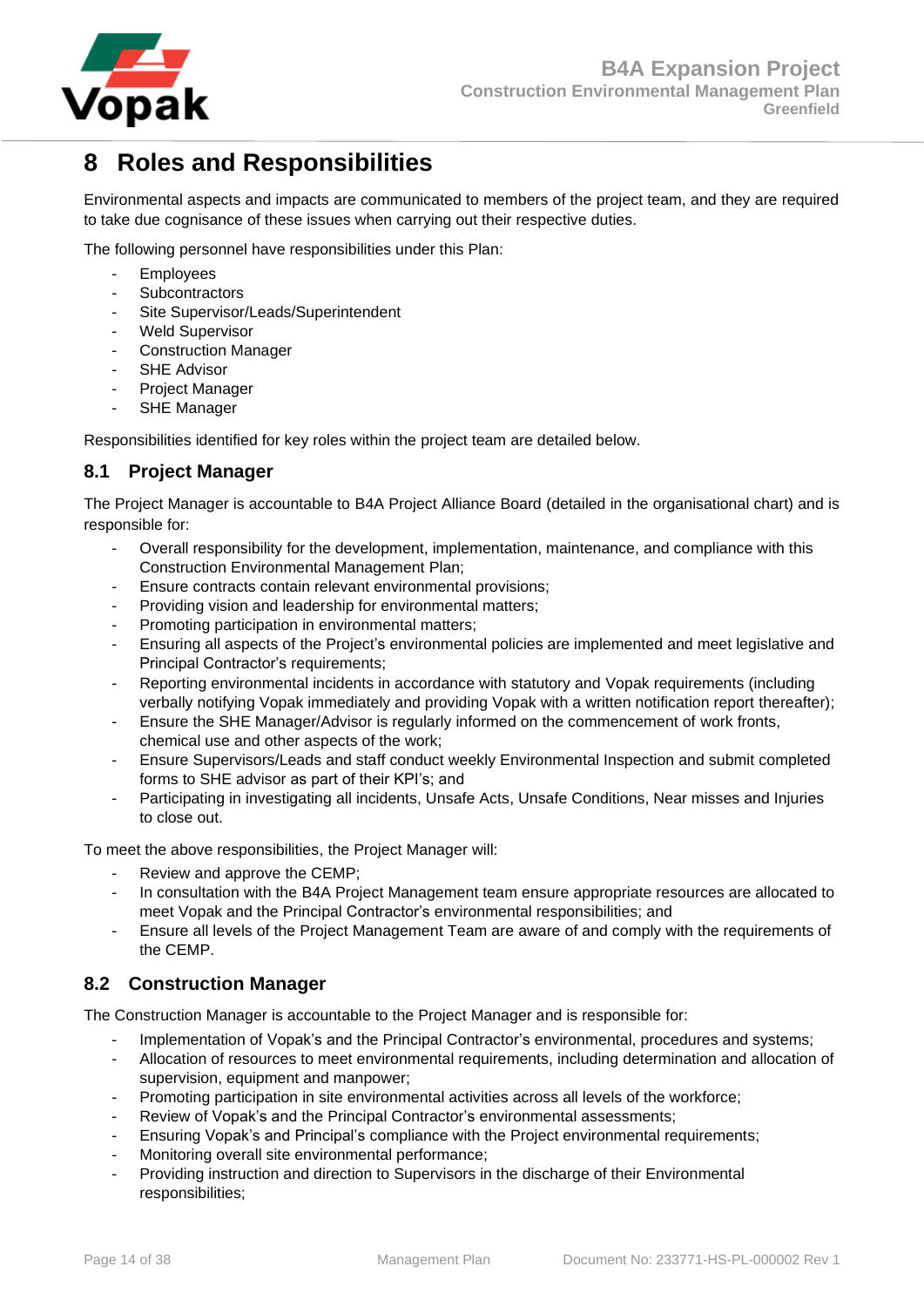

- Implementing, personally and via Supervisors, Vopak's and the Principal Contractor's Environmental procedures;
- Ensuring that requirements contained in Job Risk Assessments (i.e. SWMS/JHA/JSA) are implemented through scheduled audits;
- Ensuring that discipline in relation to environmental matters is applied fairly and firmly;
- Ensure Supervisors complete the required Environmental Inspections through scheduled audits; and
- Report all incidents, Unsafe Acts, Unsafe Conditions, Near misses and Injuries in accordance with statutory and Company requirements.
- Participating (and/or lead) in investigating all incidents, Unsafe Acts, Unsafe Conditions, Near misses and Injuries to close out.

To meet the above responsibilities, the Construction Manager will:

- Review implementation plans;
- Assist with the development of Job Risk Assessments (i.e. SWMS/JHA/JSA), methods statements, and procedures;
- Review and approves corrective actions arising from incident investigations;
- Monitoring overall site environmental performance;
- Review procedures, method statements, Job Risk Assessments and inspection reports; and
- Liaise with SHE Manager / SHE Advisor regarding environmental input into Daily Prestart and Weekly Toolbox Meetings.

## <span id="page-14-0"></span>**8.3 Discipline Supervisor/Lead**

Supervisors/Leads are accountable to the Construction Manager and are responsible for:

- Providing environmental leadership to their work teams;
- Instructing each member of their team in the environmental standards applicable to their work, and ensuring that such requirements are enforced;
- Continually monitoring the condition of their work area and surrounding areas and proactively addressing environmental hazards as they are identified;
- Monitor the implementation of the Project's environmental management strategies;
- Review procedures, method statements, Job Risk Assessments (i.e. SWMS/JHA/JSA) and inspection reports;
- Identification of Health, Safety and Environmental critical items on the Project Works Schedule; and
- Report all incidents, Unsafe Acts, Unsafe Conditions, Near misses and Injuries in accordance with statutory and Company requirements.

To meet the above requirements, Supervisors/Leads will:

- Conduct daily inspections of their workplace, and of equipment within their workplace at start and end of each shift;
- Developing Job Risk Assessments (i.e. SWMS/JHA/JSA) with, and for their team that consider environmental impacts and issues;
- Respond promptly and positively to any environmental concerns or suggestions made by their team;
- Complete all necessary environmental documentation in a timely and professional manner, including Incident Reports, Workplace Inspection Reports and Toolbox Records;
- Complete a weekly Environmental Inspection and forward to the SHE Advisor each week; and
- Assist with the development of methods statements and reviews procedures.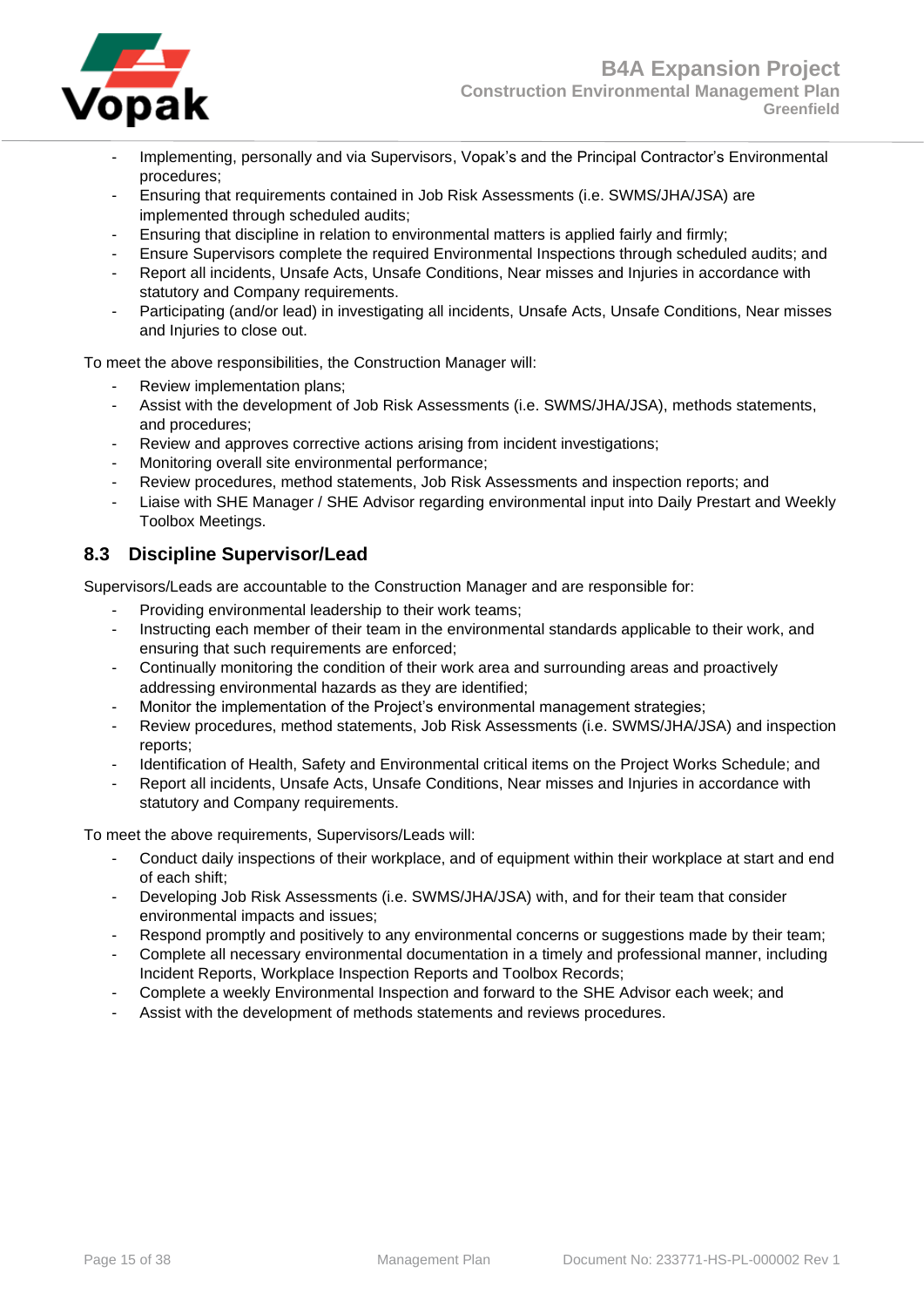

## <span id="page-15-0"></span>**8.4 SHE Manager / SHE Advisor**

The SHE manager or their delegate will Coordinates Safety, Health and Environment activities including:

- Provide advice to the Environmental performance for the Project;
- Monitor the implementation of this Construction Environmental Management Plan, and advise the Project Manager of status in compliance with this plan;
- Advise the Project in regards to matters specified in the Development Consent;
- Supports site management and supervisors in the implementation of SHE plans/procedures and monitor their effectiveness in achieving performance targets;
- Recruiting, training and evaluating environmental professionals for construction execution;
- Providing vision and leadership for environmental matters;
- Facilitates and maintains inductions and ongoing environmental awareness training to the construction workforce;
- Monitor the performance of the SHE programs;
- Manage SHE personnel and provide appropriate environmental direction, optimising their effectiveness on-site;
- Coordinate environmental concerns/requirements with the Project SHE team and Field Engineering personnel;
- Coordinate with the Project Alliance Board, Project team and Corporate SHE regarding compliance issues;
- Develop the Project's Environmental Training Program and associated materials;
- Allocation of resources to meet environmental requirements;
- Provide support in environmental incident investigations as required;
- Reviewing lower-tier Subcontractor deliverables and plans, for environmental compliance and provide recommendations for improvements;
- Monitor Lower Tier Subcontractors for compliance with applicable plans and coordinate with the Contract Administration Manager and lower-tier subcontractors to assist in attaining compliance with this CEMP, or approved management plans, as applicable; and
- Review Principal Contractor's incidents, Unsafe Acts, Unsafe Conditions, Near misses and Injuries in accordance with statutory and Vopak requirements including notifications.

## <span id="page-15-1"></span>**8.5 Project Employees and Subcontractors**

All personnel on-site are accountable to their immediate supervisor, to themselves and their fellow workers, and are responsible for:

- Their own actions and the observance of all site environmental requirements;
- Participating in and contributing to site environmental activities; and
- Demonstrating concern for the environment.

To meet the above responsibilities, all personnel will:

- Immediately report to their supervisor all environmental incidents;
- Maintain their work area in a safe and tidy condition;
- Assist in environmental investigations if required to do so;
- Produce evidence to support Project/training assessments;
- Familiarise themselves with relevant site environmental requirements via toolbox talks, project inductions and project notice boards;
- Follow and adhere to the site environmental requirements and ensure that work complies with these requirements;
- Complete and adhere to maintenance and inspection schedules for vehicles, plant and equipment in accordance with site and legislative requirements; and
- Report all incidents, Unsafe Acts, Unsafe Conditions, Near misses and Injuries in accordance with statutory and Company requirements.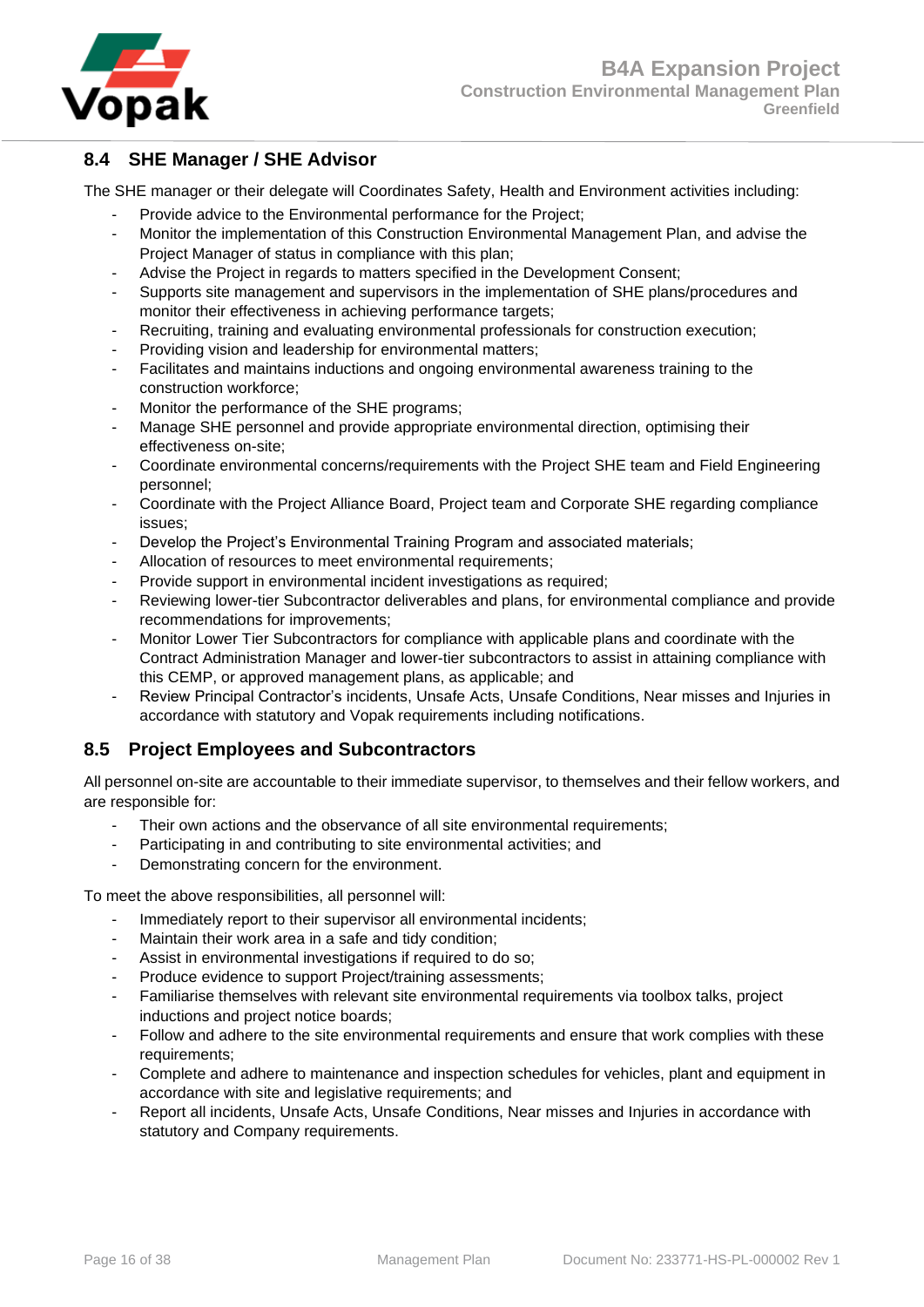

# <span id="page-16-0"></span>**9 Key Performance Indicators**

In pursuit of the objectives previously stated and to provide targets against which environmental performance can be measured and improved, detailed Key Performance Indicators (KPI's) have been developed for the Project and are included below:

| <b>Objective</b>                                                                          | <b>Target</b>                                                                                                                                      | <b>Indicator</b>                                                   | <b>Accountable</b>   |
|-------------------------------------------------------------------------------------------|----------------------------------------------------------------------------------------------------------------------------------------------------|--------------------------------------------------------------------|----------------------|
| Prevention of<br>Regulatory                                                               | Zero Regulatory Reportable<br>Environmental Incidents.                                                                                             | <b>Environmental Incident</b><br>Records                           | Project<br>Manager** |
| Reportable<br>Environmental<br>Incidents                                                  | Zero enforcement notices<br>and prosecutions.                                                                                                      | <b>Environmental Incident</b><br>Records                           | Project<br>Manager** |
| Prevention of any<br>Project<br>Environmental<br>Incidents                                | Zero Environmental<br>Incidents                                                                                                                    | <b>Environmental Incident</b><br>Records                           | Project<br>Manager** |
| Compliance with<br><b>Project Regulatory</b><br>Licences and<br>Consents                  | Ensure work is performed<br>in accordance with Vopak's<br><b>Environmental Impact</b><br><b>Statement and SSD</b><br>requirements.                 | Project site<br>inspections/audits                                 | Project<br>Manager** |
| Achievement of<br>best practice<br>environment<br>management                              | Achieve >90% in Quarterly<br><b>SHE Assessment</b>                                                                                                 | <b>Quarterly SHE</b><br>Assessment                                 | Project<br>Manager** |
| Communication of<br>Environmental                                                         | One SHE Topic per Quarter<br>(Toolbox)                                                                                                             | Environmental Bulletins,<br><b>Toolbox Talks, Posters</b><br>etc.  | Project<br>Manager** |
| elements at<br>Prestart and<br><b>Toolbox Meetings</b>                                    | One SHE Topic per<br>Fortnight (Prestart)                                                                                                          | Environmental Bulletins,<br><b>Prestart Talks, Posters</b><br>etc. | Project<br>Manager** |
| Monitoring of<br>environmental<br><b>Corrective Action</b><br>Register, action<br>closure | 100% of Actions closed out<br>by due date Incident/<br>Register                                                                                    | <b>Corrective Action</b><br>Register                               | Project<br>Manager** |
| Effective<br>implementation of<br>planned<br>Environmental<br>Training activities         | 100% of Supervisors<br>attended Mandatory<br><b>Environmental Protection</b><br>SupervisorTraining within<br>the first 3 months of<br>mobilisation | Documented training<br>records                                     | Project<br>Manager** |

\*\*Principal Contractor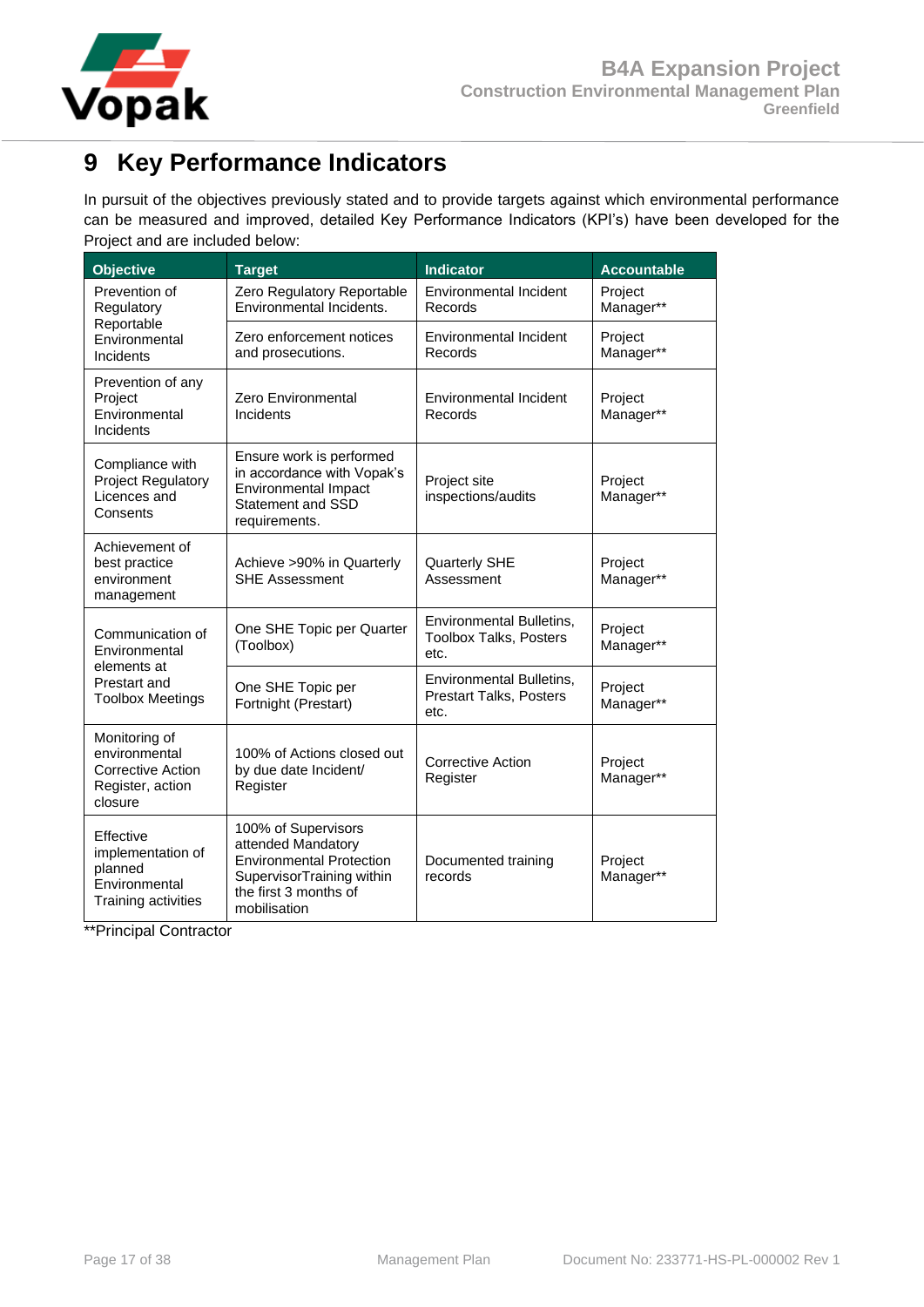

# <span id="page-17-0"></span>**10 Project Environmental Control Plans**

The Principal Contractor (and their subcontractors) will adhere to the environmental standards as set out by Vopak, regulatory requirements and relevant procedures developed for the project.

The Environmental Control Plans listed below shall outline the Project's environmental and regulatory guidance in terms of environmental protection and compliance.

## <span id="page-17-1"></span>**10.1 Dust / Air Quality Control Plan**

Air quality within the area surrounding Port Botany is influenced by both local and regional pollutant sources, including road traffic, domestic sources, aircraft and a variety of industrial emissions. The proximity to local pollutant sources and the influence of sea breezes play significant roles in the dispersion of pollutants around Botany Bay.

The construction cut fill balance indicates that some fill may need to be imported. Therefore, it is unlikely that there would be large amounts of soil that need to be stockpiled on-site during the construction stages, where possible stockpiling of soils will be kept to a minimum. Where stockpiles are required, they would be located in consultation with NSW Ports.

## <span id="page-17-2"></span>**10.1.1 Potential Impacts**

Construction activities have the potential to affect air quality if not properly managed. Due to the large surface area of the reclamation and stockpiles that will be potentially exposed to winds, there is potential for windblown sand and dust. Consequently, construction activities require careful construction planning and effective measures to ensure that there are no significant emissions of dust. Dust could be generated from the following sources:

- The dried reclaimed surface;
- Earthworks:
- Spoil handling & stockpiling on top of the reclamation;
- Movement of vehicles across unsealed areas on the site; and
- Abrasive blasting and painting.

Modelling completed by AECOM (*Vopak Site B4 Project – State Significant Development - Environmental Impact Statement*) indicated that predicted pollutants to air quality during construction is not expected to adversely affect the air environment or the amenity of sensitive receptors.

| <b>Pollutant</b> | <b>Maximum Predicted 99.9th</b><br>Percentile Concentration ( $\mu$ g/m <sup>3</sup> ) | Criteria ( $\mu$ g/m <sup>3</sup> ) |
|------------------|----------------------------------------------------------------------------------------|-------------------------------------|
| <b>Benzene</b>   | 4.4                                                                                    | 29                                  |
| Cumene           | 6.1                                                                                    | 21                                  |
| Cyclohexane      | 1.5                                                                                    | 19,000                              |
| Ethylbenzene     | 1.5                                                                                    | 8,000                               |
| n-Hexane         | 2.8                                                                                    | 3,200                               |
| <b>Toluene</b>   | 4.1                                                                                    | 360                                 |
| <b>Xylenes</b>   | 4.0                                                                                    | 190                                 |

*Table: Predicted Maximum Ground Level Concentrations 99.9th Percentile*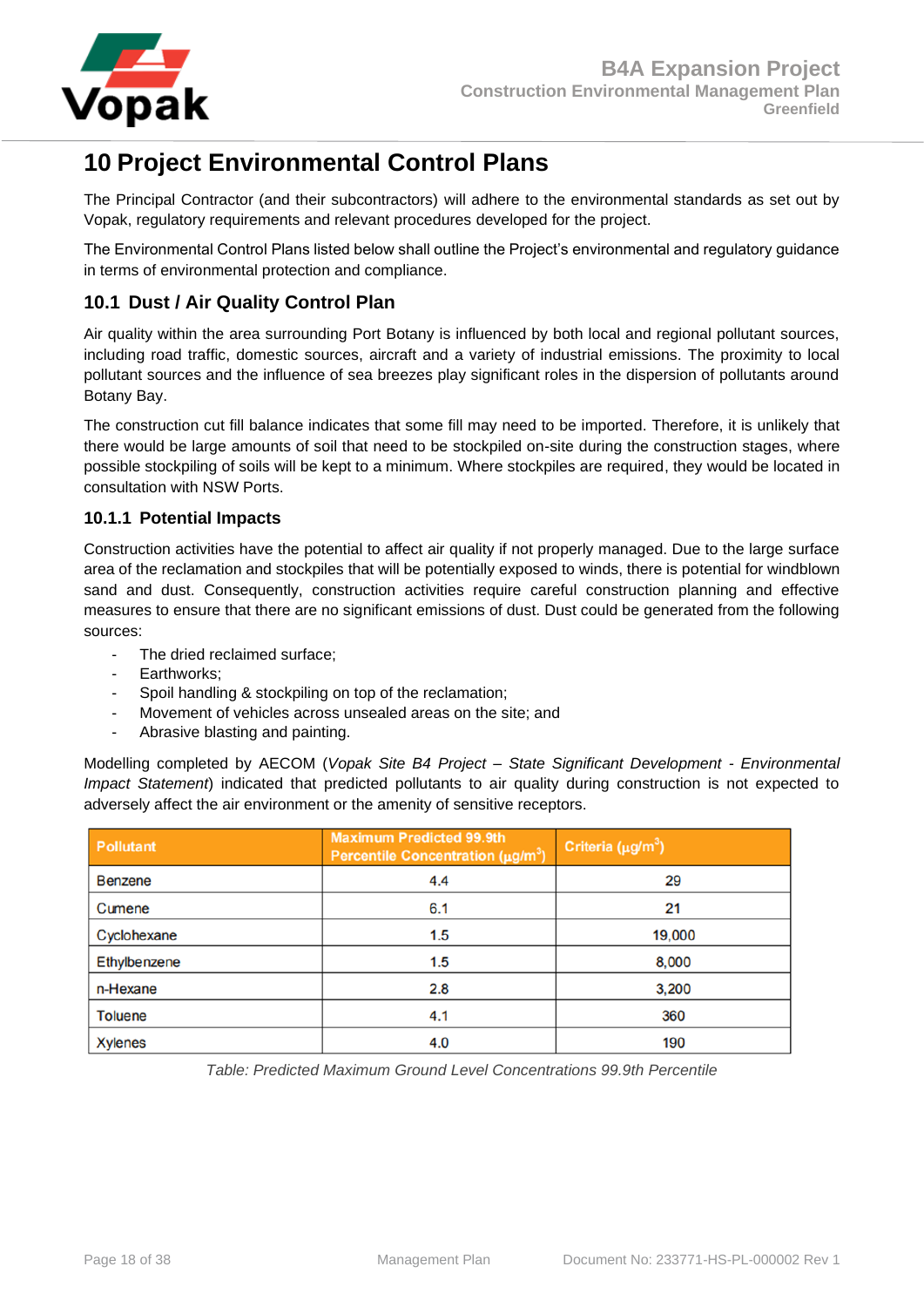

## <span id="page-18-0"></span>**10.1.2 Control Measures**

The Principal Contractor shall comply with the air quality management requirements specified by the Environmental Impact Statement as relevant to the scope of work and as determined through the Project Environmental HAZID Risk Assessments. The Principal Contractor is responsible for ensuring compliance with applicable Australian legislative requirements, ambient air quality standards and Project specific requirements. These will include but not be limited to:

- Water carts to be used to wet down excavations to suppress dust during construction periods.
- Review forward forecasts and re-program works during periods of high winds to ensure that a dust nuisance is not caused externally to the site.
- The Principal Contractor may establish a real-time metrological weather station and shall be monitored frequently for rain events, lightning and significant winds.
- Where dust from earthworks or other dust-generating activities cannot be controlled adequately by existing dust suppression measures, the activities shall be stopped and the process reviewed and additional mitigation measures employed.
- Provision for dust suppression equipment during periods of site shutdown such as weekends, RDOs and extended site closures where it is anticipated that weather conditions will generate dust.
- Construction Supervisors (or delegate) shall visually inspect plant and equipment exhaust periodically during the works for excessive emissions. Excessive emissions shall be defined as visual emissions continuing for a period of greater than 30 seconds.
- Excessive mud to be removed from vehicles before entering public roads by a wheel wash at the site exit point to prevent tracking of mud and sediment on to public roads.
- Minimise vehicles speeds on unpaved areas and site roads general site speed limit shall be 10km/hr, however, shall not exceed 20km/h.
- All plant and equipment are to be maintained in good working order, in accordance with the relevant manufacturer's requirements, to limit the emission of smoke and dust.
- Vehicles entering and leaving the premises that are carrying loads of dust-generating materials must always have their loads covered, except during loading and unloading.
- Use of suitable compacted rock, limestone or blue metal for car parks and office areas.
- Daily visual monitoring of dust generation will be undertaken for the duration of the project and shall include site exit points. The frequency of this activity can be increased if required.
- Sweeper/vacuum truck to be used if required to clean public roads in and around the site.
- The stockpiling of contaminated material shall be minimised, and height kept to less than 2m, wetted and covered.
- Active excavation works shall be wetted down.
- All abrasive blasting shall be 100% encapsulated or managed to ensure airborne dust is managed to suitable levels and monitored by the responsible Supervisor/Lead for the escape of contaminant.
- Paint is to be applied using brush or roller. Airless paint spraying shall be avoided, but if required must be risk assessed first.
- Provide awareness training within the site-specific induction and toolbox meetings and include the need to minimise dust and report emissions. In particular, the need to identify activities causing dust emissions.

#### <span id="page-18-1"></span>**10.1.3 Air Quality and Dust Management – Monitoring Activities**

Each Supervisor and the Construction Manager will undertake daily monitoring in the form of visual inspections of the site. Results of visual inspections will be recorded in the relevant site diary and on the daily/weekly checklist as appropriate.

Visual monitoring will be undertaken continually throughout construction for air quality and dust. If excessive dust or air quality impacts are observed, works are to cease and the source to be actively investigated and preventative measures implemented before proceeding.

The Construction Manager will be responsible for providing appropriate resources in terms of labour, plant and equipment to enable the items to be rectified in the nominated timeframes.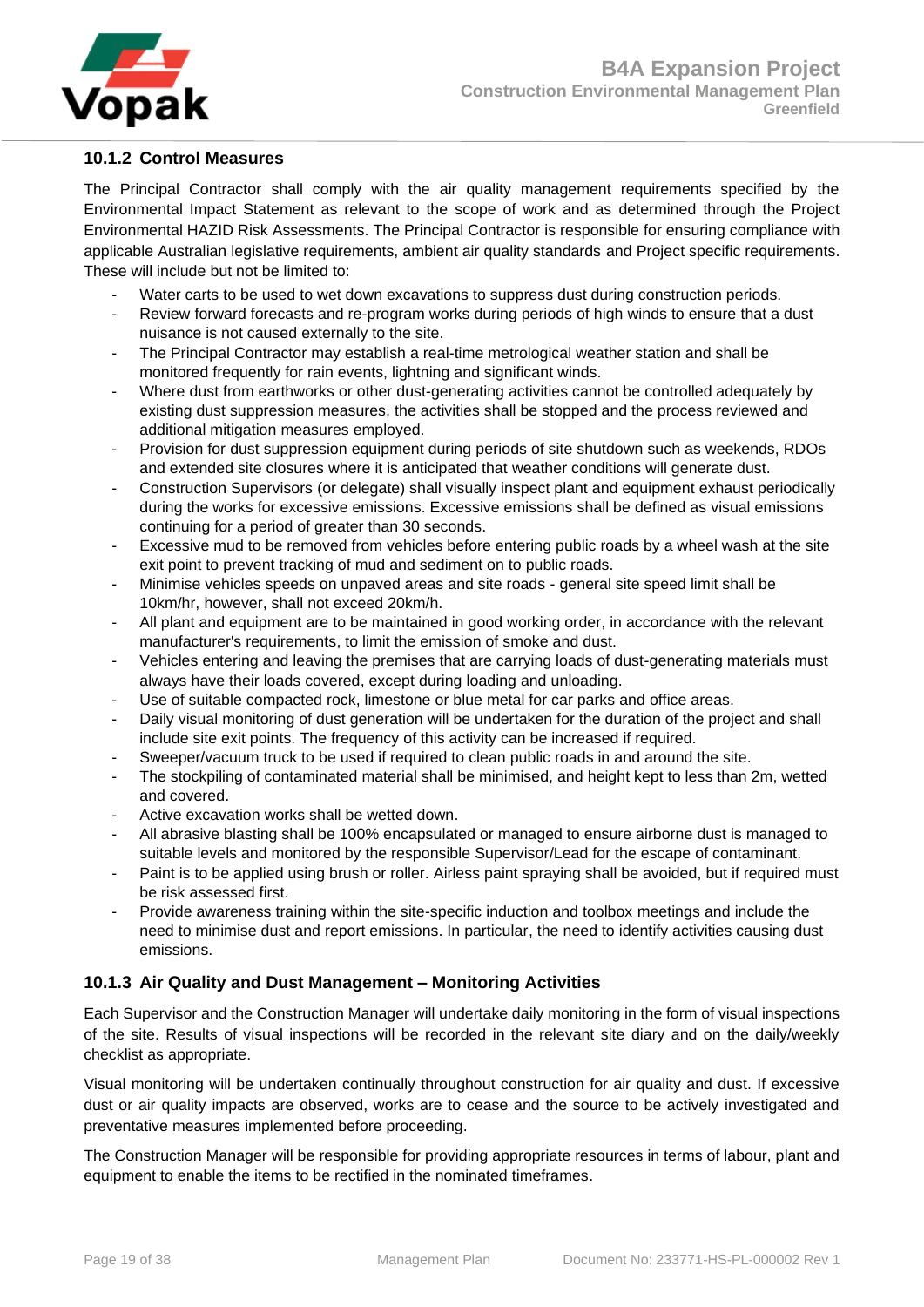

## <span id="page-19-0"></span>**10.2 Surface and Stormwater Management**

As part of the Principal Contractor's scope of work will be to develop, implement and monitor the following management plan or procedure:

Construction Water Management

Surface water at the site falls under the *Water Sharing Plan for the Greater Metropolitan Region Unregulated River Water Sources 2011* (Office of Water, 2011c and d, AECOM 2015). Due to this, surface water on-site is managed under the provisions of the Water Management Act 2000 (AECOM, 2015). Surface and stormwater management is important to ensure that the surrounding waterways, including Botany Bay, is not impacted by construction activities that occur on-site.

#### <span id="page-19-1"></span>**10.2.1 Potential Impacts**

As the Botany Bay water quality is heavily influenced by the flow of freshwater, any impacts to surface and stormwater during construction is likely to be localised and will not have a significant impact on the surrounding communities within Botany Bay (AECOM, 2015). During the construction phase, the immediate surface and stormwater may be impacted by any runoff from soil stockpiles, hydrocarbon contamination from spills and leaks, and fill material coming in contact with the surface and stormwater.

Significant impacts to surface water quality are not anticipated as a result of the Project. However, best practice measures for the management of runoff from the Site would be put in place as part of standard site management. Contingency measures would be identified in the event that contaminated soils, including materials potentially containing asbestos, are encountered.

#### <span id="page-19-2"></span>**10.2.2 Control Measures**

The Principal Contractor shall comply with surface and stormwater management procedure specified for the B4A Project and shall incorporate requirements into the relevant scopes of work and Job Risk Assessments.

The Principal Contractor will ensure compliance throughout the project by:

- Installing erosion and sedimentation controls as required;
- Utilising silt fencing for material stockpiles;
- Closing waste containers when not in use to prevent stormwater contamination;
- Inspection of work areas before commencing work;
- Following spill response procedures;
- Reporting spills and leaks immediately;
- Conducting incident investigation, and leading to incident closeout report;
- Maintaining good housekeeping practices; and
- Regularly clean up work areas to remove debris.

After being built and commissioned the site's stormwater system will be used to:

- Inspect and test collected surface and stormwater prior to release off-site in alignment with *Soil and Construction Vol 1 Mar 2004* and Vopak requirements; and
- Discharge of water emanating from construction activities.

#### <span id="page-19-3"></span>**10.2.3 Monitoring Activities**

The Principal Contractor shall continue to monitor the work area for pooling for surface or stormwater. Any dewatering activities will need to follow the plans and procedures for soil and water management.

Water quality will need to be monitored and tested before commencing dewatering. A dewatering log shall be maintained to monitor the amount of water displaced from the work area and discharged into the stormwater drain.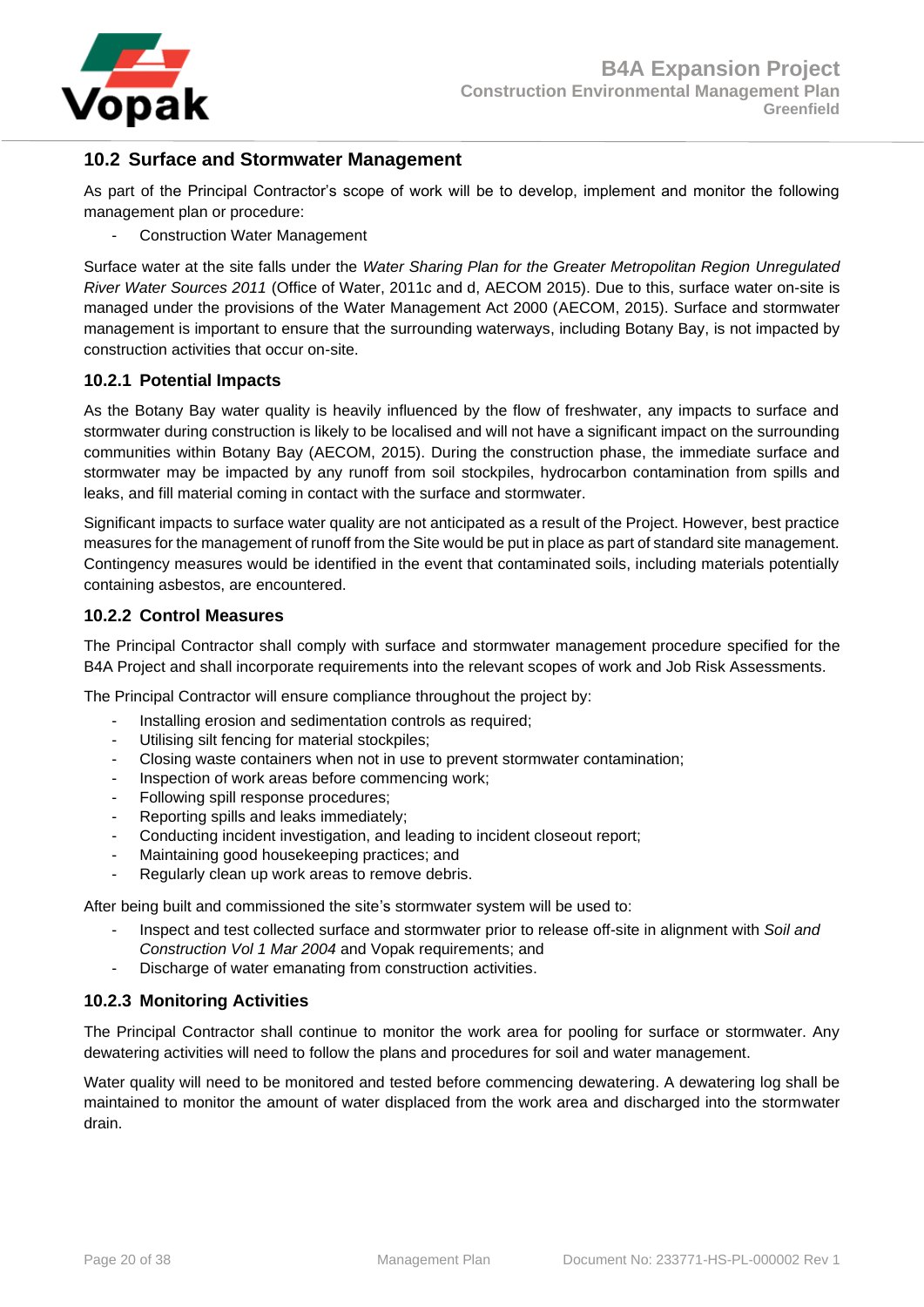

## <span id="page-20-0"></span>**10.3 Soil and Sediment Management**

Excavation works on the project include drainage works, tank and bund wall foundations and surface levelling. Such works shall be managed strictly in accordance with both this CEMP and a Project-specific Work Method Statement, detailing the strategies to prevent contaminated waste build-up in soils, correct disposal of unwanted soil materials and measure to prevent sedimentation entering groundwater aquifers and waterways.

In order to satisfy a condition of consent for a development application (DA 6329), for the demolition of the previous site infrastructure, former site tenants Qenos engaged Jacobs to undertake a contamination assessment for the subject site. This contamination assessment (Jacobs, 2015) concluded that no indications of contamination were observed. Similarly, laboratory analysis indicated that soil and groundwater met the relevant contamination criteria for commercial and industrial land uses. The results of Jacobs (2015) were reviewed in a Site Audit Report prepared by Environ (2015), which supported Jacobs's findings.

The risk of encountering acid sulphate soils is low given all excavation would be undertaken in soils laid down as part of the land reclamation works in the 1970s. In addition, there are no EPA records of declared contaminated soil sites near the B4 Site. However, contingency measures would be identified to manage works in case either acid sulphate soils or contaminated soils are encountered.

## <span id="page-20-1"></span>**10.3.1 Potential Impacts**

Any impacts on soil quality and water runoff during construction are likely to be localised, and it is not anticipated that impacts would have a significant impact on sensitive habitats/communities within the Botany Bay area. The Project would not directly impact surface waters, but there is potential for sediment or contaminated runoff to enter the nearby Yarra Bay water and potentially affect water quality.

Vopak acknowledges that asbestos fragments have previously been discovered on site, which, if uncovered, shall be managed by the Principal Contractor using a project-specific asbestos management plan or procedure.

## <span id="page-20-2"></span>**10.3.2 Control Measures**

The Principal Contractor shall establish a soil and sediment management procedure as part of construction works and shall incorporate requirements into the relevant scopes of work and Job Risk Assessments.

The Principal Contractor will ensure compliance throughout the project by:

- Inspecting work areas after a rain event to see if any pooling has occurred or if any repairs to physical controls need to be made;
- Installing erosion and sediment control measures in work areas if required as a direct result of their work scope;
- Inspecting and repairing erosion and sediment controls (if installed);
- In the event that dewatering of standing water is required a visual inspection shall be conducted to determine if any contamination (visual oil/grease sheen) is present prior to dewatering into the site drainage system;
- Where excavated material needs to be stockpiled for the efficient operation of the works, it will be placed in a dedicated spoil treatment and stockpile area; and
- Providing awareness training within the site-specific induction and toolbox meetings in relation to the management of soils and prevention of sediment build-up and discharge into stormwater drains.

## <span id="page-20-3"></span>**10.3.3 Monitoring Activities**

If required, the Principal Contractor shall follow all sampling, monitoring and approval requirements outlined by the Vopak and regulatory bodies. Where required, samples will be tested by a NATA accredited laboratory and assessed for compliance with the relevant waste regulations. Where samples indicate a non-conformance, the material will be stockpiled, covered and bunded.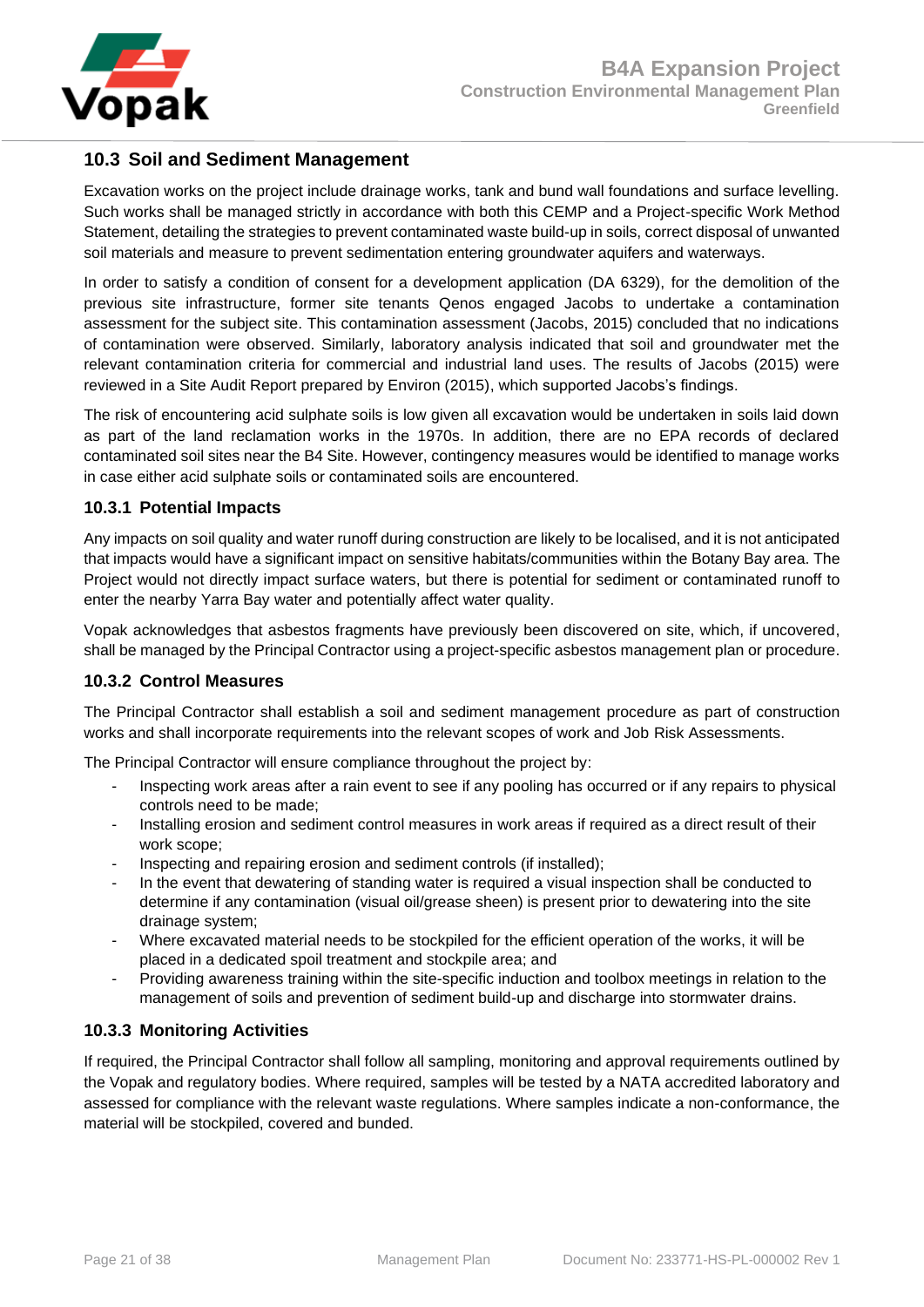

All records of soil testing will be kept on file in the project records. Accurate and up to date records are to be maintained for all monitoring activities. Records shall be retained for the life of the project and archived in accordance with Vopak's and the Principal Contractor's document control procedures. This shall include, but not be limited to:

- Records for the assessment, treatment, and placement of material to be retained on-site.
- A site plan showing the location and classification of contaminated materials identified and/or stored on-site shall be prepared and retained on-site.
- Results of all relevant sampling and analysis are to be retained in the project records.
- Records of all sampling, analysis and validation will be provided to Vopak as the works progress.

## <span id="page-21-0"></span>**10.4 Groundwater Management**

The Site is located above two aquifer systems (Qenos, 2013). The Botany Sands aquifer comprises a large volume of unconfined groundwater within the sandy grounds surrounding Port Botany (Office of Water, 2015). A further, underlying confined aquifer lies within the Hawkesbury Sandstone, which is itself divided into upper and lower systems divided by a shale band. There is some connectivity between the upper Hawkesbury aquifer and the overlying Botany Sands aquifer (Qenos, 2013).

#### <span id="page-21-1"></span>**10.4.1 Potential Impacts**

The risk of impacting groundwater is restricted to excavation works of levelling the site, footings and foundations for structures to be constructed.

Impacts on groundwater are unlikely during construction due to the shallow (approx. 1 m) depth to which excavations are required compared to local groundwater levels which are typically around three to four metres (Jacobs, 2015) below ground level.

Due to the permeability of the Botany sands and the shallow table of this aquifer, the Botany Sands aquifer is vulnerable to contamination. Contamination from any escaped or spilled substance at the site is therefore likely to accumulate in soils and eventually leach into the Botany Sands aquifer.

## <span id="page-21-2"></span>**10.4.2 Control Measures**

The Principal Contractor shall establish a surface water management controls to minimise the risk of hydrocarbons contaminating the groundwater and soil. As part of construction works, the Principal Contractor shall incorporate requirements into the relevant scopes of work and Job Risk Assessments.

The Principal Contractor will ensure compliance throughout the project by:

- Complying with established groundwater monitoring requirements;
- Complying with established reporting requirements;
- Implementing a Spill Response Plan;
- Utilising secondary containment for chemical storage;
- Utilising drip trays when refuelling vehicles and machinery;
- Cover waste containers; and
- Provide awareness training within the site-specific induction and toolbox meetings for spill prevention, spill response and reporting requirements.

## <span id="page-21-3"></span>**10.4.3 Monitoring Activities**

If in the event contaminants are identified, the Principal Contractor shall notify Vopak, and also report to the Environmental Protection Authority (EPA). The Vopak SHE Manager shall oversee any investigation to determine the source of pollution and establish appropriate corrective actions to minimise any environmental impacts and avoid further occurrences.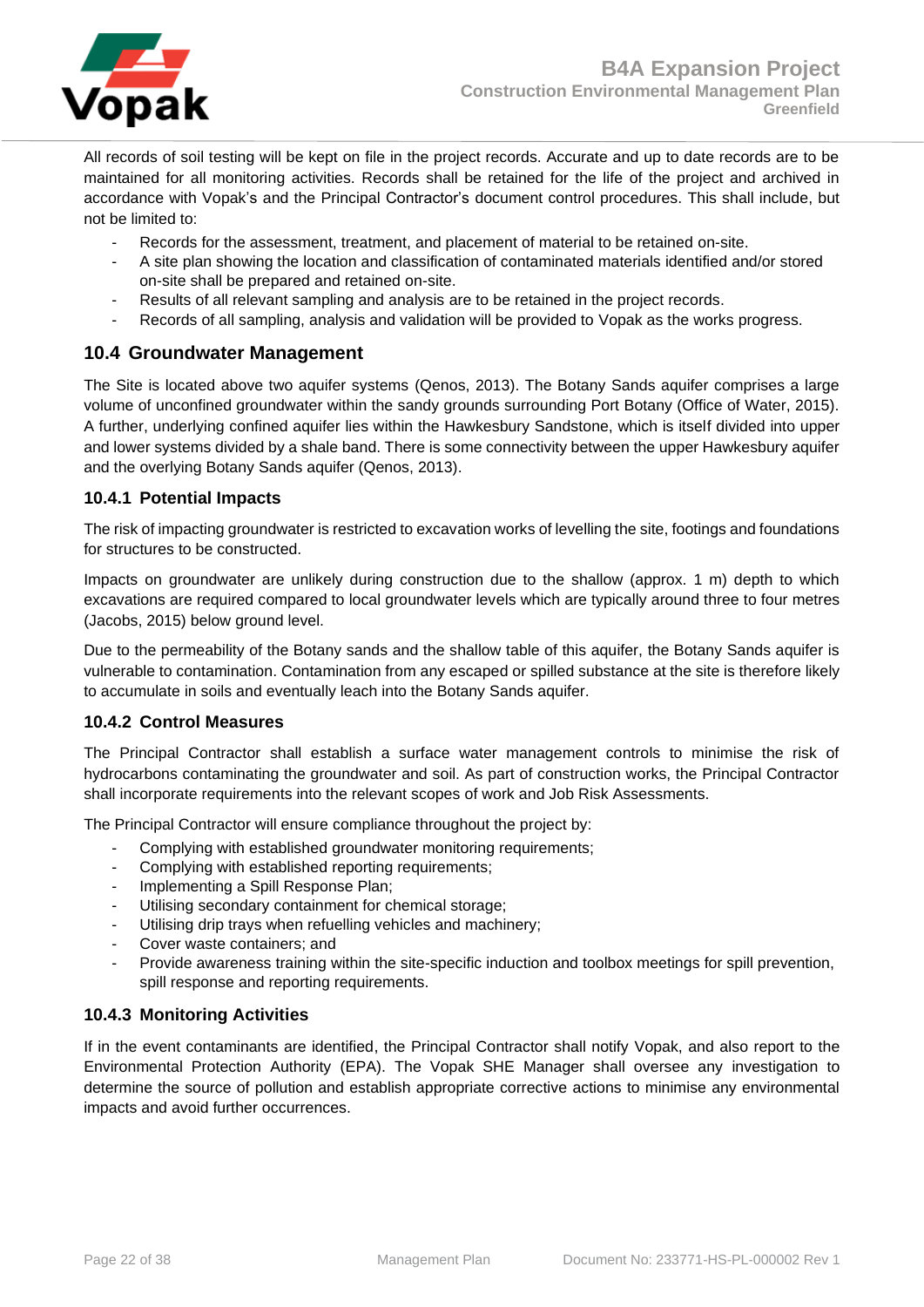

## <span id="page-22-0"></span>**10.5 Waste Management**

As part of the Principal Contractor's scope of work will be to develop, implement and monitor the following management plan or procedure:

- Waste Accumulation and Storage Plan
- Waste Characterisation Plan
- Hazardous Waste Management
- Used Oil and Filter Management

In line with the *Vopak Site B4 Project – State Significant Development – Environmental Impact Statement (Rev F)*, Vopak does not anticipate to generate significant quantities of waste material throughout the construction phase of the project. Waste generated on the Project during construction are likely to include the following:

- Excess cut soil from excavation and foundations works;
- Surplus construction materials (steel, timber, general waste);
- Excess painting materials inclusive of used thinners;
- Spent blasting garnet; and
- Sewage and other waste, such as food scraps as a result of the presence of the construction workforce.

#### <span id="page-22-1"></span>**10.5.1 Potential Impacts**

The handling and final disposal of these wastes have been determined based on regulatory guidelines and industry standards. Negative impacts on the environment throughout construction could be attributable to the following:

- Insufficient waste receptacles for the relevant waste type resulting in waste build-up;
- Incorrect segregation and separation of waste streams;
- Incorrect and/or unauthorised disposal of waste at off-site facilities by licensed waste subcontractors; and
- Windblown debris impacting on neighbours and local watercourses.

#### <span id="page-22-2"></span>**10.5.2 Control Measures**

The Principal Contractor shall comply with the waste management plan and procedures for the B4A Project and shall incorporate requirements into the relevant scopes of work and Job Risk Assessments.

Construction waste management strategies can be summarised as the application of the waste hierarchy where the Principal Contractor and subcontractors shall employ the following:

- Avoidance The generation of wastes from the Project would be avoided where possible;
- Reduce Reduce resource consumption, procure materials with less packaging and implement practices to reduce waste;
- Reuse Where feasible, materials would be reused on-site;
- Recycling Paper, cardboard, glass and plastics would be available for recycling; and
- Disposal Disposal of wastes would be minimised where possible.

The Principal Contractor will ensure compliance throughout the project by:

- Maintain good housekeeping;
- Characterise waste correctly;
- Use the correct containers for storing waste;
- Ensure waste containers have the correct labelling;
- Recycle steel, timber, paper and cardboard;
- Specific waste containers for spent abrasive blasting media;
- Cover waste containers:
- Provide an adequate amount of waste containers for the amount of waste being generated;
- Engage a licensed waste subcontractor who has been engaged following subcontractor prequalification process; and
- Monitor subcontractor compliance with this plan and Environmental Guideline: Assessment, Classification and Management of Liquid and Non-Liquid Waste (1998).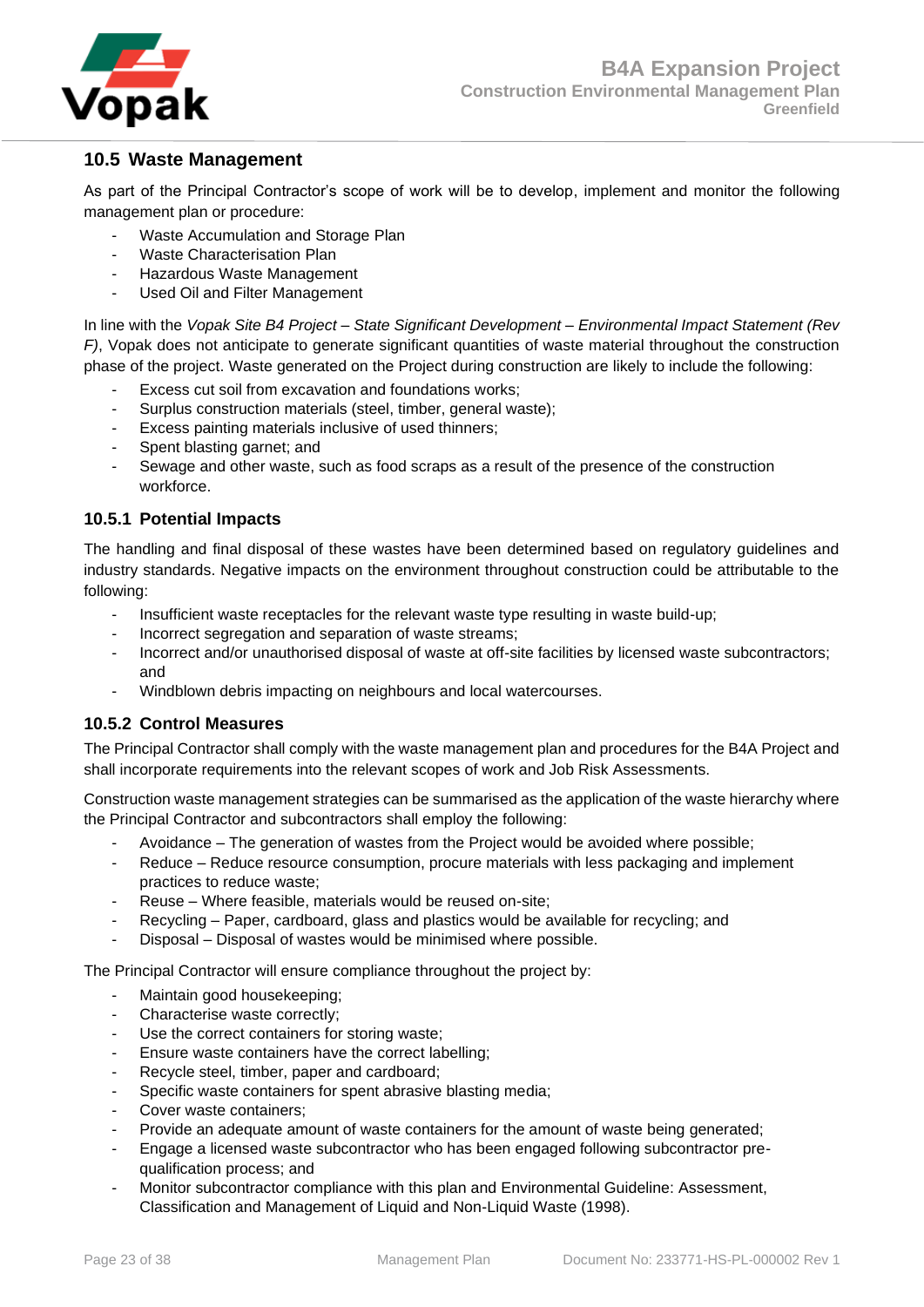

## <span id="page-23-0"></span>**10.5.3 Monitoring Activities**

The designated waste subcontractor responsible for collection, transport and disposal have obligations to ensure that the waste is properly tracked from its point of generation to its disposal location and to ensure that the required documentation is completed. This shall be rigorously monitored by the Principal Contractor and Vopak to ensure compliance.

The Principal Contractor shall monitor compliance with this CEMP and relevant waste legislation by means of the following:

- Daily and Weekly HSE Inspections checklists;
- Waste management Register;
- Ensuring subcontractor license and disposal forms or on file and current;
- Audit through internal Project HSE Assessments; and
- Quarterly Corporate HSE Assessments.

## <span id="page-23-1"></span>**10.6 Noise and Vibration Management**

As part of the Principal Contractor's scope of work will be to develop, implement and monitor the following management plan or procedure:

Noise and Vibration Management

The purpose of Noise and Vibration Management Plan is to protect the well-being of the nearby community and the workforce as well as avoid/minimise impacts to terrestrial fauna from nuisance noise impacts resulting from activities associated with construction by ensuring the noise levels meet statutory requirements and acceptable standards.

Noise emissions will be generated during site mobilisation and mechanical installation of infrastructure and commissioning. Equipment for site mobilisation and construction will include cranes, telehandlers, generators, light vehicles and medium/heavy rigid vehicles. Noise generated from other construction activities includes but are not limited to welding, grinding, abrasive blasting and painting.

#### <span id="page-23-2"></span>**10.6.1 Potential Impacts**

Extensive noise monitoring has been undertaken previously (Atkins Report 2011), which Vopak believe to be representative of the current noise environment. Additionally, an assessment of the likely set of construction plant and equipment utilised during the main stages of constructions provided the construction scenarios, which formed the basis of the construction noise assessment. As stated within the *Vopak Site B4A Project – Environmental Impact Statement (Rev F Oct.2015)*, noise modelling for day and night activities during both construction and operational phases, there would be no exceedance of the site-specific noise criterion.

While the majority of construction activities would be undertaken during standard hours, there may be a need to undertake out of hours works for the pipe and culvert works across Friendship Road to minimise impact to traffic during business hours.

Based on the recent construction noise assessment completed by an external consultant, on behalf of Vopak, predict that construction activity will comply within the recommended construction noise levels at all nearby sensitive receiver locations during both standard hours and out of hours works.

With regards to vibration impacts, Vopak does not anticipate construction activities to result in vibration impacts on surrounding areas and neighbours. Similarly, vibration due to construction traffic would be restricted given the Port Botany and arterial road networks being specifically designed for heavy vehicles.

#### <span id="page-23-3"></span>**10.6.2 Control Measures**

The construction noise and vibration assessment indicate that due to the large buffer distance between the Project and nearby residential receivers, the risk of discomfort, regenerated noise and structural damage impacting on receivers is very low.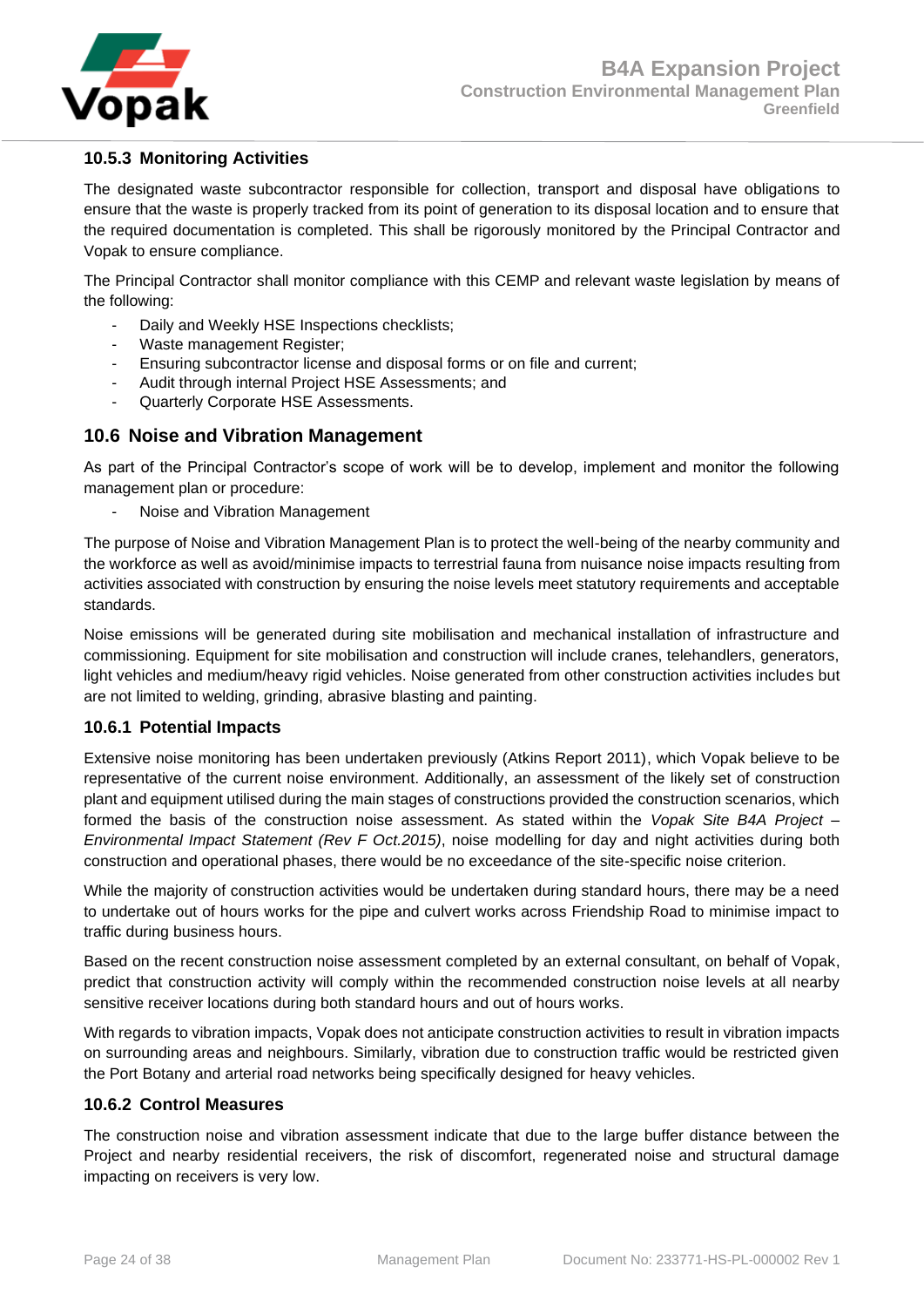

The Principal Contractor shall comply with the noise and vibration management procedure for the B4A Project and shall incorporate requirements into the relevant scopes of work and Job Risk Assessments.

The Principal Contractor will ensure compliance throughout the project by:

- Limiting construction activities to daylight working hours (where practicable):
- Hours of work to comply with the Development Consent requirements;
- Night-time construction activities shall be undertaken only after approval has been issued by Vopak;
- Where practical use low noise specification equipment;
- Scheduled maintenance of vehicles and equipment; and
- Daily inspection of equipment by operators.

#### <span id="page-24-0"></span>**10.6.3 Monitoring Activities**

The Principal Contractor shall utilise noise and vibration receivers if they exist at locations around the proposed B4A development site. The SHE Manager shall liaise with the relevant stakeholders to review results from noise and vibration monitoring activities to ensure that all construction work is within the recommended tolerable limits.

Due to the low risk of Noise and Vibration inductions, toolbox talks, and Job Risk Assessments shall stipulate the expected control measures for the given activity. Any activity not covered by the above is to be risk assessed with controls and mitigation techniques approved by Vopak.

## <span id="page-24-1"></span>**10.7 Spill Response Management**

As part of the Principal Contractor's scope of work will be to develop, implement and monitor the following management plan or procedure:

- Spill Prevention, Control and Countermeasure Plan
- Sorbents and Spill Clean-up Materials Plan
- Equipment Fuelling
- Chemical Storage and Compatibility Plan

#### <span id="page-24-2"></span>**10.7.1 Potential Impacts**

Vopak's emphasises that spill prevention is primary to spill remediation and shall, therefore, require the Principal Contractor to use preventative measures as a primary focus in risk management activities. Therefore, the Principal Contractor develop spill response management plans and procedures and ensure that resources and capability effectively respond to minor or major spill events in a timely manner.

Potential impacts may be due to the following:

- On-site refuelling activities;
- General wear and tear of plant and equipment during operation;
- Mechanical servicing of plant and equipment on-site;
- Incorrect storage of hazardous substances and materials; and
- Construction activities, including blasting and painting.

#### <span id="page-24-3"></span>**10.7.2 Control Measures**

The Principal Contractor shall comply with the spill response management plans and procedures for the B4A Project and shall incorporate requirements into the relevant scopes of work and Job Risk Assessments.

The Principal Contractor and subcontractors shall implement the following preventative and mitigation control measures:

- Incorporating contaminant risk and mitigation measures within the work task Job Risk Assessment (i.e. JSA/JHA/SWMS's);
- All spills will be reported in accordance with the Project reporting requirements;
- Spill kits will be located at all hazardous waste storage areas, refuelling areas and strategic locations within the work area footprint (replenished after use);
- Inspect vehicles and equipment daily;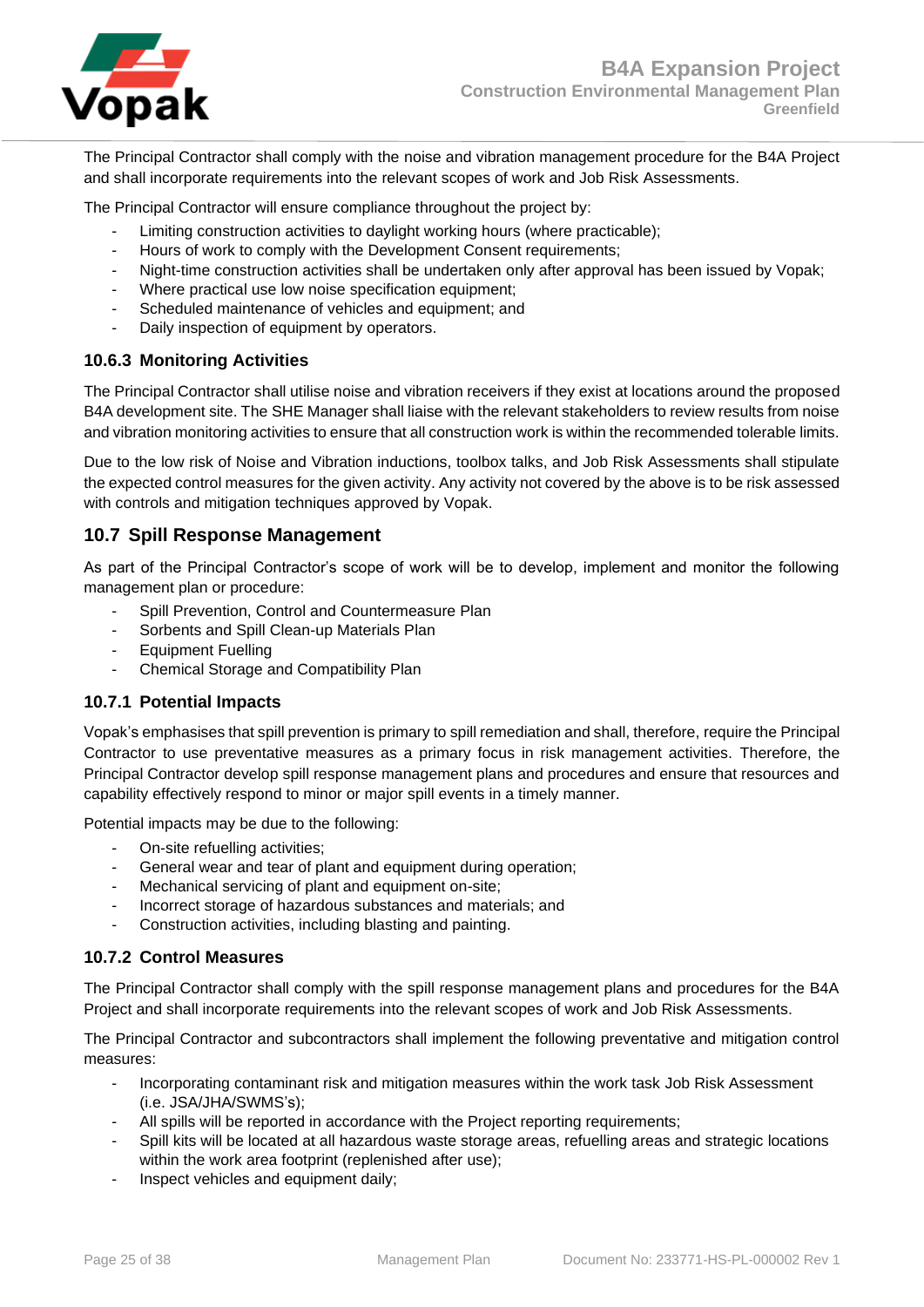- All chemicals and hazardous material storage areas must be located at least 30 m from any waterways/storm-water drainage systems and as per the SDS requirements;
- Fuelling equipment shall be equipped with emergency shut-off and maintain adequate spill response supplies;
- Spill response training shall be delivered to key personnel and crew;
- Large stationary equipment shall either have internal bunding or be adequately bunded;
- Spill/drip trays shall be provided for small stationary equipment (i.e. light towers, welding sets, compressors etc.) if not internally bunded;
- Hazardous materials and products shall be labelled, segregated and stored in accordance with the manufacturer's guidelines;
- Hazardous labelled containers will be stored only in designated storage areas and within secondary containment or bunding controls (110% of the volume of the largest container stored);
- All containers of chemicals supplied to, used in or handled in the workplace shall be appropriately labelled to allow the chemical to be used safely. Labelling of chemicals shall be in accordance with the National Commission's National Code of Practice for the Labelling of Workplace Substances;
- Petroleum products and used filters will be drained into appropriate containers to remove any free product prior to disposal via approved waste facilities only; and
- Vehicles used for transporting fuel shall be licensed as such, and all drivers shall be licensed to operate vehicles involved in transporting fuel.

The provision of spill response material shall be provided by the Principal Contractor (and their subcontractors) which shall include the following as a minimum:

- Vehicle and Mobile Equipment Spill Kits Grab spill kits will be available in all light vehicles and mobile construction equipment. Packaged spill kit to be capable of absorbing up to 20 litres of oil (kit to include absorbent pads, socks, a disposal bag and protective gloves).
- Large Spill Stations These shall be provided in all areas where controlled products, oils, fuels etc. are used or stored. The SHE Manager (or their delegate) will determine the locations necessary (i.e. warehouse, maintenance shop, tool cribs, etc.) based on environmental risk assessment (i.e. HAZID). The spill station will be contained in a weatherproof box, drum, wheeled/lidded container, or trunk that can be mobilised to the spill site. Each spill station will have a total absorbency of up to 150 litres of liquids (oils), or greater if determined by risk assessment.

## <span id="page-25-0"></span>**10.7.3 Monitoring Activities**

The following will undertake or ensure the following activities:

- Inspection of all oil/fuel storage areas and containers using Daily and Weekly Inspection checklists.
- Inspection of spill kits monitoring through inspections and checking inventory in accordance with the manifest.
- Environmental site inspection and/or activity audits performed by the project management or SHE team to ensure safeguards implemented are adequate and effective.

During activities, it is the responsibility of the area supervision to ensure they have adequate spill kits for their work scope.

All equipment operators are responsible for undertaking a comprehensive prestart inspection prior to operating light vehicles, mobile equipment, and other miscellaneous petrol/diesel-powered equipment. These inspections shall include provision for inspecting for leaks and general wear and tear of hoses and fittings.

If in the event spill event occurs, the Principal Contractor shall notify Vopak, and if required, also report to the Environmental Protection Authority (EPA). The Vopak SHE Manager shall oversee any investigation to determine the cause of the spill and establish appropriate corrective actions to minimise any environmental impacts and avoid further occurrences.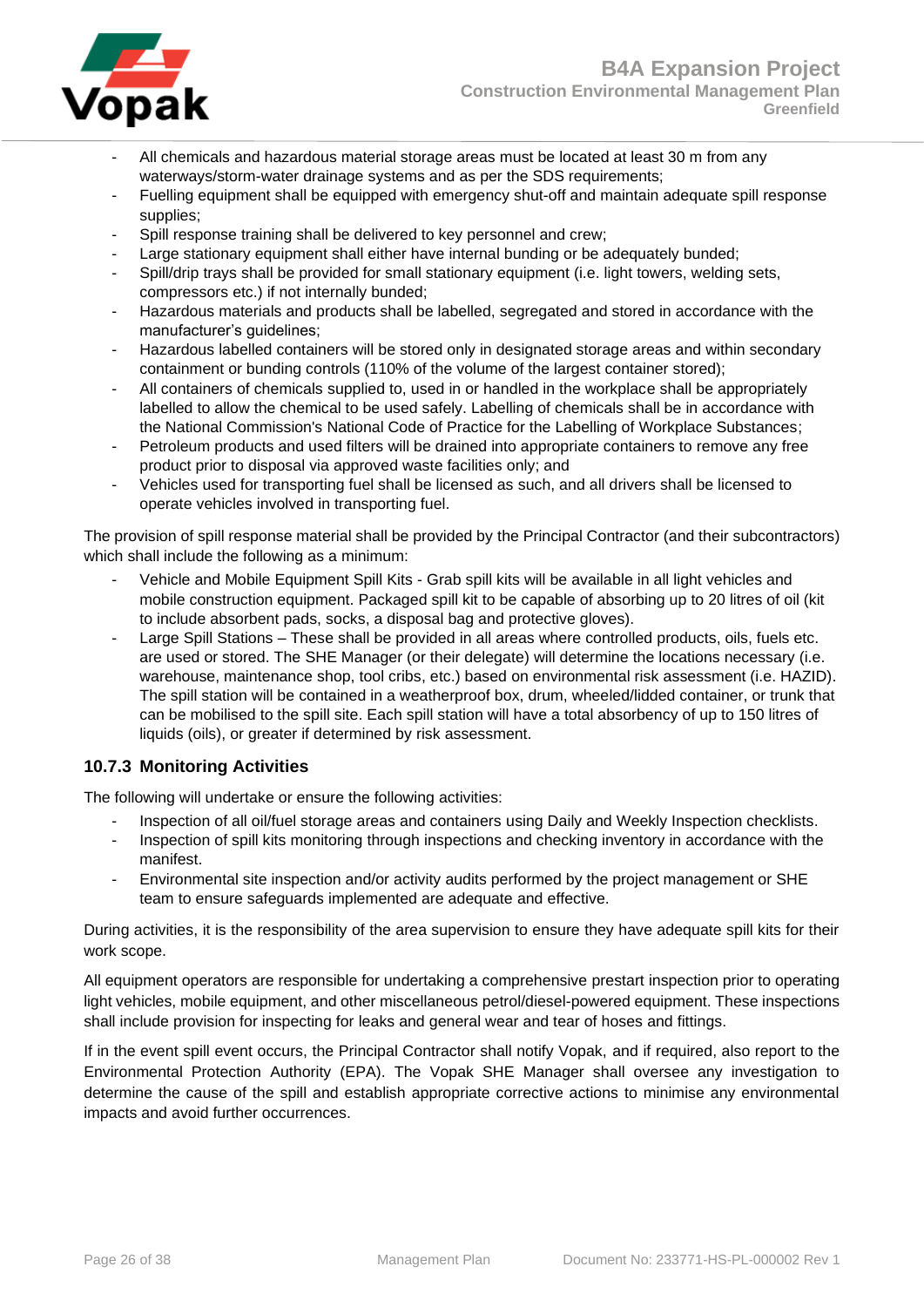

## <span id="page-26-0"></span>**10.8 Hydrostatic Test Water Management**

As part of the Principal Contractor's scope of work will be to develop, implement and monitor the following management plan or procedure:

- Construction Water Management (same as Surface and Stormwater Management section)
- Tank and Pipework Hydrostatic Test Procedure/Plan
- Water Quality test procedure

The Principal Contractor shall be required to hydrostatically test tanks and pipes to ensure the integrity and quality of the tanks before commissioning and hand over to Vopak. The water quality, water source and water discharge point shall be determined by the Principal Contractor and confirmed by Vopak. The water quality must meet the Test Water Requirements for Stainless Steel, Aluminium, Carbon and Low Alloy Steel Tanks and Pressure Vessels.

As mentioned above, a specific Hydrostatic Test Management procedure/plan will be written and approved before commencing any hydrostatic activities on site. Subject to Vopak approval. This procedure/plan will outline the requirements, scope, training, test sequence (including hold and witness points), risk assessment, and equipment required to perform the hydrostatic test.

#### <span id="page-26-1"></span>**10.8.1 Potential Impacts**

Unauthorised discharge of Hydrostatic testing water may have an adverse impact on surface water and groundwater around the site. The discharge of Hydrostatic water will increase the risk of erosion and sedimentation, if not captured and controlled correctly.

#### <span id="page-26-2"></span>**10.8.2 Control Measures**

The Principal Contractor shall comply with all hydrostatic test water management procedure specified for the B4A Project and shall incorporate requirements into the relevant scopes of work and Job Risk Assessments.

The Principal Contractor will ensure compliance throughout the project by:

- Developing and implementing an approved Hydrostatic Test Management Plan;
- Plan to include the method of disposing of hydro test water;
- Sampling and analysing water quality prior to discharge;
- Discharging of water through an approved discharge point only;
- Utilise erosion and sediment controls where required; and
- Cascade Hydrostatic test water by transferring water from tank to tank if possible to reduce the amount of water discharged.

#### <span id="page-26-3"></span>**10.8.3 Monitoring Activities**

The Principal Contractor shall follow the construction water management procedures as required. The integrity of the tank will be monitored consistently to ensure that there are no leaks and defects within the tank. Work areas will continue to be inspected before commencing work to ensure that hydrostatic test water has not leaked and impacted the work area.

## <span id="page-26-4"></span>**10.9 Flora and Fauna Management**

As stated in the Vopak Environmental Impact Assessment, the site is previously cleared and an industrial area, there are minimal species of flora and fauna in the work area.

#### <span id="page-26-5"></span>**10.9.1 Potential Impacts**

Due to the lack of flora and fauna in the work area, the potential to impact is low. However, fauna may be trapped in excavations or trenches. Litter and crib hut waste must be managed correctly, or it may result in attracting rodents and birds. Construction waste may impact fauna habitats around the surrounding project area if not managed properly.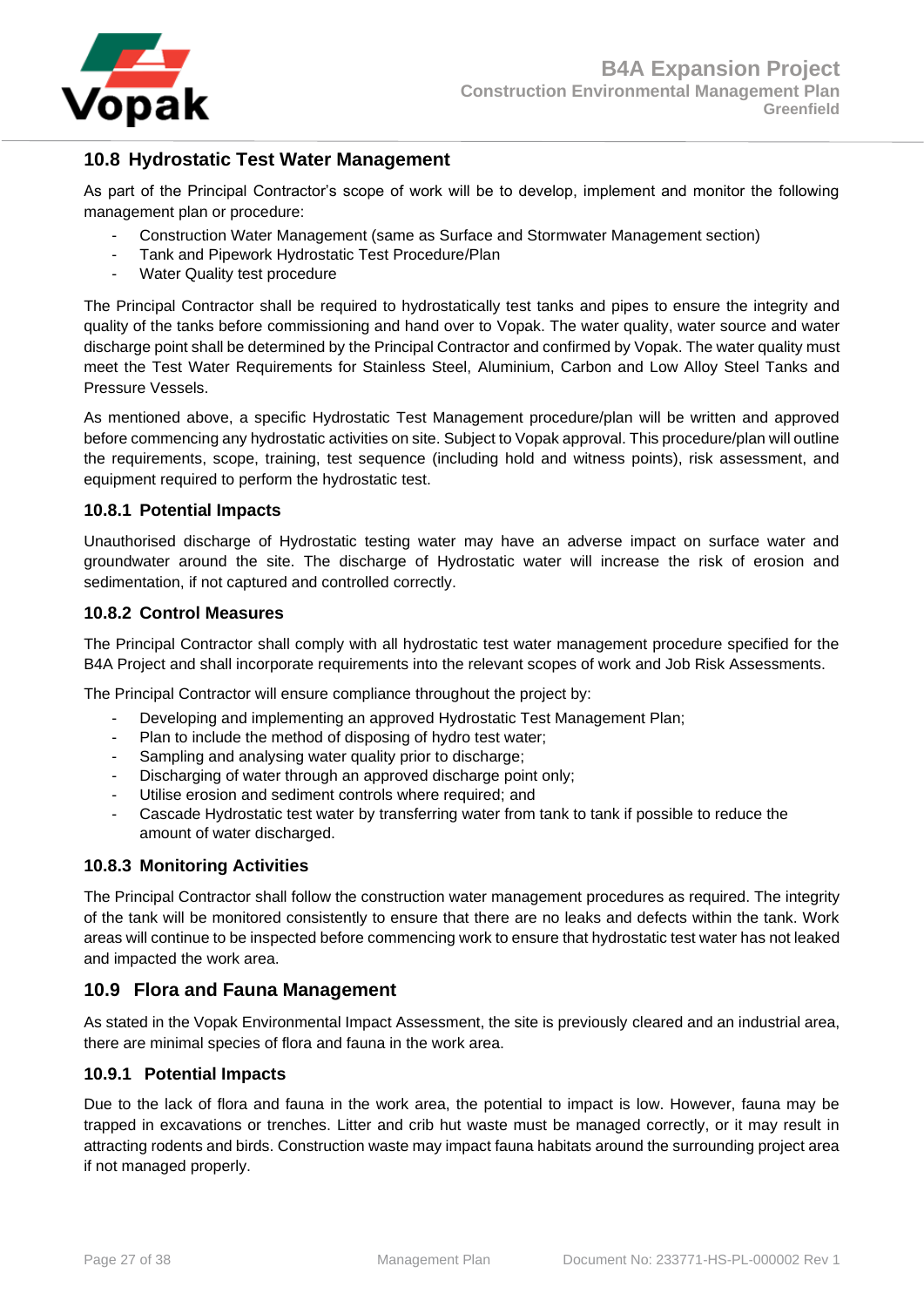

## <span id="page-27-0"></span>**10.9.2 Control Measures**

The Principal Contractor shall establish controls to minimise the risk to flora and fauna. As part of construction works, the Principal Contractor shall incorporate requirements into the relevant scopes of work and Job Risk Assessments.

The Principal Contractor will ensure compliance throughout the project by:

- Reporting animal sightings to Vopak;
- Capping ends of pipes;
- Enforcing site speed limits;
- Maintaining a high level of housekeeping;
- Inspecting work area and trenches before commencing work;
- Erecting fencing and barricading around work areas; and
- Inspecting waste containers.

#### <span id="page-27-1"></span>**10.9.3 Monitoring Activities**

The Principal Contractor shall visually inspect and monitor the work areas for fauna before commencing any work. If any fauna is found, the SHE team and Vopak will be notified.

## <span id="page-27-2"></span>**10.10 Traffic and Transport Management**

As part of the Principal Contractor's scope of work will be to develop, implement and monitor the following management plan or procedure:

- Pipe Culvert Road Crossing Installation, Construction Traffic Management Plan
- 233771-HS-PL-00004 Construction Traffic Management Plan

The Vopak site is serviced by the Port Botany road network, which provides access to Sydney's arterial road network. Vehicular access between the site and the surrounding major road network is via the one-way loop of Simblist Road / Friendship Road. This connects to Bumborah Point Road at priority-controlled T-junctions.

Vopak has developed *233771-HS-PL-00004 Construction Traffic Management Plan* specific for the Project. It contains requirements agreed to with DPIE Development Consent (SSD7000), NSW Ports, Randwick City Council, and other Vopak stakeholders:

- Designated travel paths for vehicles including entry and exit points, haul routes for debris or plant and materials, or traffic crossing other streams of traffic;
- Pedestrian and traffic routes:
- Designated delivery and loading and unloading areas;
- Travel paths on routes remote from the workplace including places to turn around, dump material, access ramps and side roads;
- How often and where vehicles and pedestrians interact;
- Traffic control measures for each expected interaction including drawings of the layout of barriers, walkways, signs and general arrangements to warn and guide traffic around, past or through the workplace or temporary hazard;
- Requirements for special vehicles including surface mobile equipment, mobile cranes and delivery trucks;
- The responsibilities of people managing traffic at the workplace;
- The responsibilities of people expected to interact with traffic at the workplace;
- Instructions or procedures for controlling traffic including in an emergency, and
- How the Principal Contractor will implement and monitor the effectiveness of the Construction Traffic Management Plan.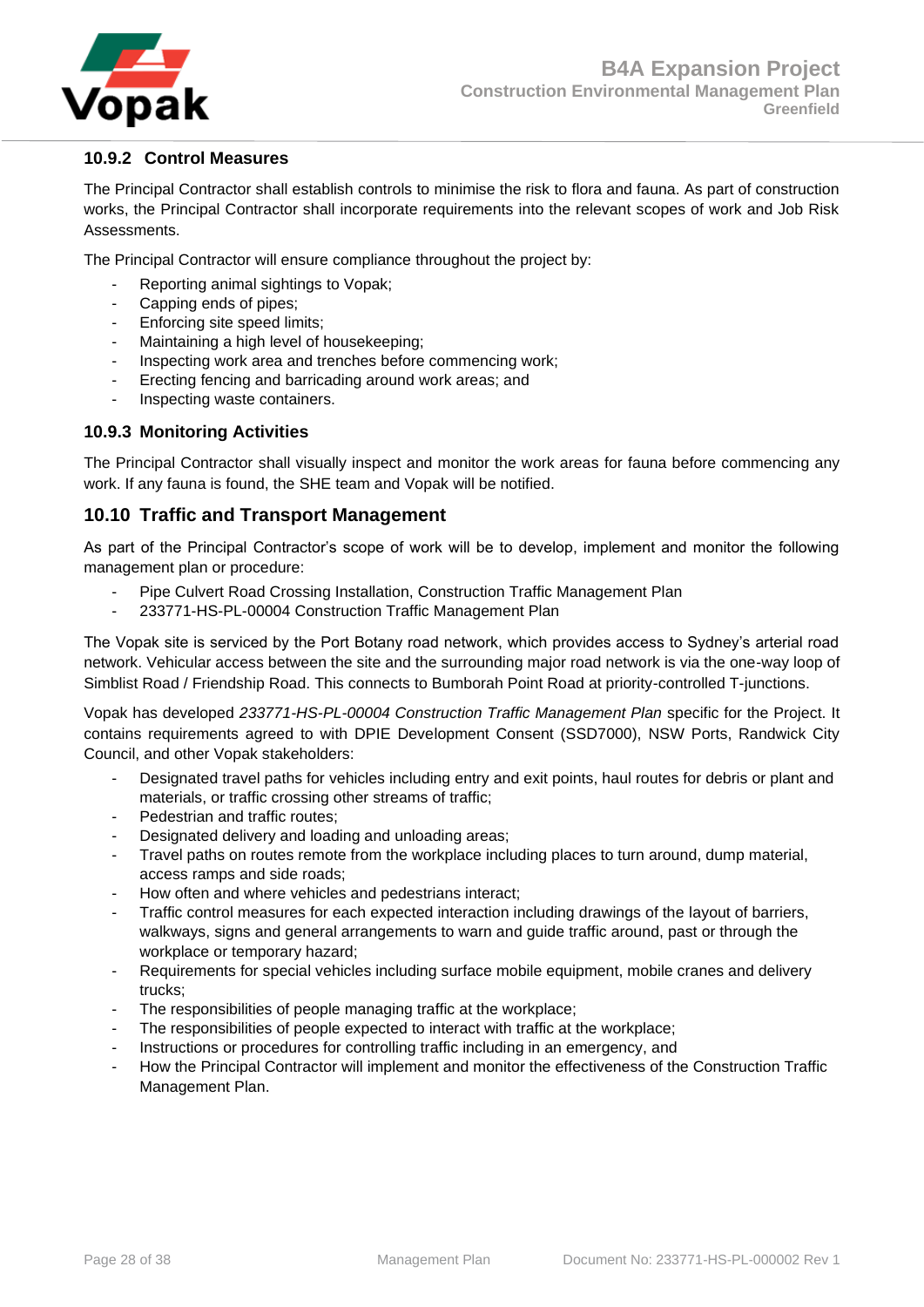

## <span id="page-28-0"></span>**10.10.1 Potential Impacts**

Consistent with the Vopak *Site B4 Project – State Significant Development - Environmental Impact Statement (Rev F)*, (Section 12.0 Traffic and Transport), Vopak anticipates, traffic volumes of both light and heavy vehicles at an estimated volume and frequency (time of day) such as that prescribed.

The studies demonstrate that an increase in traffic is likely to impact congestion during peak travel time being both start and end of shift on the operation of the Botany Road / Bumborah Point Road intersection and the main access intersection from the strategic road network.

Construction traffic consisting of heavy transport vehicles shall avoid access and egress of the Project site during these times where possible.

Construction activities associated with the installation of a pipe culvert across Friendship Road shall be governed by a Company approved job-specific Traffic Management Plan for these works.

#### <span id="page-28-1"></span>**10.10.2 Control Measures**

The Principal Contractor shall comply with local traffic and transport management requirements as detailed in Codes of Practice, Australian Standards, plans, procedures and requirements specified by Vopak for the B4A Project. The Principal Contractor shall incorporate these requirements into the relevant scopes of work and Job Risk Assessments.

To ensure the risk of harm to personnel and impact on public traffic is minimised, the Principal Contractor shall consider the following measures:

- Checking for licensing, qualification and fitness for work when engaging drivers or operators or when hiring project employees and subcontractors.
- Providing separate, clearly marked pedestrian walkways that take a direct route.
- Creating vehicle exclusion zones for pedestrian-only areas, for example around crib huts, amenities and pedestrian entrances.
- Securing areas where vehicles and powered mobile plant operate by installing pedestrian barriers, traffic control barricades, chains, tape or bollards.
- Worker and visitor parking is to be established, away from construction activities.
- Providing adequate signage and lit crossing points where walkways cut across roadways, so drivers and pedestrians can clearly see each other.
- Using traffic controllers, mirrors, stop signs or warning devices at site exits to make sure drivers can see or are aware of pedestrians before driving out onto public roads.
- Provide vehicle parking for workers and visitors away from the work area.
- Controlling entry to the work area, e.g. by using security gates, and scheduling work to minimise the number of vehicles operating in the same area at the same time.
- Ensure works are undertaken in consultation with NSW ports authority.

The Principal Contractor shall install signage to alert project personnel and pedestrians to potential hazards from vehicles entering and exiting the construction work area, and other requirements like pedestrian exclusion zones.

Traffic routes shall be clearly signposted to indicate restricted parking, visitor parking, headroom, speed limits, vehicle movement, key site areas and other route hazards. Standard road signs should be used where possible, and speed limits should be implemented, enforced, and periodically monitored.

As confirmed with NSW Ports, Vopak and the Principal Contractor, Project personnel shall park their personal vehicles along the Prince of Wales Drive, located south of the site behind Simblist Road. All personnel shall be transported by minibus to the Project Site.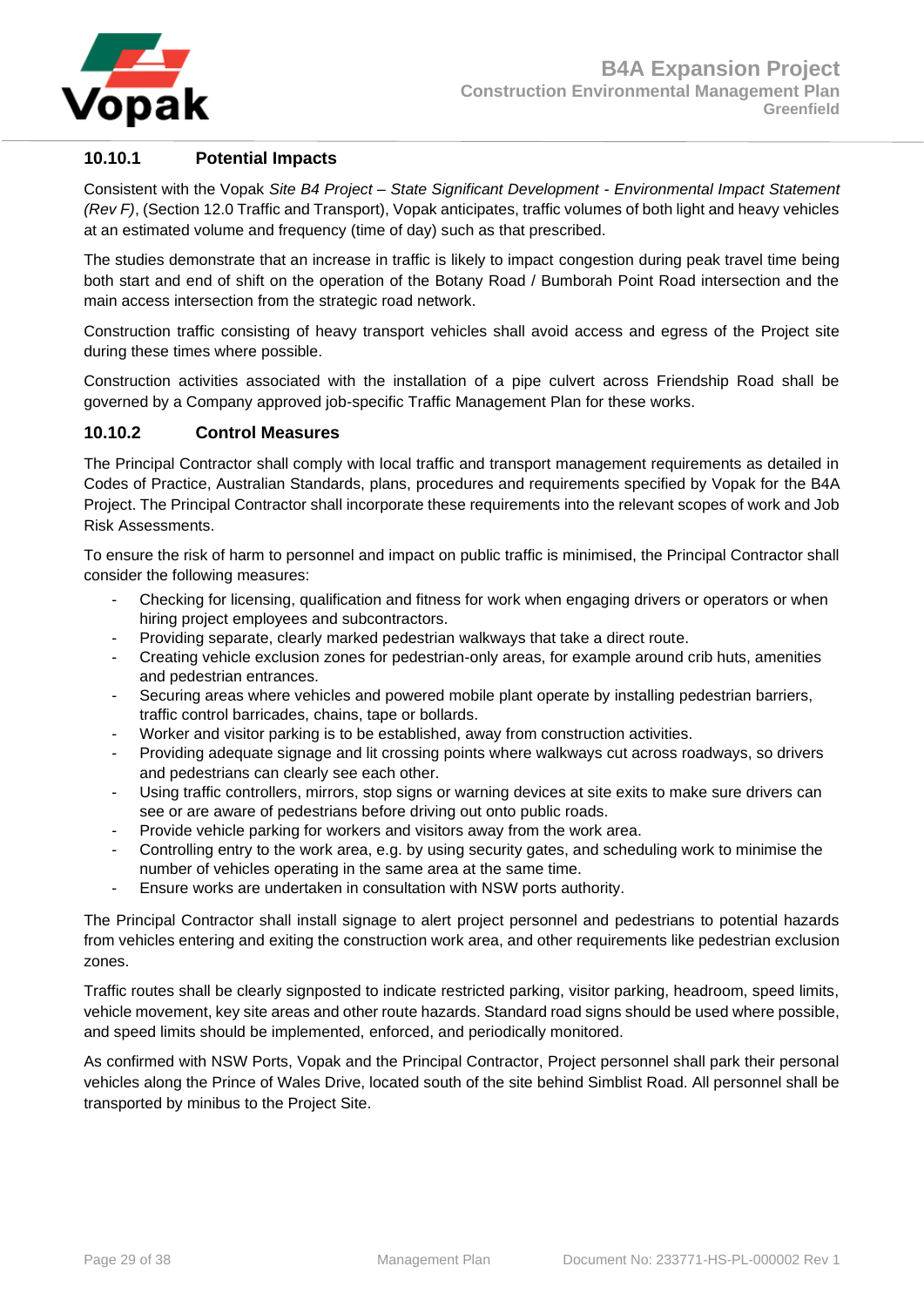

## <span id="page-29-0"></span>**10.10.3 Monitoring Activities**

The Principal Contractor shall undertake a range of monitoring activities to confirm the effectiveness of prescribed control measures as detailed within the Construction Traffic Management Plan and Environmental HAZID. These monitoring activities will include but not be limited to:

- Daily and Weekly SHE Inspections by Supervision and SHE personnel; and
- Traffic management audits against the content prescribed within the Project and job-specific Traffic Management Plans, including:
	- Construction traffic within defined project boundaries;
	- Traffic movement in laydown areas and car parks; and
	- Local traffic impact assessments on public access roads to the construction site.

# <span id="page-29-1"></span>**11 Environmental Emergency Management**

As part of the Principal Contractor's scope of work will be to develop, implement and monitor the following B4A project-specific management plan or procedure:

- Incident Notification Procedure
- Incident Investigation

This section outlines the incident reporting procedure to be followed in the event of an environmental incident.

An environmental incident can include:

- A breach of government regulations;
- An environmental spill and/or impact including discharges to air, land and water;
- Environmental impacts to flora, fauna, water, heritage and air quality; and
- Noise, air quality and other public complaints.

#### <span id="page-29-2"></span>**11.1.1 Initial Incident and Management Response**

The Principal Contractor and lower-tier sub-contractor personnel will be responsible for immediately reporting all environmental incidents to their Supervisor/Lead. All emergencies will be dealt with in accordance with the Project Emergency Response and Preparedness Plan.

In the event of a spill, the following protocol must be followed:

- If spilled material is flammable, extinguish potential sources of ignition from within and near spilled area is safe to do so;
- Assess the situation, then stop and contain spill;
- Immediately contact supervisor, who will contact the SHE team;
- When reporting a spill, identify the severity of the release or if to water (storm drain or water body), as immediate assistance from Emergency Services may be required to contain and control the area; and
- SHE Manager or designate will be present to assess the extent of the release and coordinate the remediation efforts.

The Principal Contractor and their lower-tier sub-contractors are responsible for spill response and remediation of spills in their respective work area.

## <span id="page-29-3"></span>**11.2 Incident Notification and Reporting Protocol**

The Principal Contractor shall report all environmental incidents through to Vopak. Initial notification must be as soon as reasonably practicable, and the final closeout report in a timely manner. The Principal Contractor shall have the ways and means to track incidents, near misses, document, communicate and corrective actions.

All corrective actions will be appropriate to the nature and scale of the incident, address the root cause of the event, reduce the probability of recurrence, and be closed out within an agreed time frame.

Any reporting to external regulators or government shall be through Vopak unless required to be done by the Principal Contractor.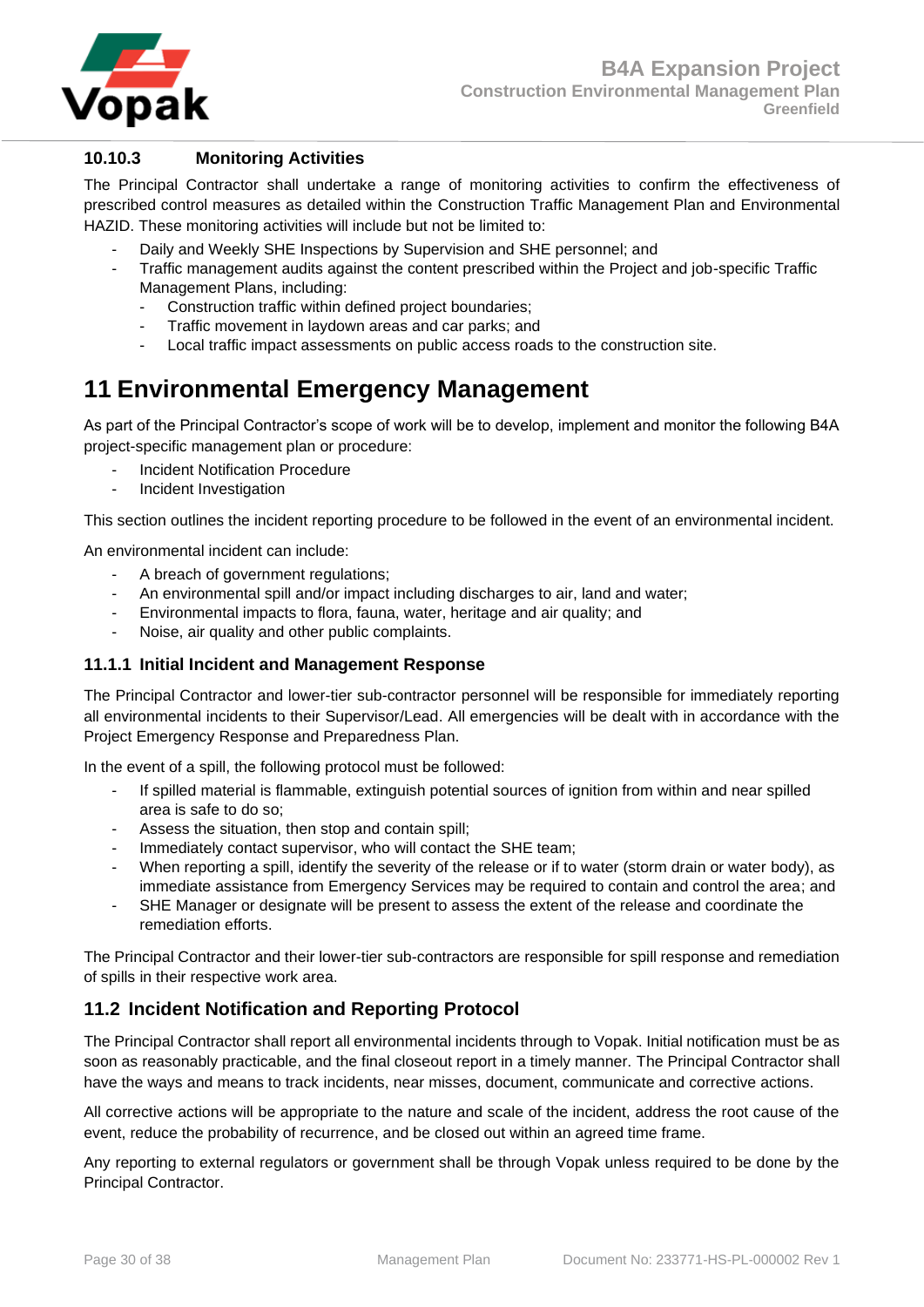

# <span id="page-30-0"></span>**12 Baseline Assessments**

The Project will utilise existing data and information developed by the previous B4 tenant, environmental engineering assessments/studies developed for the Environmental Impact Statement, and a site assessment completed prior to project mobilisation by an environmental consultant.

## <span id="page-30-1"></span>**12.1 Baseline Environmental Contamination, soil and groundwater**

An external environmental consultant will be engaged for the project to assist with establishing the baseline contamination assessment of the B4A land and groundwater. This assessment will be completed prior to mobilisation of the Principal Contractor and lower-tier subcontractors to ensure a true representation of the baseline is captured.

As the majority of the B4A site has been vacant since the previous tenant, and due to a large amount of the existing site data and information, the latest B4A site assessment will be to validate the existing site data and information. As the B4B neighbouring site and the southern side of the B4A site is currently being used by NSW Ports' civil contractor construction facilities, B4A samples in this area will take into account its current use.

## <span id="page-30-2"></span>**12.1.1 Investigation Strategy**

Soil samples from the ground level to two (2) meter deep will be extracted and analysed. The soil samples will be visually inspected at intervals and documented. A groundwater sample will be taken from the existing monument sample point located closest to the eastern fence line of the B4A site. The selected Environmental consultant will develop the ground well to ensure its suitability a week prior to extracting the sample.

## <span id="page-30-3"></span>**12.2 Baseline Acid Sulphate Soil (ASS)**

Through subcontracting, Vopak engaged Douglas Partners Pty Ltd (DP) to carry out Geotechnical Investigations of the Port Botany B4A Project site, in August 2019. DP carried out the below tests as part of their investigations for Potential Acid Sulphate Soils (PASS):

- 90 Acid Sulphate Soil (ASS) screening test soil samples were collected at 0.5 m depth intervals to a maximum depth of 3.0 m. The Potential Acid Sulphate (PASS) samples were taken from all shallow boreholes to assess the presence of acid sulphate within the proposed maximum depth of cut.
- Six Chromium suite tests were conducted to assess actual acid sulphate soils (AASS) these came back negative

| Sample Test<br>Source & Depth<br>Below existing GL |       | <b>PASS Screening</b> |                      |
|----------------------------------------------------|-------|-----------------------|----------------------|
|                                                    | pH(F) | pH (Fox)              | <b>Reaction Rate</b> |
| BH-415 - 3m                                        | 7.6   | 6.7                   | Vigorous             |
| BH-422 - 1.5m                                      | 3.5   | 3.1                   | High                 |
| BH-429 - 0.5m                                      | 6.9   | 4.2                   | Vigorous             |
| $BH-404 - 2.5m$                                    | 3.5   | 2.8                   | Slight               |

Results for PASS are summarized in the below table.

A seventh sample was taken and tested for a Chromium Reducible Sulphur suite (BH 404 at 2.5m depth). This location exceeded the Acid Sulphate Soils Management Advisory Committee (ASSMAC) action criteria and is therefore considered to be PASS (BH 404).

## <span id="page-30-4"></span>**12.3 Baseline Data for Noise**

Based on the recent construction noise assessment completed by an external consultant predict that construction activity will comply within the recommended construction noise levels at all nearby sensitive receiver locations during both standard hours and out of hours works.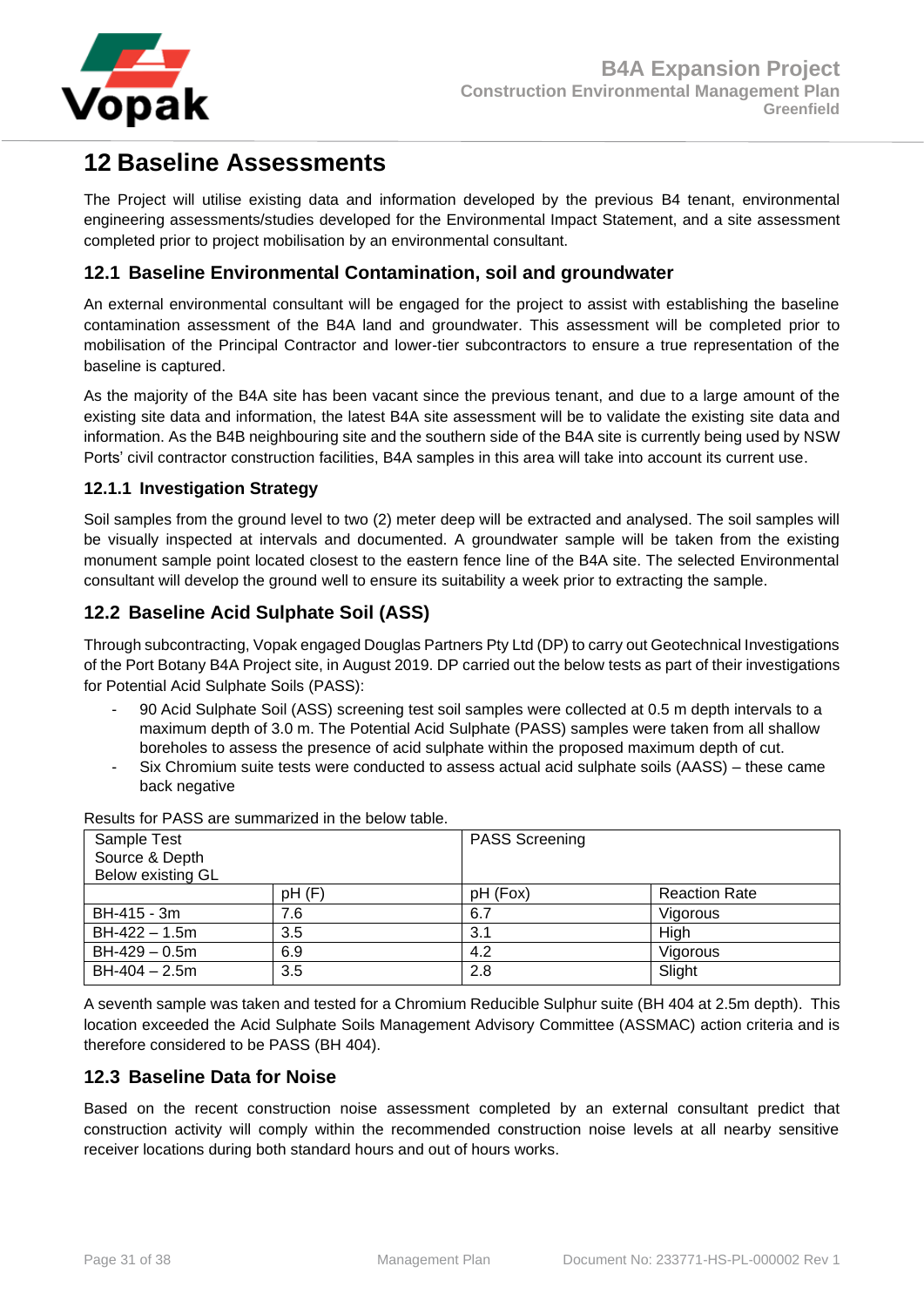

## <span id="page-31-0"></span>**12.3.1 Baseline Results, Noise**

Long term noise monitoring of the vicinity by a residential receiver (located at 2 Baragoola Avenue, Philip Bay) was undertaken from 29 July to 5 August 2011 by Atkins Acoustics. The results of the noise monitoring are presented in the Atkins Report. Details of the noise monitoring and a summary of the results are presented in Table 2.

| Location          |      | Noise Level Descriptor   Measured Noise Levels |                                                 |    |
|-------------------|------|------------------------------------------------|-------------------------------------------------|----|
|                   |      |                                                | Day 7am-6pm   Evening 6pm-10pm   Night 10pm-7am |    |
| <b>Philip Bay</b> | LA90 | 41                                             | 44                                              | 43 |
|                   | LAea | 52                                             | 49                                              | 48 |

# <span id="page-31-1"></span>**13 Verification and Assurance**

As part of the Principal Contractor's scope of work will be to develop, implement and monitor the following management plan, procedure, or documentation:

- Project SHE Inspections
- SHE Compliance Audits
- SHE Corrective Action Tracking Register
- SHE Site Assessments
- SHE Training and toolbox discussions

## <span id="page-31-2"></span>**13.1 Monitoring and Measurement**

The Principal Contractor shall periodically assess the implementation of and compliance with its expectations to assure stakeholders and Vopak that management processes are in place and working effectively. This process shall involve a series of monitoring activities in the field to confirm that exposure and baseline levels as defined within risk assessments and/or sub-plans are within tolerable limits.

The Principal Contractor shall ensure that these monitoring activities are conducted in accordance with legislative requirements and documented.

## <span id="page-31-3"></span>**13.2 Inspection**

Environmental compliance shall be monitored through the following inspection program as a minimum and not limited to:

- Weekly Project Inspection
- Loss Prevention Inspections
- Spill Kit Inspections

Corrective actions from these inspections shall be entered into a Corrective Action Register for monitoring and timely closeout. Copies of all inspections shall be documented and held on-site with the project SHE Team.

Any Project-specific inspection templates are live documents and shall be revised as required during Project execution to capture changes in compliance conditions.

## <span id="page-31-4"></span>**13.3 Audits**

The project SHE management system will be verified by a planned program of internal audits. Audits will be performed to provide timely documentary objective evidence that:

- All Project personnel are complying with the requirements of this CEMP.
- Demonstrate the project's regulatory compliance and compliance with other plans and procedures relevant to their activities.
- The Principal Contractor's project SHE management system is adequate, practical, and effective.
- Subcontractors are complying with this document and their approved HSE Plans.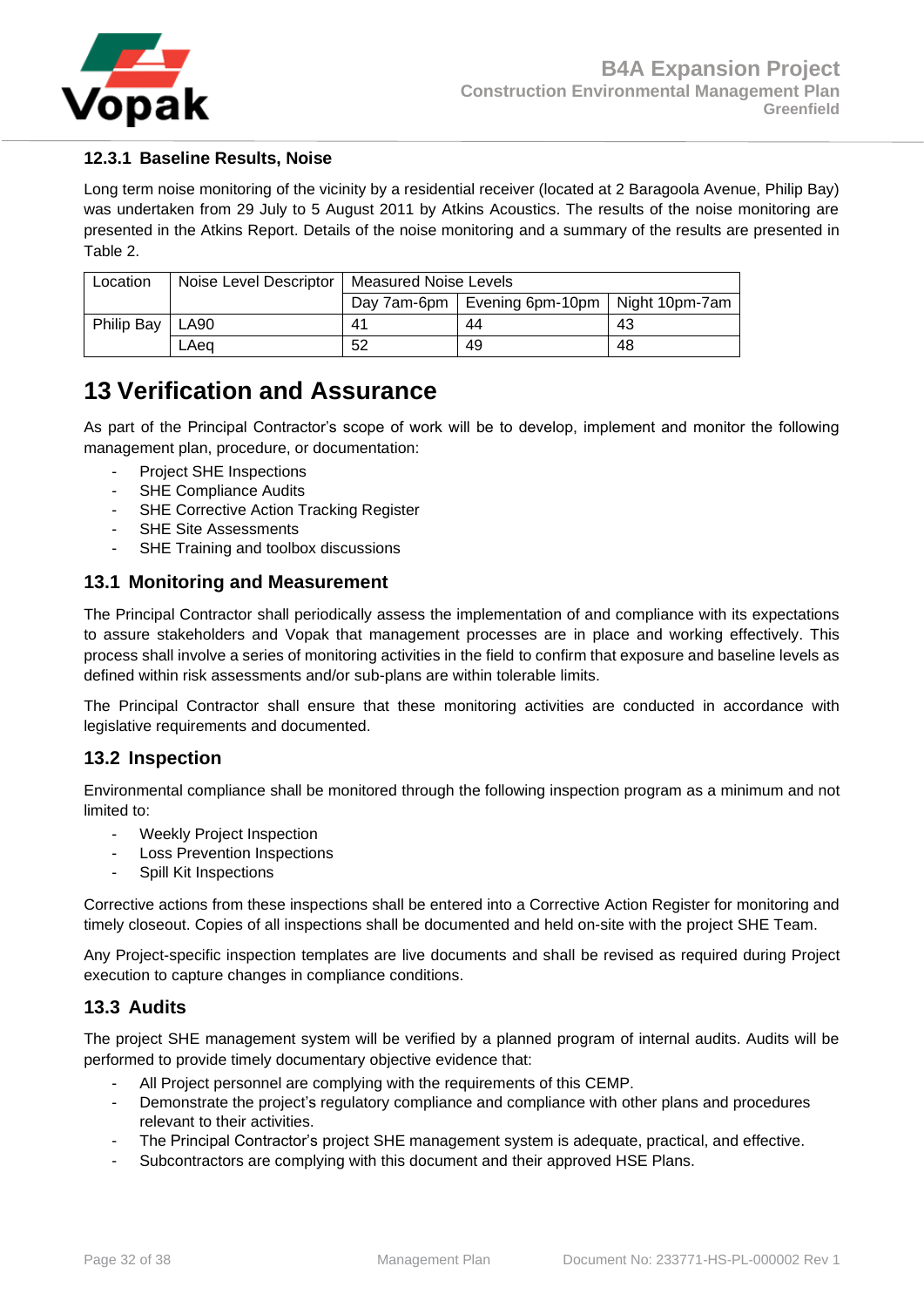

The Principal Contractor and their lower-tier subcontractors shall participate in the following anticipated audits for the Project:

- Vopak Environmental Compliance Audits;
- ISO14001 Compliance Audit the scope of work is selected to be inspected by an external auditor;
- Project SHE Assessments will be conducted on a quarterly basis by the project time;

Deficient areas will be subject to corrective action control, and auditors will follow-up to ensure actions proposed by the auditees have been taken and appropriate preventive actions implemented.

## <span id="page-32-0"></span>**13.4 External Regulatory Compliance Inspections**

The Principal Contractor and lower-tier subcontractors shall assist and participate when requested by the Vopak Construction Manager in all external regulatory compliance inspections or audits as and when required. The Principal Contractor's Environmental Lead shall be available for these inspections.

## <span id="page-32-1"></span>**13.5 Nonconformity, Corrective Action Tracking**

The Principal Contractor shall maintain a Corrective Action Tracking Register for actions arising throughout the Project's Scope of Work, i.e. inspections, audits, incidents, and SHE meetings. The Corrective Action Tracking Register will be updated regularly, ensuring all assigned actions are closed out in the given time frame.

The Project's management team, led by the SHE Manager, will be responsible for closing out actions, regardless of their source (i.e. internal or external) within the agreed timeframe.

# <span id="page-32-2"></span>**14 Communications**

Proactive communication with all stakeholders is important for the success of the project. It provides information, direction, and project updates for the purpose of aligning all stakeholders with the goals, schedules and requirements for successful buy-in and project implementation.

## <span id="page-32-3"></span>**14.1 Complaints Handling**

Records of all community complaints will be maintained on an up-to-date complaints register. The records will include:

- Date and time of the complaint;
- The means by which the complaint was made (telephone, mail or email);
- Any personal details of the complainant that were provided, or if no details are provided, a note to that effect;
- The nature of the complaint;
- Any actions taken by the Project team in relation to the complaint, including any follow up contact with the complainant and the timing for implementing action; and
- If no action was taken by the Project team in relation to the complaint, the reason why no action was taken.

Community complaints will be allocated to the SHE Manager (or delegate), or in their absence, the Project Manager immediately to facilitate the implementation of corrective actions. The details of the complaint will also be circulated to the applicable construction personnel for action, where required.

The Principal Contractor Project Manager shall be the primary source of contact for all complaints submitted. The Principal Contractor is to notify Vopak immediately of complaints received.

| <b>Primary Project Contact (On-Site)</b>       |                             |  |
|------------------------------------------------|-----------------------------|--|
| Name:                                          | Alan Paulsen                |  |
| <b>Position:</b>                               | <b>Project Manager</b>      |  |
| DIALOG (the 'Principal Contractor")<br>Company |                             |  |
| <b>Contact Mobile Phone No.</b>                | 04 0901 3387                |  |
| Email                                          | alan.paulsen@dialogasia.com |  |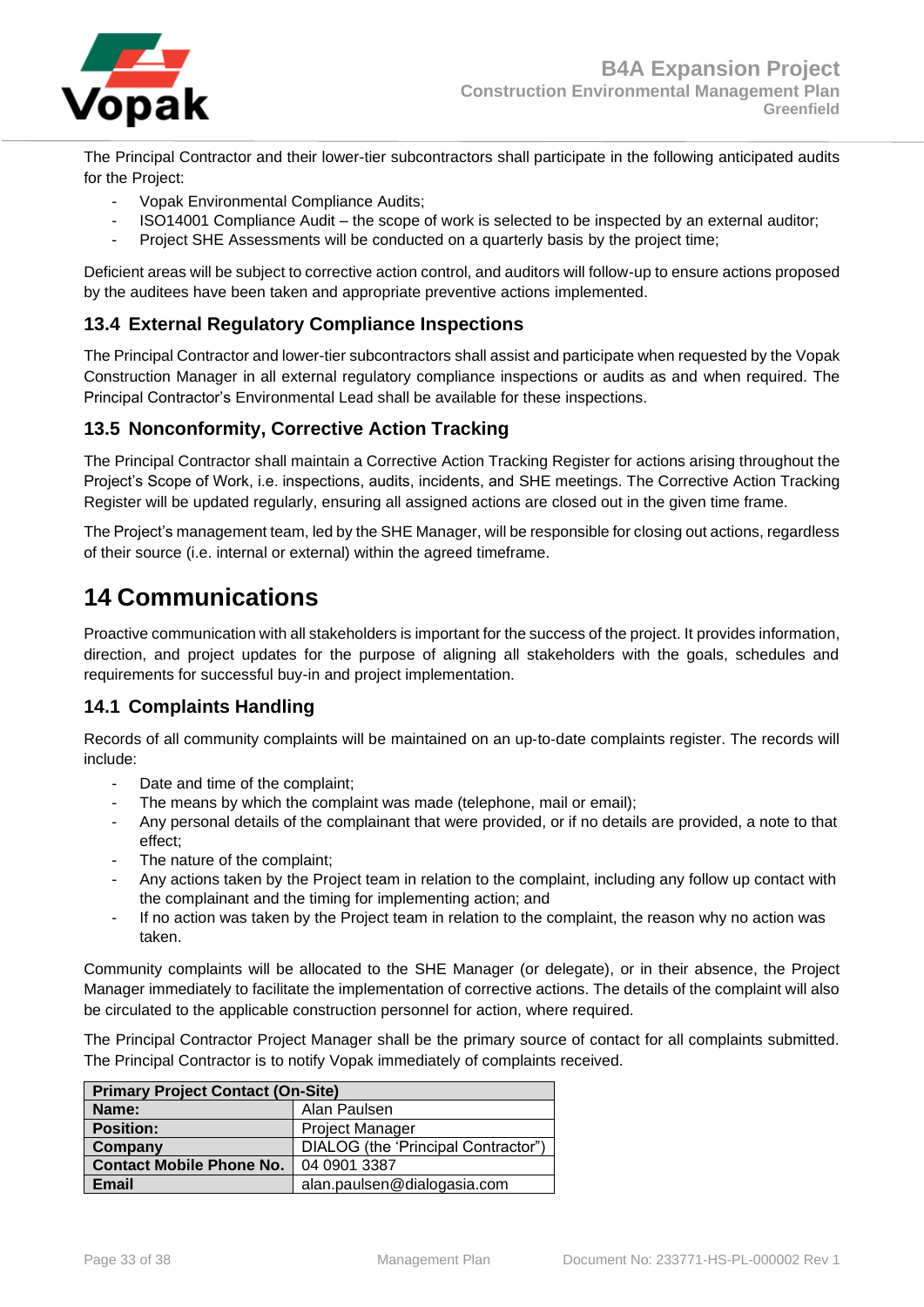

## <span id="page-33-0"></span>**14.2 Community Consultation**

This communication plan aims to establish interface protocols between the Vopak Project Team and Community stakeholders. Where required (when invited) the Vopak project team will attend the Port Botany Community Consultative Committee meeting and provide the following information:

- Schedule and progress against schedule
- Completed activities
- Upcoming activities
- **Challenges**
- Pictures of activities completed

## <span id="page-33-1"></span>**14.3 Consultation with Neighbouring Business**

For construction works that are anticipated to affect external stakeholders, the Principal Contractor shall follow the NSW Ports Notification procedure. The following information shall be submitted to NSW Ports for relay onto affected stakeholders:

- Time/Date/Duration of Works/Delivery
- Layout/Diagram showing work location or delivery expected
- Contact Information
- Details of companies involved in works/delivery

The Principal Contractor will aim to provide correspondence to NSW Ports in-line with notification procedure.

In the case where NSW Ports notify Vopak of issues, concerns or complaint from neighbouring businesses, Vopak will be escalated to the Vopak SHE Manager (or delegate) to resolve.

## <span id="page-33-2"></span>**15 Management Review**

The B4A Project Management Team (PMT) shall review the Management Plans on a regular basis. As a minimum, this will be conducted every **6 months.** This review shall assess the effectiveness of the Project's management plans in achieving the project objectives, goals and targets. This review shall include consideration of findings from inspections and audits, as well as the outcomes from any incident/accident investigations, or formal risk assessment. The results of this review shall be communicated to Vopak, and the Principal Contractor's project personnel and, subcontractors.

## <span id="page-33-3"></span>**15.1 Review Team**

The Vopak management review will include the Vopak Construction Manager, Project Manager, SHE Manager, and relevant Vopak stakeholders. The findings of the management review will be documented, and any corrective actions will be tracked and closed out in a timely manner. The CEMP will be updated accordingly, where required, in line with the CEMP review and approvals process (i.e. DPIE and other required stakeholders).

## <span id="page-33-4"></span>**15.2 Risk Assessments**

The basis of the Construction Environmental Management Plan shall be a formal safety assessment (i.e. Environmental Hazard Identification Study) of the scope of work. Risk assessments shall systematically and objectively identify environmental construction-related hazards and risks associated with the scope of work along with the mitigation and controls to bring the risk levels to ALARP.

A formal environmental risk assessment workshop is to be held every quarter (or when required) focussing on the works in the upcoming quarter.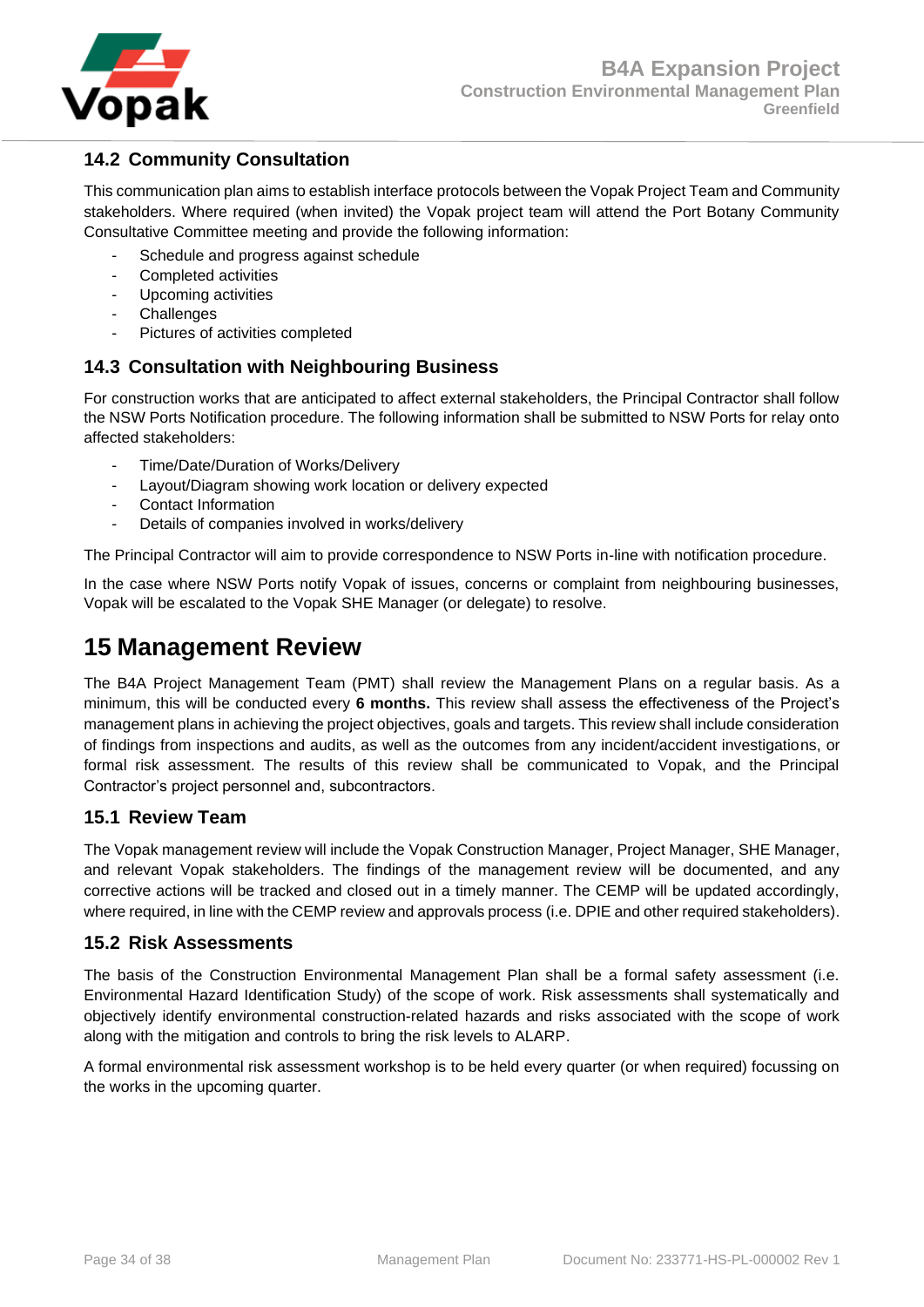

# <span id="page-34-0"></span>**16 Reporting**

The Principal Contractor will provide at a minimum the following reports to Vopak:

- Environmental Incident Reports;
- Environmental Complaints;
- Weekly Safety, Health & Environmental Reports (as part of Daily/Weekly/Monthly Reports);
- Report any non-compliance events (Statutory/Environmental) to the Vopak SHE Manager or Vopak Construction Manager; and
- Safety, Health & Environment Close Out Reports for end of Project.

# <span id="page-34-1"></span>**17 Development of CEMP**

## <span id="page-34-2"></span>**17.1 Environmental Impact Statement**

Vopak engaged AECOM as subject matter experts to assist in performing site assessments, and studies of the B4 site to produce the *Vopak B4 Environmental Impact Statement* (EIS). The Vopak B4 EIS was submitted to the DPIE for consideration in approving the B4 Expansion Project as a State Significant Development (SSD7000).

The Environmental Impact Statement (EIS) is a publicly available document that provides information on the B4 project, including its environmental impacts and mitigation measures, and is used as the basis of the Construction Environmental Management Plan (this document) and the Construction Traffic Management Plan.

The EIS was developed by the following:

| <b>Name</b>          | <b>Simon Murphy</b>                       | <b>Scott Jeffries</b>                    |
|----------------------|-------------------------------------------|------------------------------------------|
| <b>Company</b>       | <b>AECOM Australia Pty Ltd</b>            | <b>AECOM Australia Pty Ltd</b>           |
| <b>Qualification</b> | - Grad Dip, Urban and Regional Planning   | - Master of Environmental Law            |
|                      | - Master of Social Science (Environmental | - Bachelor of Chemical Engineering (Hons |
|                      | Planning)                                 | Class 1)                                 |

## <span id="page-34-3"></span>**17.2 Construction Environmental Management Plan**

The Construction Environmental Management Plan has been developed in consultation with Vopak's Safety, Health and Environment team, Environmental consultants, and construction contractors. The CEMP was developed and approved by the following:

| Development of the CEMP: |                                       |  |
|--------------------------|---------------------------------------|--|
| <b>Name</b>              | <b>Mark Millevoy</b>                  |  |
| <b>Position</b>          | <b>Construction Manager</b>           |  |
| <b>Company</b>           | <b>Vopak Terminals Australia</b>      |  |
| <b>Qualification</b>     | - Lead Auditor                        |  |
|                          | - Trainer Assessor                    |  |
|                          | - Instrument and Electrical Tradesman |  |
|                          | - Dip Instrumentation                 |  |

**Experience** 15 years Oil and Gas Construction and O&M Experience

|  |  | Review, and approval of the CEMP: |  |  |  |
|--|--|-----------------------------------|--|--|--|
|--|--|-----------------------------------|--|--|--|

| <b>Name</b>          | <b>Jamil Kharoudeh</b>                                        | <b>Alan Chambers</b>                            |
|----------------------|---------------------------------------------------------------|-------------------------------------------------|
| <b>Position</b>      | <b>SHEQ and Sustainability Manager</b>                        | Dept Head Projects and Engineering              |
| Company              | Vopak Terminals Australia                                     | Vopak Terminals Australia                       |
| <b>Qualification</b> | - Electrical Engineer<br>- Dip Safety, Health and Environment | - Civil Engineer                                |
| <b>Experience</b>    | 14 years Oil and Gas                                          | 18 years Oil and Gas Construction<br>Experience |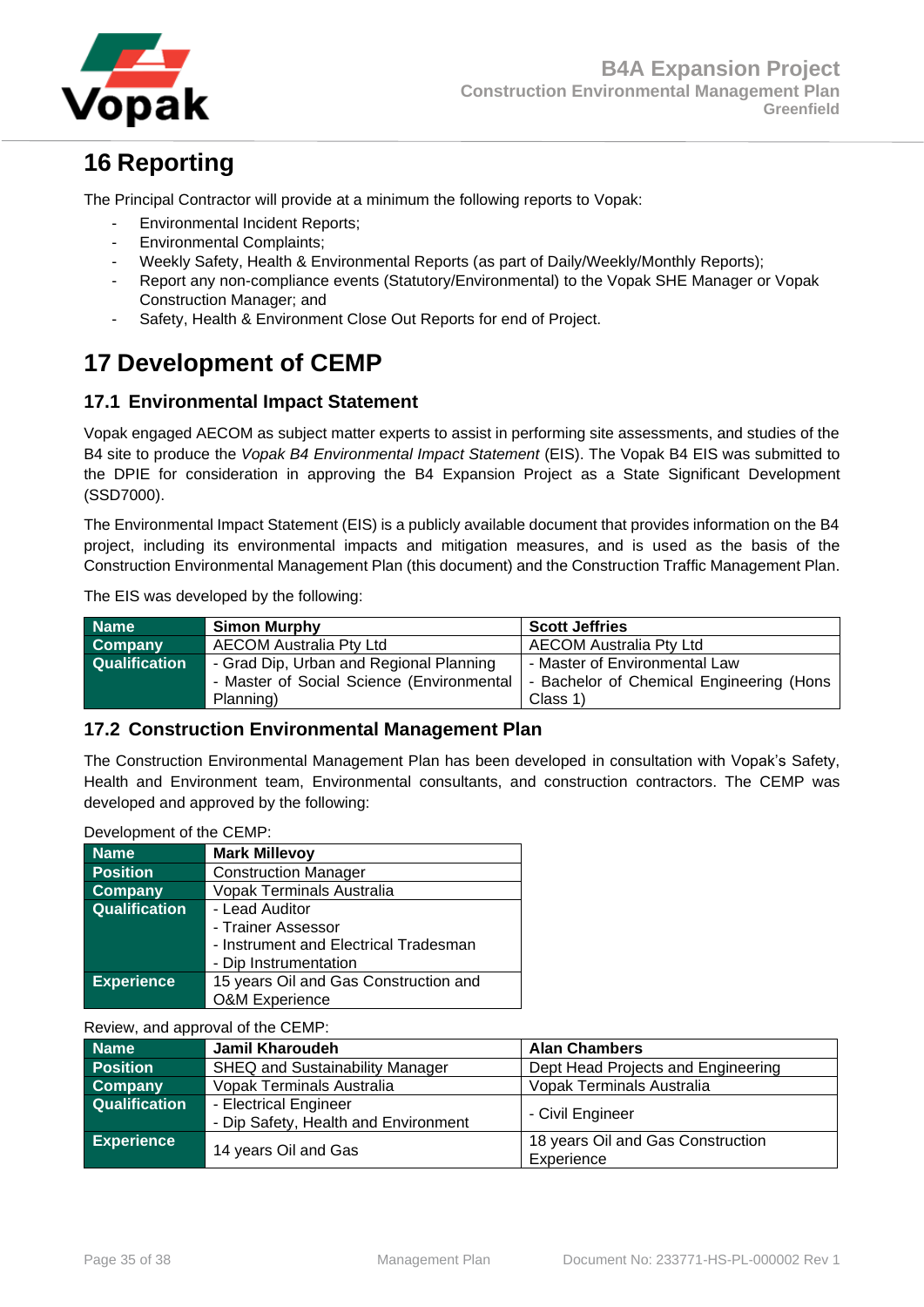

# <span id="page-35-0"></span>**APPENDIX A – ISO 14001:2015 Certification**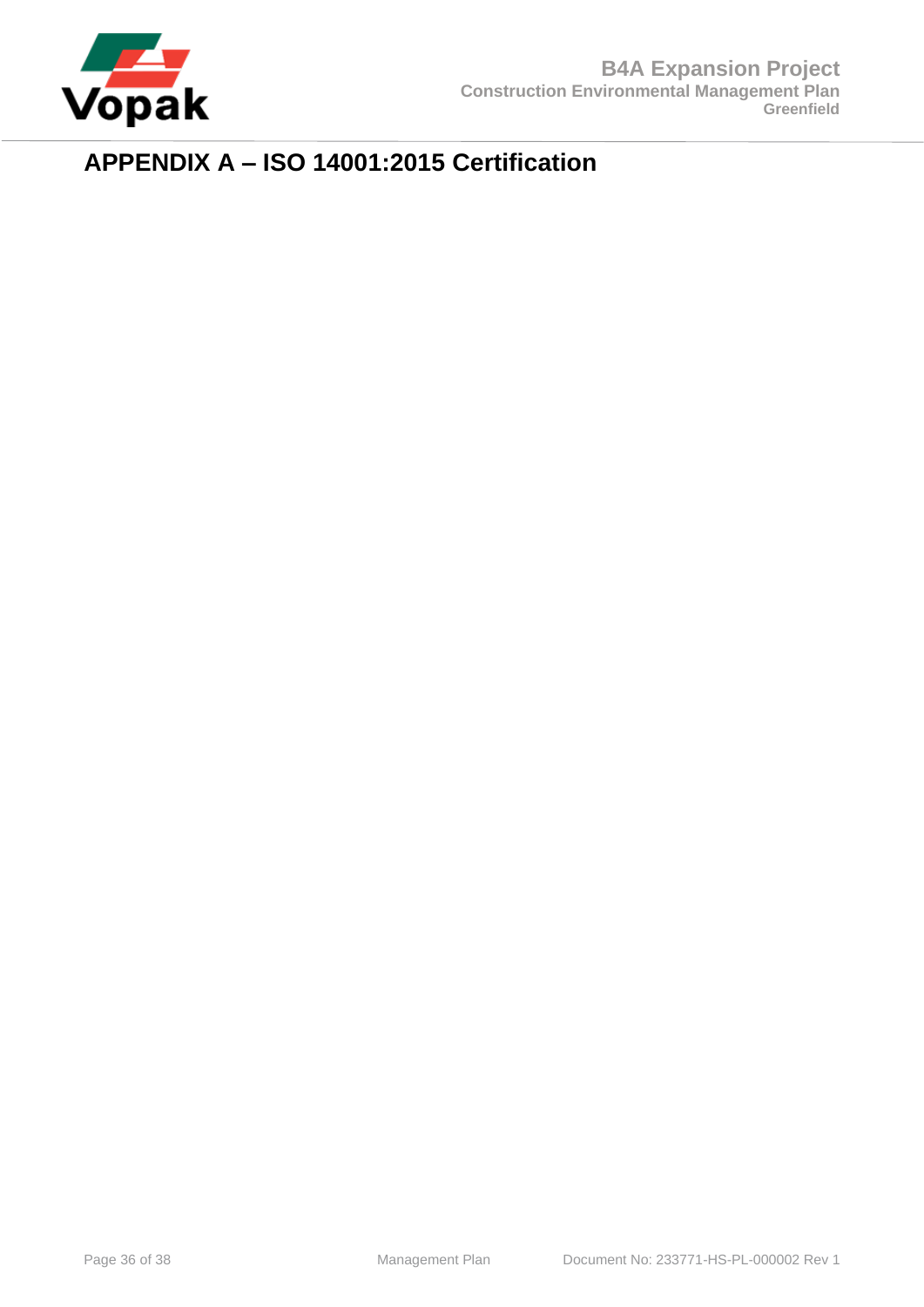

Certificate AU16/4823

The management system of

# **Vopak Terminals Australia Pty Ltd**

Gate B47, 20 Friendship Road, Port Botany, NSW 2036 Australia

has been assessed and certified as meeting the requirements of

# ISO 14001:2015

For the following activities

Marine cargo transfer operation at the Port Botany and Darwin Bulk Liquids Berths and an integrated logistics service for the storage and handling of bulk and packaged hydrocarbon fuels and specialty chemicals.

> This certificate is valid from 29 July 2019 until 28 June 2022 and remains valid subject to satisfactory surveillance audits. Re certification audit due before 28 May 2022 Issue 3. Certified since April 2009

This is a multi-site certification. Additional site details are listed on the subsequent page.

Authorised by

Ulle.

SGS Systems & Services Certification Australia Pty Ltd 10/585 Blackburn Road, Notting Hill VIC 3168, Australia 1(61-3) 9574 3200 f (61-3) 9574 3399 www.au sgs.com

Page 1 of 2



This document is issued by the Company subject to its General Conditions of<br>Certification Services accessible at www.sgs.com/terms\_and\_conditions.htm.<br>Attention is drawn to the limitations of liability, indemnification and Any unauthorized alteration, forgery or falsification of the content or appearance of this document is unlawful and offenders may be prosecuted to the fullest extent of the law





www.jas-anz.org/register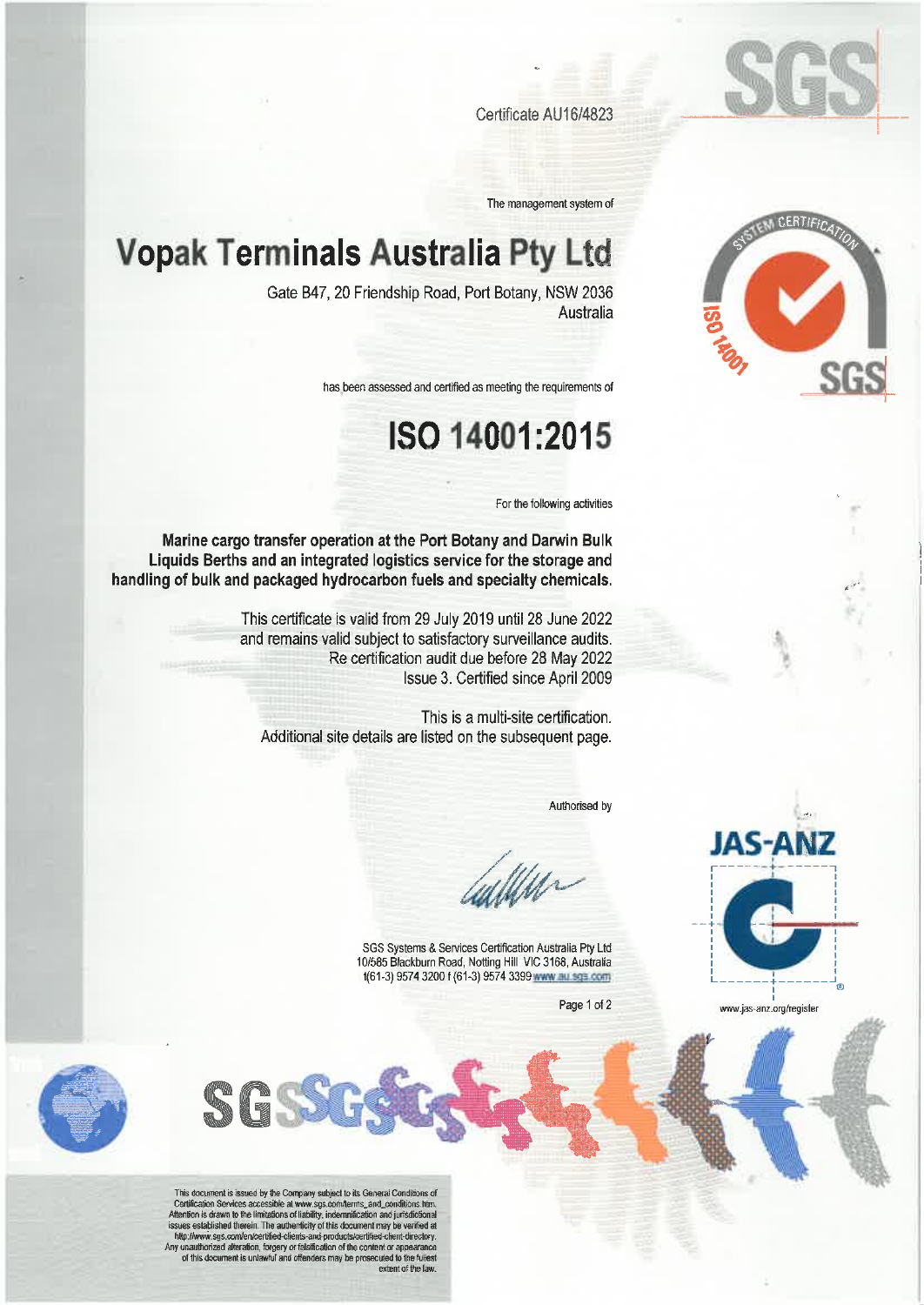

# <span id="page-37-0"></span>**APPENDIX B – SSD7000 Compliance Matrix**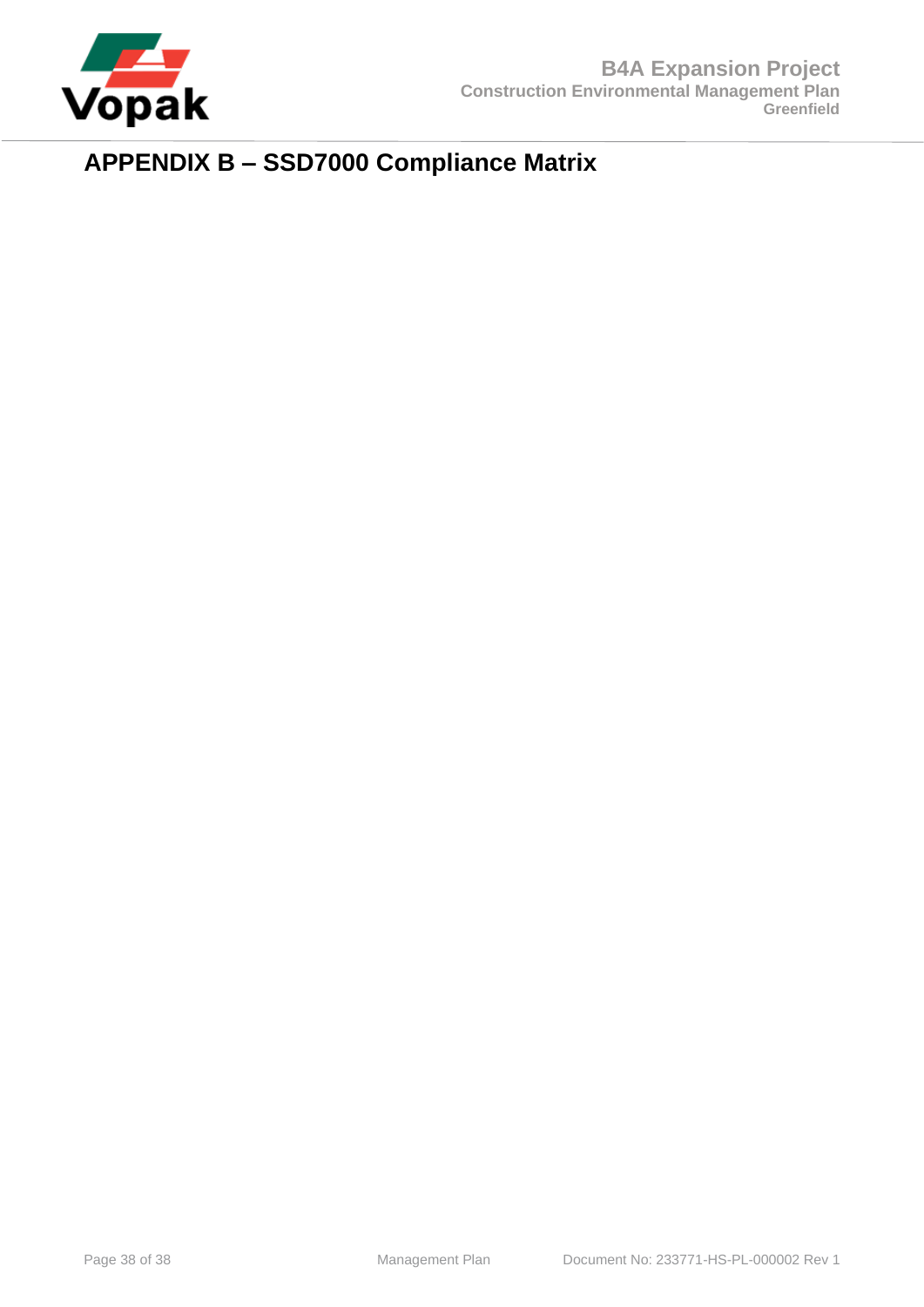| <b>Vopak</b>                           |
|----------------------------------------|
| Planning,<br>Industry &<br>Environment |

#### Compliance Matrix **PROJECT NO:** 56415055 **PROJECT:** Vopak B4A Expansion Project, SSD7000 **TITLE / SCOPE OF WORK:** Construction Environmental Management Plan **OFFICE:** Department of Planning, Industry and Environment **CLARIFICATION No.:** 1 **DATE:** 10 February 2020

#### *Table 1, Condition C1*

| SSD 7000, Condition C1                                                                                                                           | Section of document addressing condition        |
|--------------------------------------------------------------------------------------------------------------------------------------------------|-------------------------------------------------|
| The Applicant shall prepare a Construction Environmental Management Plan (CEMP) to the satisfaction of the Secretary. The Plan                   | 233771-HS-PL-00002 Construction Environmental   |
| shall:                                                                                                                                           | Management Plan                                 |
| (a) be approved by the Secretary prior to the commencement of construction;                                                                      | Section 6.2 Development Consent                 |
| (b) be prepared by a suitably qualified and experienced person;                                                                                  | Section 17, Development of CEMP                 |
| (c) identify the statutory approvals that apply to the Development;                                                                              | Section 6.1, Legal and other Requirements       |
| outline all environmental management practices and procedures to be followed during construction works associated with the<br>(d)                | Section 10, Project Environmental Control Plans |
| Development;                                                                                                                                     |                                                 |
| describe all activities to be undertaken on the site during construction of the Development, including a clear indication of construction<br>(e) | Section 5, Project Details                      |
| stages:                                                                                                                                          |                                                 |
| detail how the environmental performance of the construction works will be monitored, and what actions will be taken to address<br>(f)           | Section 10, Project Environmental Control Plans |
| identified adverse environmental impacts;                                                                                                        |                                                 |
| (g) describe the roles and responsibilities for all relevant employees involved in construction works associated with the Development;           | Section 8, Roles and Responsibilities           |
| and                                                                                                                                              |                                                 |
| (h) include the management plans under Condition C2 of this consent.                                                                             | See table 2 below.                              |

#### *Table 2, Condition C2*

| SSD 7000, Condition C2                                                                                                           | Section of document addressing condition           |
|----------------------------------------------------------------------------------------------------------------------------------|----------------------------------------------------|
| As part of the CEMP for the Development, required under condition C1 of this consent, the Applicant shall include the following: | 233771-HS-PL-00002 Construction Environmental      |
|                                                                                                                                  | Management Plan                                    |
| (a) Dust Management;                                                                                                             | Section 10.1, Dust / Air Quality Control Plan      |
| (b) Construction Traffic Management;                                                                                             | Sub-plan, Appendix A. This document has been       |
|                                                                                                                                  | previously submitted DPIE for review and approval. |
| (c) Noise and Vibration Management;                                                                                              | Section 10.6, Noise and Vibration Management       |
| (d) Construction Soil and Water Management;                                                                                      | Section 10.3, Soil and Sediment Management         |
|                                                                                                                                  | Section 10.4, Groundwater Management               |
| (e) Waste Management; and                                                                                                        | Section 10.5, Waste Management                     |
| community consultation and complaints handling procedure.<br>(t)                                                                 | Section 14. Communications                         |